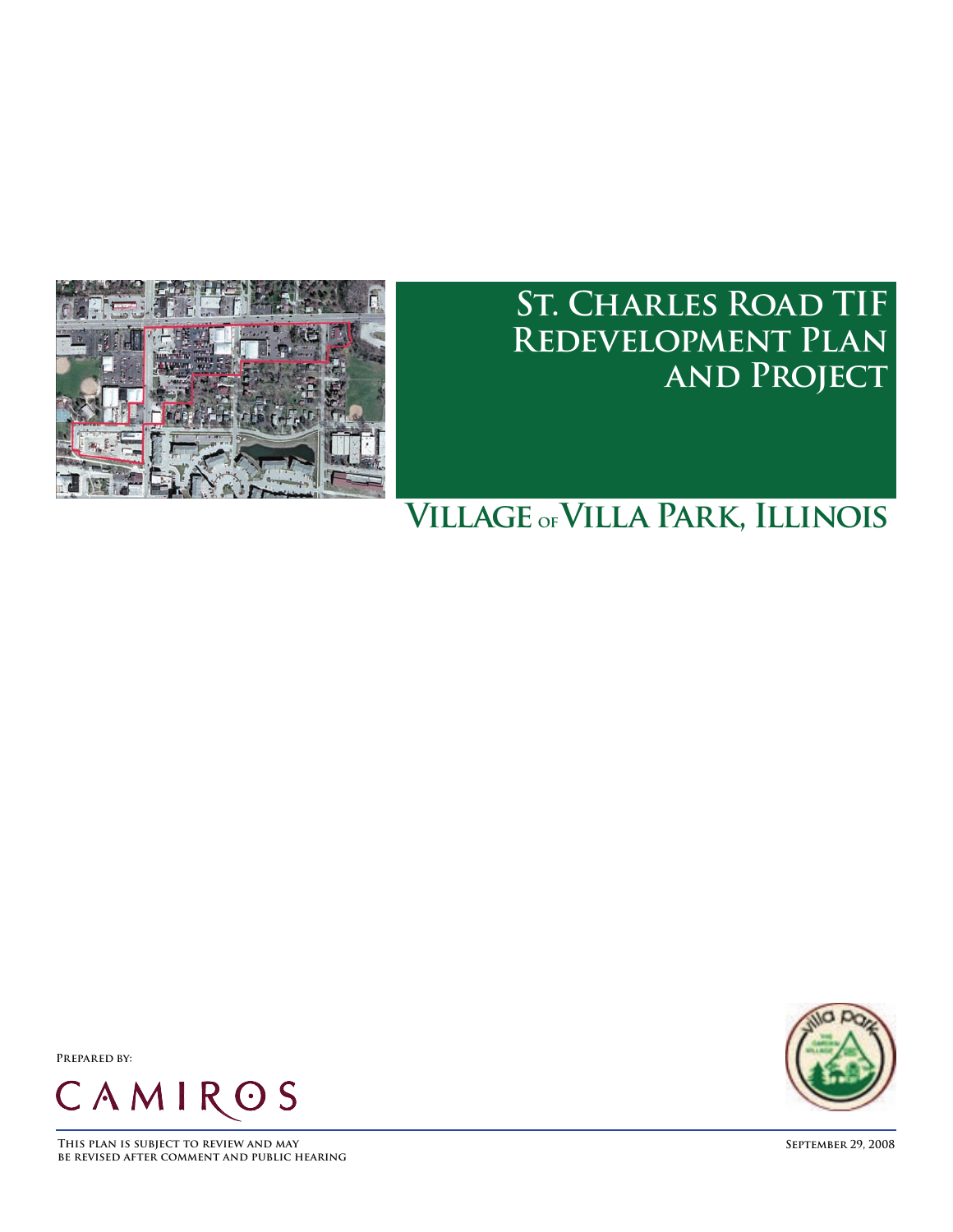# **TABLE OF CONTENTS**

|                                         | 1. INTRODUCTION                                                                                                                         | 1              |  |
|-----------------------------------------|-----------------------------------------------------------------------------------------------------------------------------------------|----------------|--|
|                                         | 2. PROJECT AREA DESCRIPTION                                                                                                             | 5              |  |
|                                         | 3. ELIGIBILITY OF THE PROJECT AREA FOR DESIGNATION<br>AS A REDEVELOPMENT PROJECT AREA                                                   | $\overline{7}$ |  |
|                                         | 4. REDEVELOPMENT PLAN GOALS AND OBJECTIVES                                                                                              | 9              |  |
|                                         | 5. REDEVELOPMENT PLAN                                                                                                                   | 10             |  |
|                                         | 6. REDEVELOPMENT PROJECT DESCRIPTION                                                                                                    | 12             |  |
|                                         | 7. GENERAL LAND USE PLAN AND MAP                                                                                                        | 13             |  |
|                                         | 8. REDEVELOPMENT PLAN FINANCING                                                                                                         | 14             |  |
|                                         | 9. HOUSING IMPACT                                                                                                                       | 23             |  |
|                                         | 10. PROVISIONS FOR AMENDING THE PLAN                                                                                                    | 24             |  |
|                                         | 11. VILLAGE OF VILLA PARK COMMITMENT TO FAIR EMPLOYMENT PRACTICES<br>AND AFFIRMATIVE ACTION                                             | 25             |  |
|                                         |                                                                                                                                         |                |  |
| APPENDIX A (FIGURES A-1 - A-3)<br>$A-1$ |                                                                                                                                         |                |  |
|                                         | APPENDIX B (ST. CHARLES ROAD TIF REDEVELOPMENT PROJECT<br>AREA LEGAL DESCRIPTION)                                                       | $B-1$          |  |
|                                         | APPENDIX C (ST. CHARLES ROAD TIF REDEVELOPMENT<br>PROJECT AREA ELIGIBILITY STUDY)                                                       | $C-1$          |  |
|                                         | APPENDIX D (INITIAL EQUALIZED ASSESSED VALUE (EAV) OF PROPERTY<br>WITHIN THE ST. CHARLES ROAD TIF REDEVELOPMENT<br><b>PROJECT AREA)</b> | $D-1$          |  |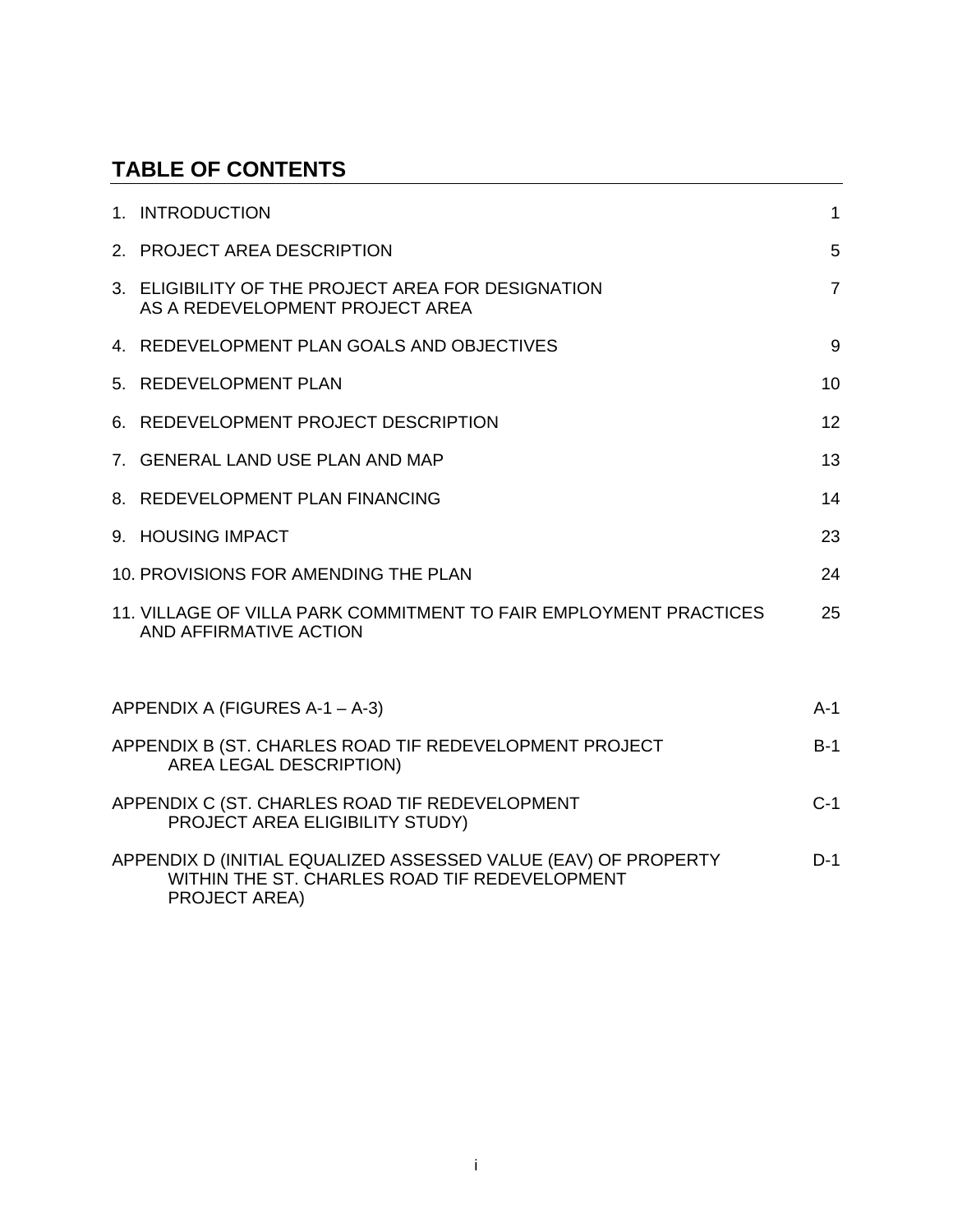# **LIST OF FIGURES**

| FIGURE A-1. REDEVELOPMENT PROJECT AREA BOUNDARY | $A-2$ |
|-------------------------------------------------|-------|
| FIGURE A-2. ADJACENT TIF DISTRICTS              | $A-3$ |
| FIGURE A-3. EXISTING LAND USE                   | A-4   |
| FIGURE A-4. GENERAL LAND USE PLAN               | A-5   |
| FIGURE C-1. STUDY AREA BOUNDARY MAP             | $C-2$ |

# **LIST OF TABLES**

| TABLE 1.   | ESTIMATED REDEVELOPMENT PROJECT COSTS                       | 18     |
|------------|-------------------------------------------------------------|--------|
| TABLE C-1. | COMPARATIVE INCREASE IN EQUALIZED ASSESSED<br>VALUE (EAV)   | $C-14$ |
| TABLE C-2. | DISTRIBUTION OF CONSERVATION AREA<br>ELIGIBILITY CONDITIONS | $C-14$ |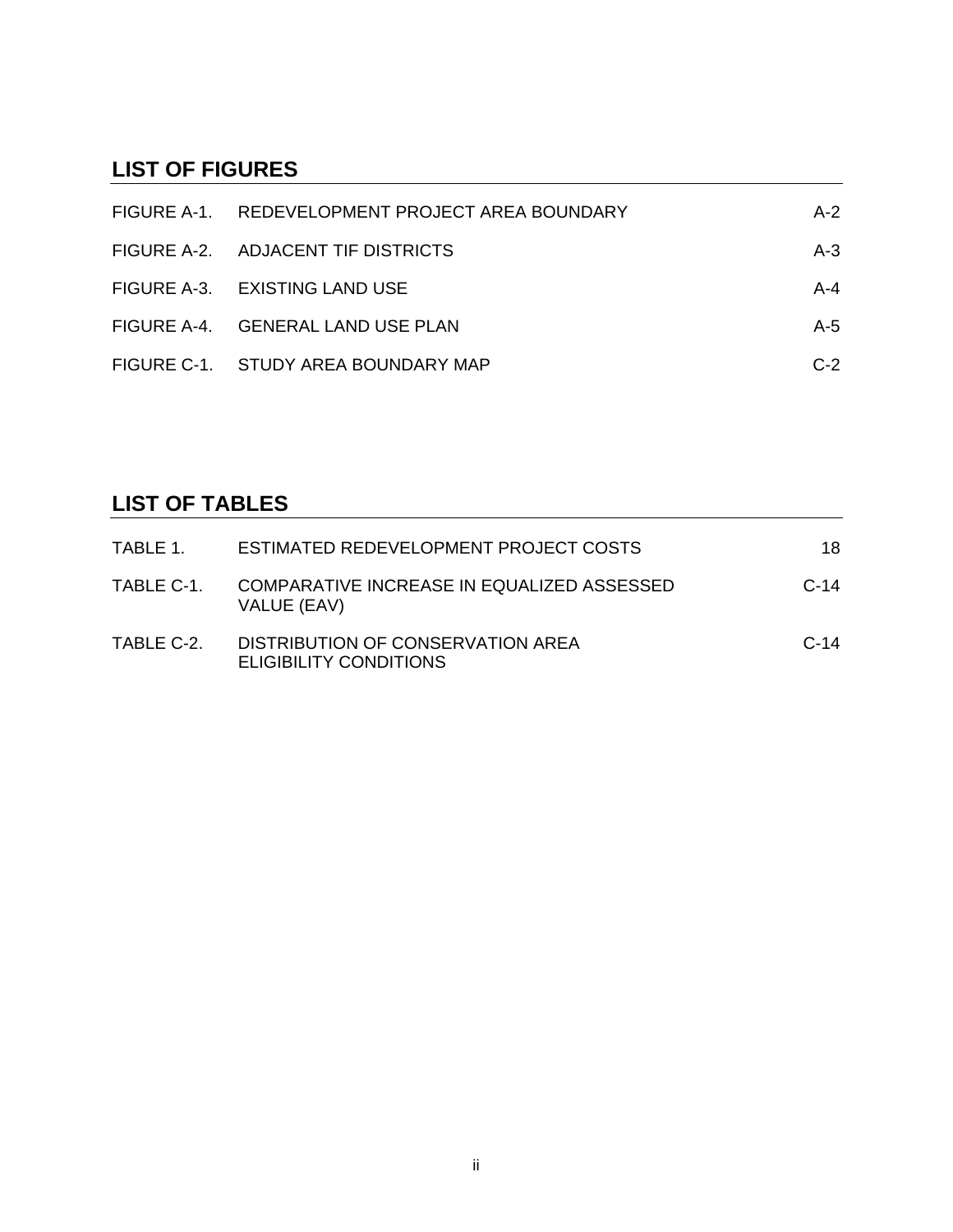### **1. INTRODUCTION**

This document presents a Tax Increment Redevelopment Plan and Project (the "Plan") under the requirements of the Tax Increment Allocation Redevelopment Act (65 ILCS 5/11-74.4-1 et seq.), as amended (the "Act") for the St. Charles Road TIF Redevelopment Project Area (the "Project Area") located in the Village of Villa Park, Illinois (the "Village"). The Project Area is irregular in shape but encompasses certain properties in the area generally bounded by East St. Charles Road on the north, Villa Avenue, Wildwood Boulevard and Lions Park on the west, East Wildwood Avenue and a portion of the Great Western Trail on the south, and Monterey Avenue and Salt Creek on the east. The Project Area boundaries are delineated on *Figure A-1: Redevelopment Project Area Boundary* in *Appendix A* and legally described in *Appendix B*.

The Project Area contains 28 tax parcels and is approximately 14.9 acres in size, including rights-of-way. Approximately 3 acres of land are dedicated to streets, alleys and other public rights-of-way, leaving 11.9 acres of net land area.

The land use pattern is predominately commercial with a mix of vacant land and buildings, light industrial, and residential uses. A total of 16 buildings were identified in the Project Area, of which 14 or 87.5% are 35 years of age or older.

This Plan responds to problem conditions within the Project Area and reflects a commitment by the Village to improve and revitalize the Project Area. As described in this Plan, the Project Area has good potential for new mixed-use commercial/residential development. Certain public investments related to infrastructure and streetscape improvements are also needed to prevent the Project Area from becoming blighted and enhance the Project Area as a mixed-use district.

The Plan summarizes the analyses and findings of Camiros, Ltd. (the "Consultant") which, unless otherwise noted, is the responsibility of the Consultant. The Village is entitled to rely on the findings and conclusions of this Plan in designating the Project Area as a redevelopment project area under the Act. The Consultant has prepared this Plan and the related eligibility study with the understanding that the Village would rely on: 1) the findings and conclusions of the Plan and the related eligibility study in proceeding with the designation of the Project Area and the adoption and implementation of the Plan, and 2) the fact that the Consultant has obtained the necessary information to conclude that the Plan and the related eligibility study are in compliance with the Act.

The Plan presents certain conditions, research and analysis undertaken to document the eligibility of the Project Area for designation as an improved conservation area tax increment financing ("TIF") district. The need for public intervention, goals and objectives, land use policies and other policy materials are presented in the Plan. The results of a study documenting the eligibility of the Project Area as a conservation area are presented in *Appendix C: Eligibility Study* (the "Study").

#### **Tax Increment Financing**

In adopting the Act, the Illinois State Legislature found at Section 5/11-74.4-2(a) that:

... there exist in many municipalities within this State blighted, conservation and industrial park conservation areas, as defined herein; that the conservation areas are rapidly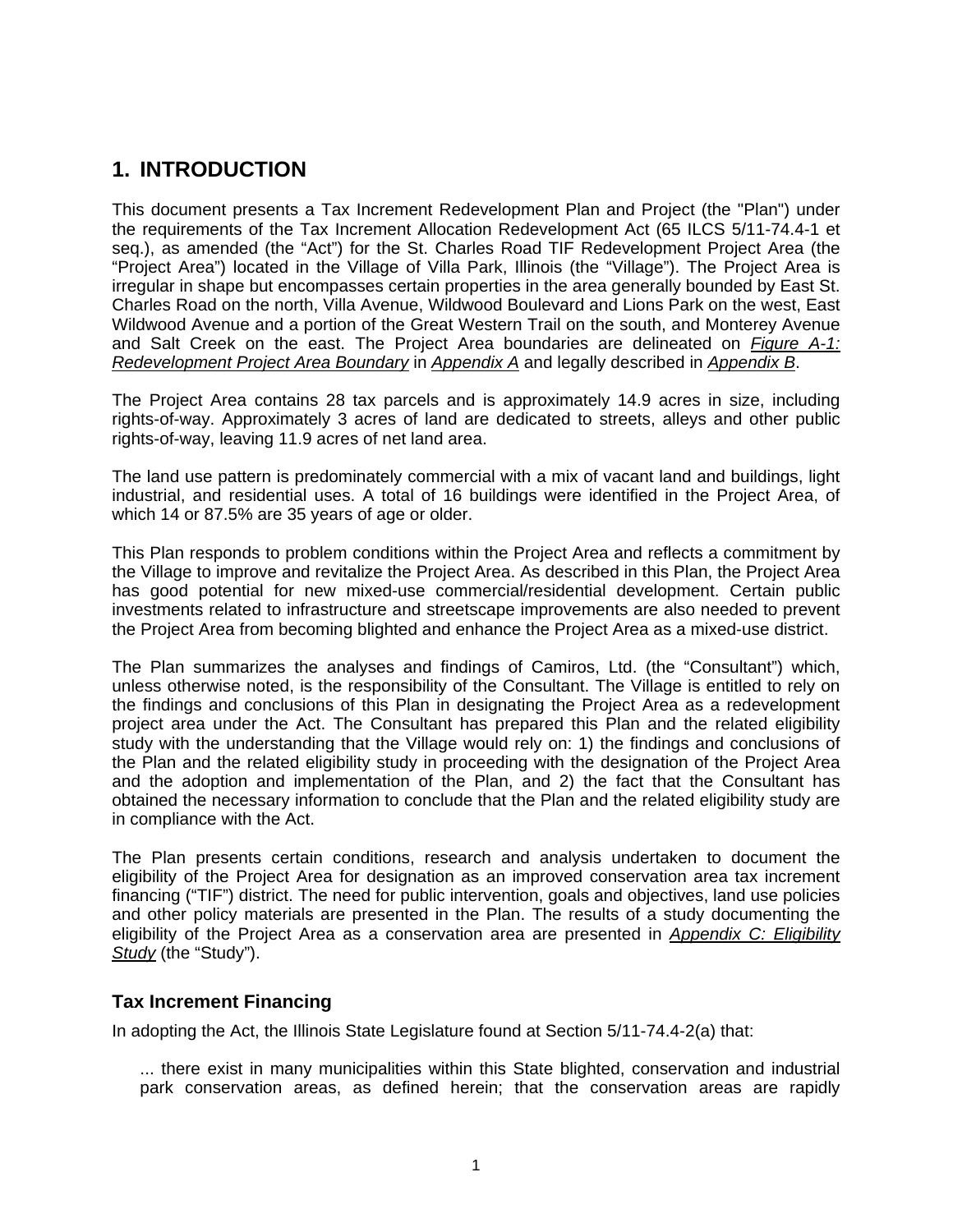deteriorating and declining and may soon become blighted areas if their decline is not checked...;

and also found at Section 5/11-74.4-2(b) that:

 … in order to promote and protect the health, safety, morals, and welfare of the public, that blighted conditions need to be eradicated and conservation measures instituted, and that redevelopment of such areas be undertaken… The eradication of blighted areas and treatment and improvement of conservation areas and industrial park conservation areas by redevelopment projects is hereby declared to be essential to the public interest.

In order to use the tax increment financing technique, a municipality must first establish that the proposed redevelopment project area meets the statutory criteria for designation as a "blighted area," or a "conservation area." A redevelopment plan must then be prepared which describes the development or redevelopment program intended to be undertaken to reduce or eliminate those conditions which qualified the redevelopment project area as a "blighted area" or "conservation area," or combination thereof, and thereby enhance the tax bases of the taxing districts which extend into the redevelopment project area. The statutory requirements are set out at 65 ILCS 5/11-74.4-3, et seq.

The Act provides that, in order to be adopted, the Plan must comply with the following requirements under 5/11-74.4-3(n):

(1) The municipality finds that the redevelopment project area on the whole has not been subject to growth and development through investment by private enterprise and would not be reasonably anticipated to be developed without the adoption of the redevelopment plan;

(2) The municipality finds that the redevelopment plan and project conform to the comprehensive plan for the development of the municipality as a whole, or, for municipalities with a population of 100,000 or more, regardless of when the redevelopment plan and project was adopted, the redevelopment plan and project either: (i) conforms to the strategic economic development or redevelopment plan issued by the designated planning authority of the municipality, or (ii) includes land uses that have been approved by the planning commission of the municipality;

(3) The redevelopment plan establishes the estimated dates of completion of the redevelopment project and retirement of obligations issued to finance redevelopment project costs (which dates shall not be later than December 31 of the year in which the payment to the municipal treasurer as provided in Section 8 (b) of the Act is to be made with respect to ad valorem taxes levied in the twenty-third calendar year after the year in which the ordinance approving the redevelopment project area is adopted);

(4) The municipality finds, in the case of an industrial park conservation area, also that the municipality is a labor surplus municipality and that the implementation of the redevelopment plan will reduce unemployment, create new jobs and by the provision of new facilities enhance the tax base of the taxing districts that extend into the redevelopment project area;

(5) if any incremental revenues are being utilized under Section 8(a)(1) or 8(a)(2) of the Act in redevelopment project areas approved by ordinance after January 1, 1986 the municipality finds (a) that the redevelopment project area would not reasonably be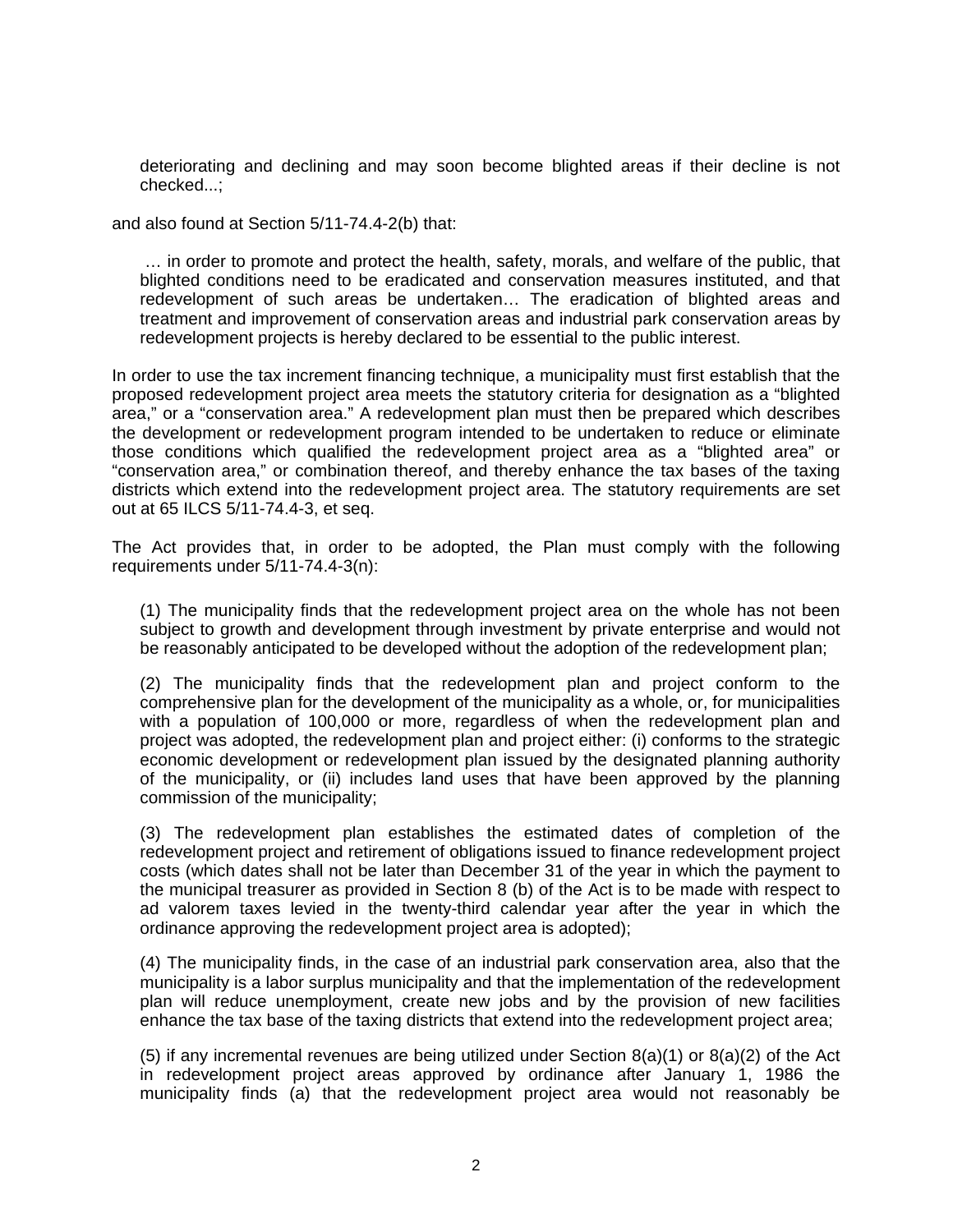developed without the use of such incremental revenues, and (b) that such incremental revenues will be exclusively utilized for the development of the redevelopment project area; and

(6) If the redevelopment plan will not result in displacement of residents from 10 or more inhabited residential units, and the municipality certifies in the plan that such displacement will not result from implementation of the plan, a housing impact study need not be performed. If the redevelopment project area contains 75 or more inhabited residential units and such certification is not made, then the municipality must prepare a housing impact study.

Redevelopment projects are defined as any public or private development projects undertaken in furtherance of the objectives of the redevelopment plan in accordance with the Act. The Act provides a means for municipalities, after the approval of a redevelopment plan and project, to redevelop blighted, conservation, or industrial park conservation areas and to finance eligible "redevelopment project costs" with incremental property tax revenues. "Incremental Property Tax" or "Incremental Property Taxes" are derived from the increase in the current equalized assessed value ("EAV") of real property within the redevelopment project area over and above the "Certified Initial EAV" of such real property. Any increase in EAV is then multiplied by the current tax rate to arrive at the Incremental Property Taxes. A decline in current EAV does not result in a negative Incremental Property Tax.

To finance redevelopment project costs, a municipality may issue obligations secured by Incremental Property Taxes to be generated within the redevelopment project area. In addition, a municipality may pledge towards payment of such obligations any part or any combination of the following:

- (a) net revenues of all or part of any redevelopment project;
- (b) taxes levied and collected on any or all property in the municipality;
- (c) the full faith and credit of the municipality;
- (d) a mortgage on part or all of the redevelopment project; or
- (e) any other taxes or anticipated receipts that the municipality may lawfully pledge.

Tax increment financing does not generate tax revenues. This financing mechanism allows the municipality to capture, for a certain number of years, the new tax revenues produced by the enhanced valuation of properties resulting from the municipality's redevelopment program, improvements and activities, various redevelopment projects, and the reassessment of properties. This revenue is then reinvested in the area through rehabilitation, developer subsidies, public improvements and other eligible redevelopment activities. Under tax increment financing, all taxing districts continue to receive property taxes levied on the initial valuation of properties within the redevelopment project area. Additionally, taxing districts can receive distributions of excess Incremental Property Taxes when annual Incremental Property Taxes received exceed principal and interest obligations for that year and redevelopment project costs necessary to implement the redevelopment plan have been paid and such excess Incremental Property Taxes are not otherwise required, pledged or otherwise designated for other redevelopment projects. Taxing districts also benefit from the increased property tax base after redevelopment project costs and obligations are paid in full.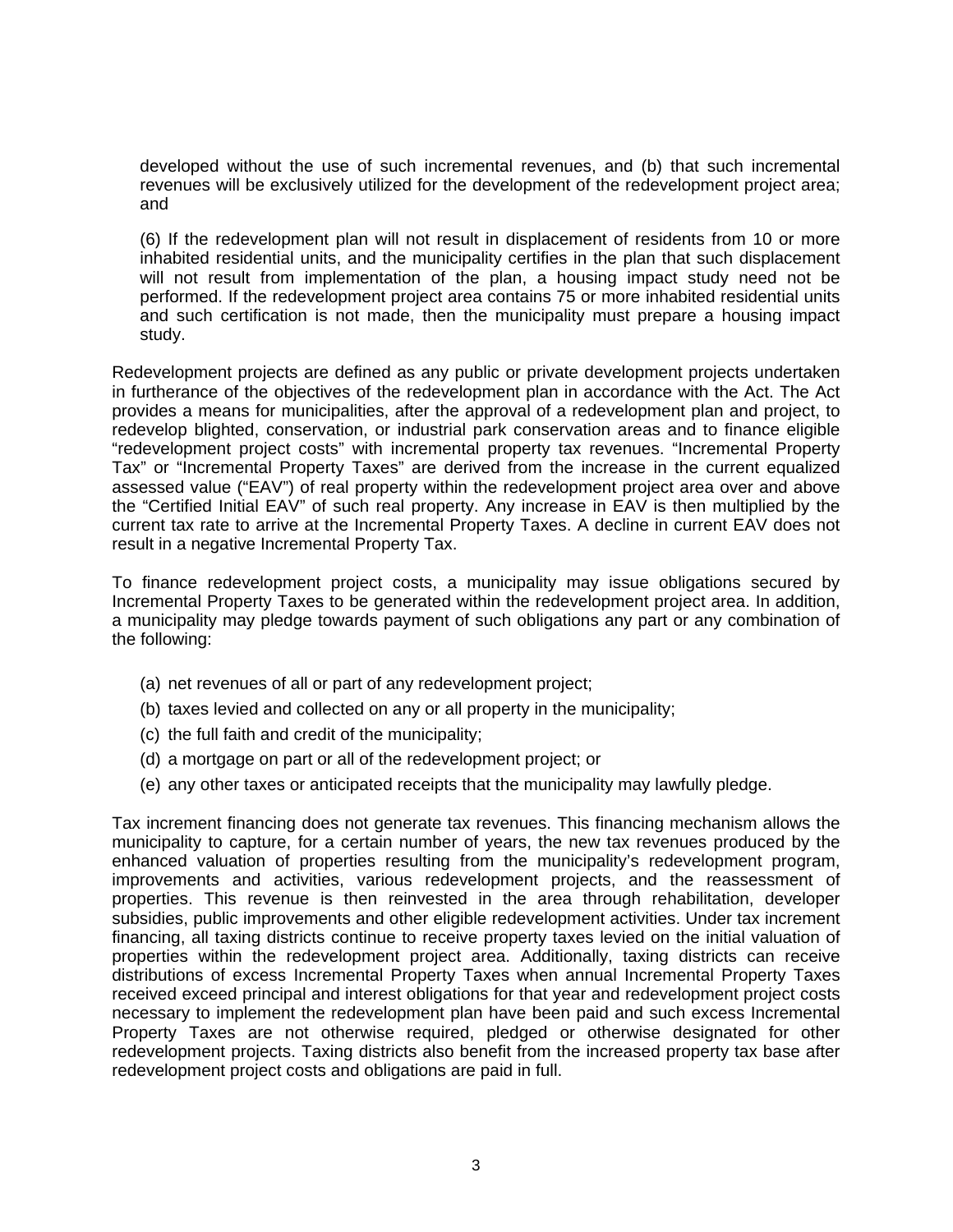The Village authorized an evaluation to determine whether a portion of the Village to be known as the St. Charles Road TIF Redevelopment Project Area qualifies for designation as a redevelopment project area under the provisions contained in the Act. If the Project Area so qualifies, the Village also authorized the preparation of a redevelopment plan for the Project Area in accordance with the requirements of the Act.

#### **Redevelopment Project Area Overview**

The Project Area is approximately 14.9 acres in size and includes 28 contiguous parcels and public rights-of-way. The Project Area consists of improved property.

In order to be designated as a conservation area, 50% or more of the buildings within the Project Area must be 35 years of age or older. The improved portion of the Project Area contains 16 buildings, 14 of which were built in 1972 or earlier, representing 87.5% of all buildings. The Project Area is characterized by:

- Deterioration;
- Obsolescence;
- Presence of structures below minimum code standards;
- Excessive vacancies;
- Excessive land coverage and overcrowding of structures and community facilities;
- Deleterious land use or layout; and
- Lack of community planning

As a result of these conditions, the Project Area is in need of revitalization, rehabilitation and redevelopment. In recognition of the unrealized potential of the Project Area, the Village is taking action to facilitate its revitalization. The Project Area, as a whole, has not been subject to growth and development by private enterprise and would not reasonably be anticipated to be developed without adoption of the Plan.

The purpose of the Plan is to create a mechanism to allow for the revitalization, reuse and enhancement of existing commercial property, the redevelopment of vacant and obsolete uses and the improvement of the area's physical environment and infrastructure. The redevelopment of the Project Area is expected to encourage economic revitalization within the community and the surrounding area.

The *Eligibility Study*, attached as *Appendix C*, concludes that property in the Project Area is experiencing disinvestment and deterioration. The analysis of conditions within the Project Area indicates that it is appropriate for designation as a conservation area under the Act. The Plan has been formulated in compliance with the provisions of the Act. This document is a guide to all proposed public and private actions in the Project Area.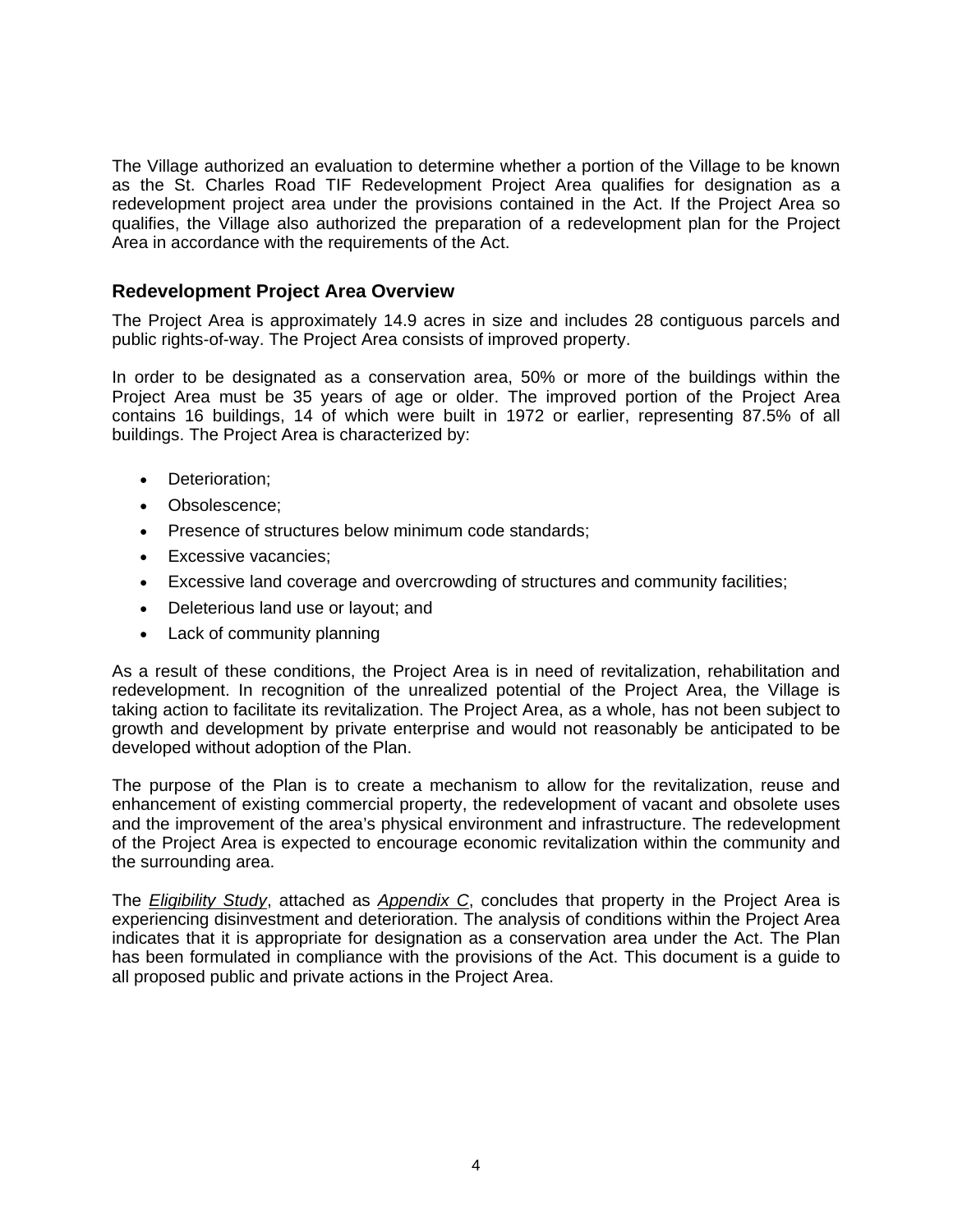## **2. PROJECT AREA DESCRIPTION**

The Project Area is adjacent to the Ovaltine TIF district as shown in *Figure A-2: Adjacent TIF Districts* in *Appendix A*. The Project Area includes only contiguous parcels and qualifies for designation as a conservation area under the Act. The proposed Project Area includes only that area that is anticipated to substantially benefit by the proposed redevelopment project improvements.

#### **Community Context**

The Project Area is located in the far east-central portion of Villa Park, approximately one mile east of downtown Villa Park. The population of Villa Park was 22,075 at the 2000 Census and a special census in 2003 estimated the population at 22,517. The Project Area is located immediately west of State Route 83/Kingery Highway and is bounded to the north by St. Charles Road, an arterial street that connects Villa Park to Elmhurst to the east.

The Project Area is located at the eastern end of the St. Charles Road commercial corridor, which is an older commercial area containing primarily small service and retail commercial uses. Newer commercial areas have been developed over the years, creating competitive pressures on the St. Charles Road commercial corridor. The absence of private investment to bring new uses to vacant commercial sites within the corridor underscores the competitive realignment that has occurred within the broader area.

Existing land uses surrounding the Project Area include both commercial and residential uses, as shown on *Figure A-3: Existing Land Use.* Property along the St. Charles Road frontage is used for commercial purposes. Property along the west side of Villa Avenue is also used for commercial purposes. Property fronting the side streets of Oakland and Monterey Avenue, south of the Project Area is used for residential purposes. Lincoln at Ovaltine Park, located south of Wildwood Avenue, is a large multi-family residential development built in 2001 on the site of the former Ovaltine factory within the Ovaltine TIF district. Two parks are located within close proximity to the Project Area; Rotary Park is immediately east of Salt Creek, and Lions Park is located approximately 400 feet west of the Project Area and contains baseball diamonds and tennis courts.

The distribution of the various types of land uses within the Project Area is represented in *Figure A-3: Existing Land Use*, and found in *Appendix A*. The pattern of existing land use consists primarily of vacant land and buildings, interspersed with small-scale commercial, light industrial and residential uses. The total amount of vacant land and buildings within the Project Area is 5.7 acres, or 48% of the total area of private property, not counting vacant storefronts in multi-tenant buildings. The total amount of commercial uses within the Project Area is 3.8 acres, or 32% of property.

The largest property within the Project Area is a 3.2-acre vacant site on St. Charles Road formerly occupied by Oakfield Ford. It was vacated in 2007 after nearly 20 years in Villa Park. Oakfield Ford had expanded their land holdings in 1996 to include adjacent land, which was facilitated by a 10-year sales tax rebate agreement with the Village. There are two additional commercial buildings in the eastern portion of the Project Area which are vacant. The first was formerly occupied as a bank and contains several smaller parcels which were used for parking. It has been vacant for approximately 15-20 years. The other was a former pancake house and is located adjacent to Salt Creek, and has been vacant approximately 18-24 months.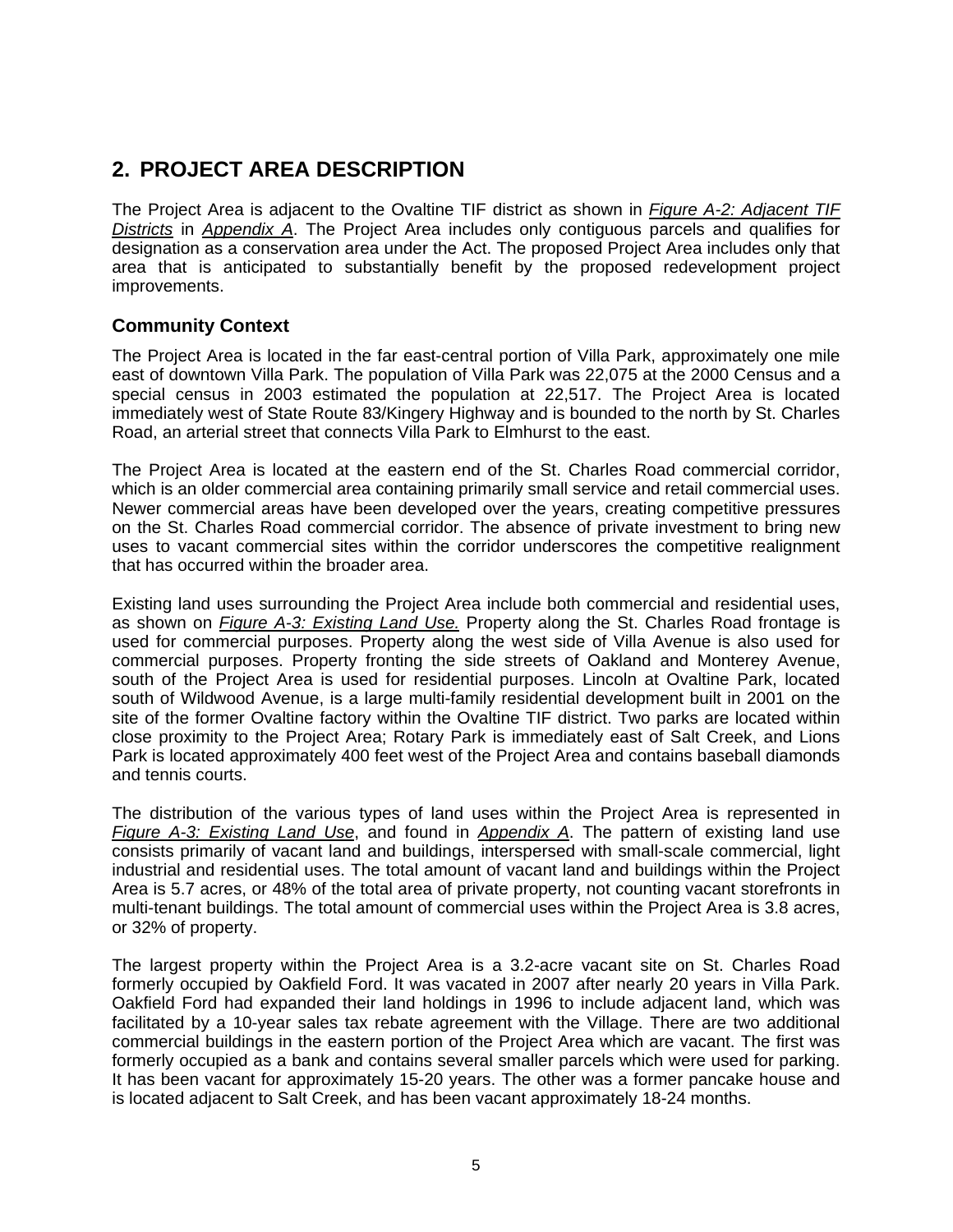#### **Transportation Characteristics**

St. Charles Road is a four-lane road and serves as a major collector street for this portion of Villa Park. This road carries an average daily traffic count of 22,400 vehicles per day (IDOT, 2008). Villa Avenue has an average daily traffic count of 6,100 vehicles per day. State Route 83/Kingery Highway, to the east of the Project Area, carries approximately 72,000 vehicles per day. The higher level of traffic on State Route 83 is a major reason for increased commercial development along this highway.

Villa Park has a Metra commuter station along the Union Pacific/ West Line with service east to Chicago and west to Elburn, Illinois. The station is located approximately one mile northwest of the Project Area. The Project Area is also well-connected to the regional bicycle network. Extending southeast from St. Charles Road toward the southern edge of the Project Area boundary is the Great Western Trail, which trail connects to the main stem of the Illinois Prairie Path at Central Avenue. The Villa Park Metra commuter rail station along the Union Pacific West Line is located approximately one mile northwest of the Project Area.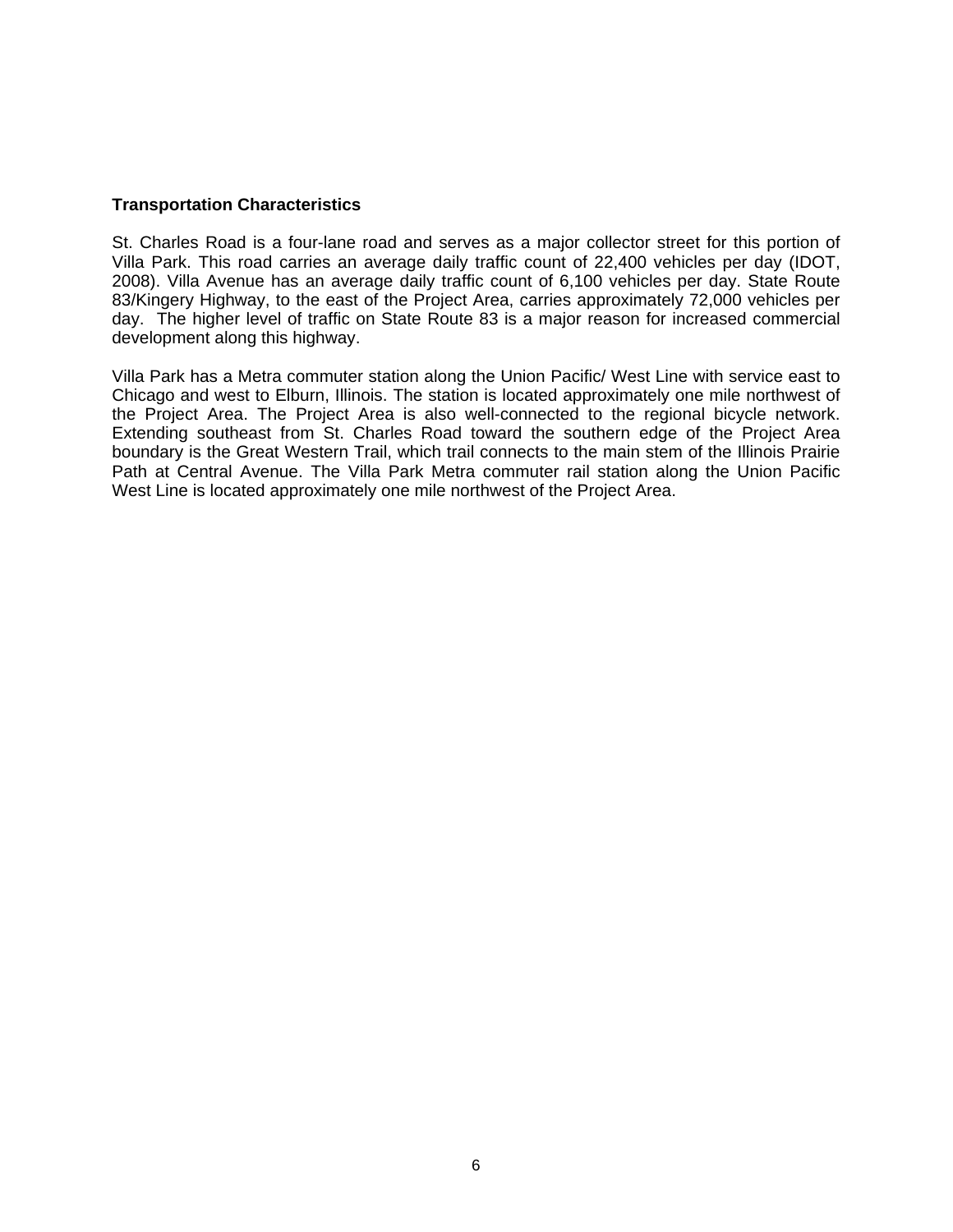### **3. ELIGIBILITY OF THE PROJECT AREA FOR DESIGNATION AS A REDEVELOPMENT PROJECT AREA**

The Project Area on the whole has not been subject to growth and development through investment by private enterprise. Based on the conditions present, the Project Area is not likely to be comprehensively or effectively redeveloped without the adoption of the Plan. In June 2008, studies were undertaken to establish whether the proposed Project Area is eligible for designation as a "blighted area" or "conservation area" in accordance with the requirements of the Act. This analysis concluded that the Project Area qualifies for designation as a redevelopment project area in accordance with the definitions contained in the Act.

In order to be designated as a conservation area, 50% or more of the buildings within the Project Area must be 35 years of age or older. The vast majority of buildings are more than 35 years of age, with 87.5% having been built in 1972 or before. Once the age requirement has been met, the presence of three of the 13 conditions stated in the Act is required for designation of improved property as a conservation area. These conditions must be meaningfully present and reasonably distributed within the Project Area. Of the 13 conditions cited in the Act for improved property, four conditions are present within the Project Area to a major extent. Each of these conditions is reasonably distributed within the Project Area. The following conditions have been used to establish eligibility for designation as a conservation area:

- Deterioration
- Obsolescence
- Excessive Vacancies
- Lack of Community Planning

Three additional conditions are present to a more limited extent within the Project Area. These are:

- Structures below minimum code standards
- Excessive land coverage and overcrowding of structures and community facilities
- Deleterious land use or layout

These conditions were not used to establish eligibility of the Project Area for designation as a conservation area, but help to illustrate the need for public intervention to prevent the Project Area from becoming blighted. For more details on the basis for eligibility, refer to *Appendix C: Eligibility Study*.

#### **Need for Public Intervention**

Through an analysis of conditions within the Project Area, it was concluded that development would not likely occur within the without the use of TIF. Two major factors played a role in this finding. Increasing vacancy within the Project Area, the duration of those vacancies, and a lack of new investment in the area in recent years indicate such need for public intervention.

The Village has attempted in the past to provide incentives for existing businesses other than through the use of TIF. However, those measures were ultimately not successful in keeping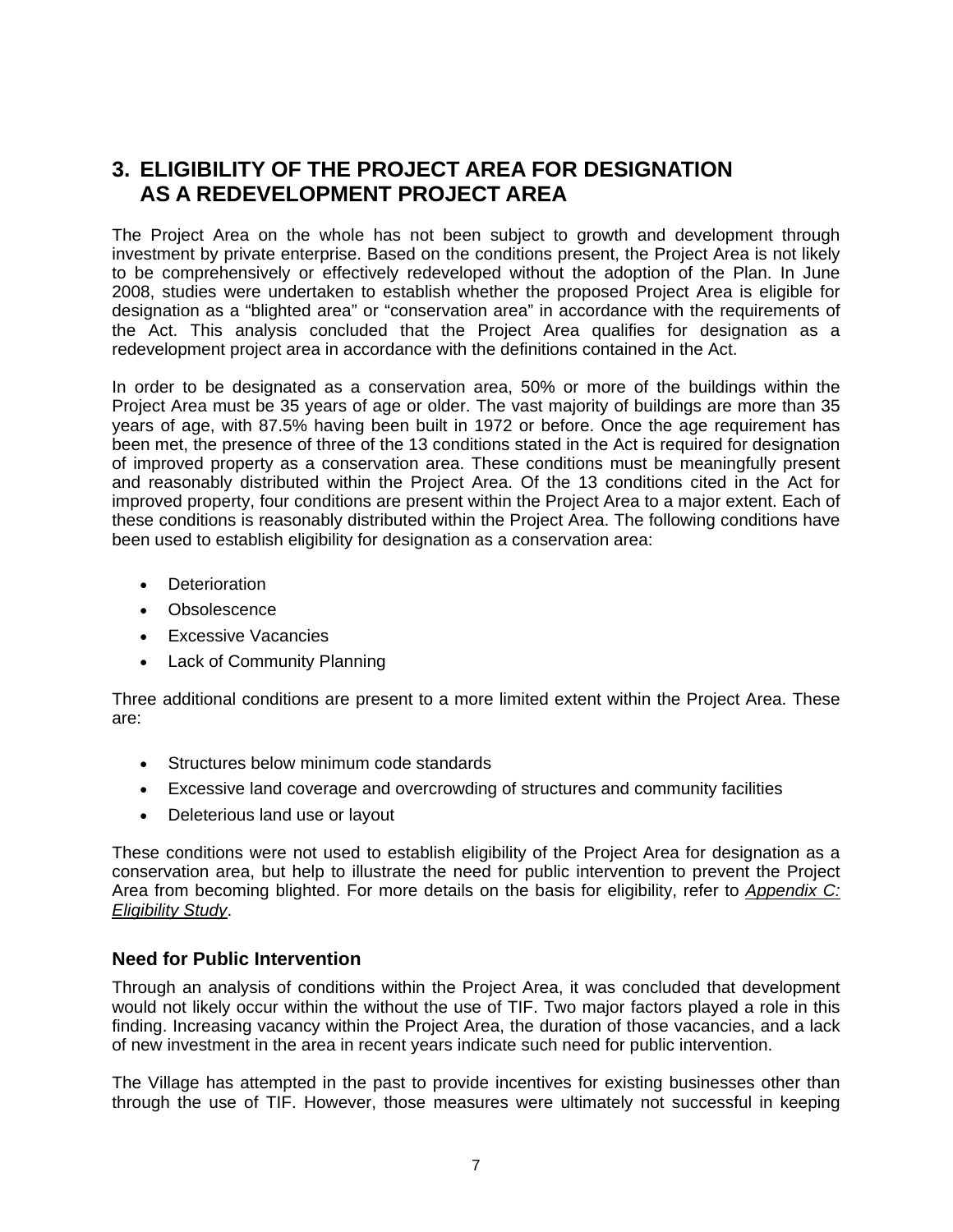those businesses in the area. As previously mentioned, the Village faced losing one of its top generators of sales tax revenue, Oakfield Ford in 1996. The Village agreed to provide a 10-year sales tax rebate agreement in the amount of \$1 million over a 10-year period. When the deal ended in 2007, Oakfield Ford determined that its location was no longer viable and the business was moved to Woodstock, Illinois, further increasing the amount of vacant land already present in the area.

An analysis of construction activity over the last five years also helps demonstrate the need for public intervention. The lack of building activity within the Project Area when compared to adjacent property suggests a lack of investment within the Project Area. An analysis of Village building permit records between 2003 and 2007 indicate that just one building permit was issued within the Project Area for rehab work in the amount of \$30,000. In comparison, much higher levels of permit activity took place in the one-half mile area surrounding the Project Area, where over the same 5-year period, approximately 124 building permits for building rehab, repairs, new construction, demolition, and signs were issued totaling \$1.4 million in construction value.

Given the number of buildings in the Project Area that are suffering from vacancy and obsolescence, a significant level of investment and redevelopment in the Project Area is needed to prevent the Project Area's decline. The lack of development is not being resolved through private-sector investment, and a continuation of the minimal level of private investment currently being made is likely to exacerbate deterioration and other blighting conditions within the Project Area. There is likely to be little incentive for developers to initiate new projects in the Project Area or make major investments in rehabilitation without public financial assistance including the use of tax increment financing.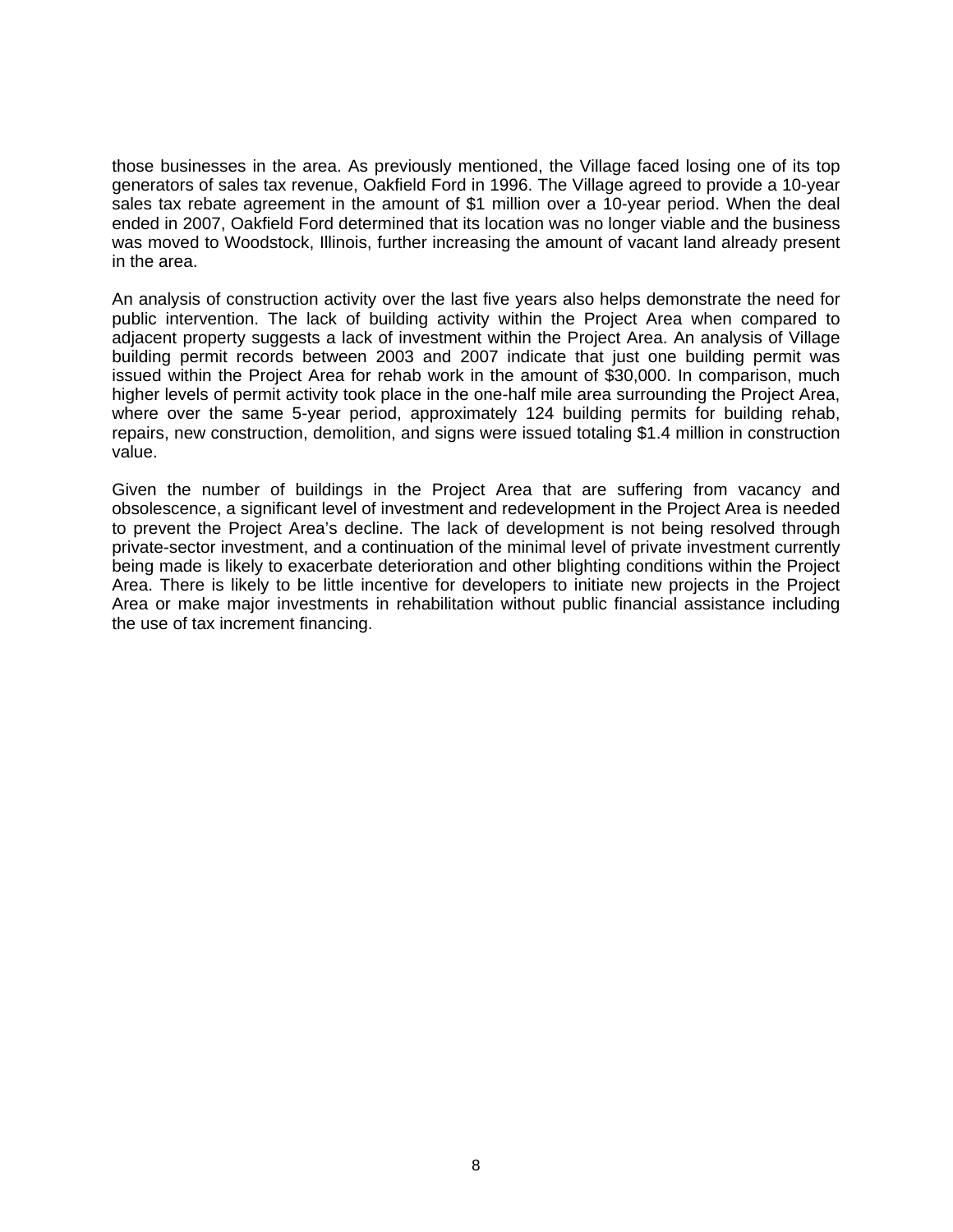## **4. REDEVELOPMENT PLAN GOALS AND OBJECTIVES**

The proposed Plan is consistent with Village plans for the Project Area and recent Villagesponsored plans for the area. The following goals and objectives are provided to guide development in the Project Area.

#### **General Goals**

- Create an attractive environment that encourages new commercial and residential development, improving the real estate and sales tax base for the Village and other taxing districts that have jurisdiction over the Project Area.
- Create an attractive environment which will preserve or enhance the value of existing properties within and adjacent to the Project Area.
- Encourage redevelopment of parcels that are underutilized and vacant.
- Provide for the orderly transition from obsolete uses to economically sustainable land development patterns.
- Establish the Project Area as a dynamic commercial, retail and residential location for living, shopping and employment.

#### **Redevelopment Objectives**

- Facilitate the transition of weak and underutilized commercial areas into strong and viable mixed-use development by creating an environment that stimulates private investment.
- Assemble land into parcels of adequate size and shape for redevelopment in accordance with the redevelopment plan.
- Encourage appropriate infill development on vacant or underutilized sites.
- Direct redevelopment activities to appropriate locations within the Project Area in accordance with the land use plan and general land use strategies.
- Upgrade and maintain infrastructure to support redevelopment efforts.

#### **Design Objectives**

- Encourage development of appropriately scaled commercial, residential and mixed-use buildings that will enhance the existing community fabric.
- Improve the appearance of streets and other public rights-of-way through streetscape improvements, while supporting the use of pedestrian and bicycle-friendly design.
- Encourage the use of sustainable land use practices, including the efficient use of existing economic, infrastructure, and natural resources.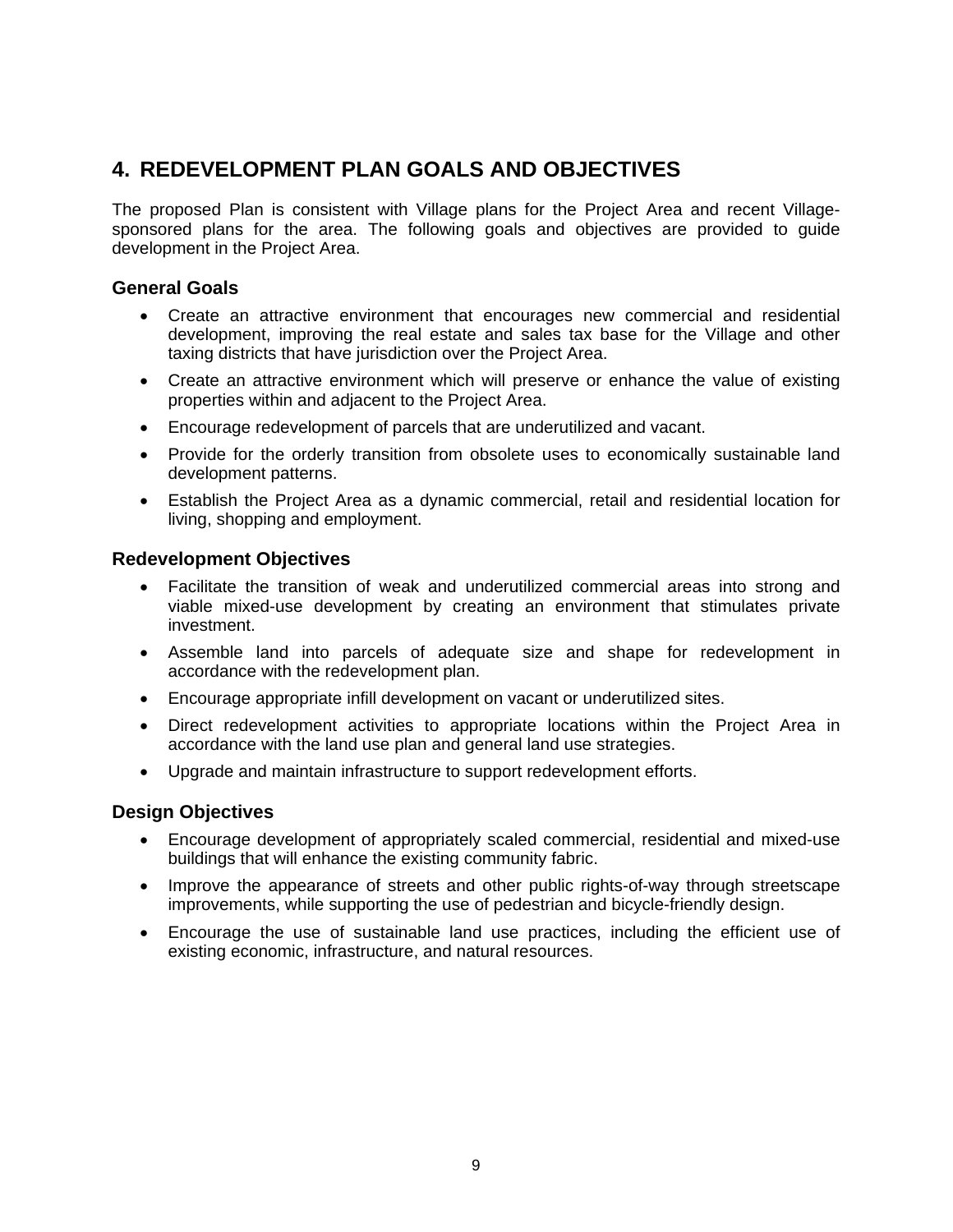### **5. REDEVELOPMENT PLAN**

The Village proposes to achieve the Plan's goals through the use of public financing techniques, including tax increment financing, and by undertaking some or all of the following actions:

#### **Property Assembly and Site Preparation**

To meet the goals and objectives of the Plan, the Village may acquire and assemble property throughout the Project Area. Land assemblage by the Village may be by purchase, exchange, donation, lease, eminent domain, or through other programs and may be for the purpose of: (a) sale, lease or conveyance to private developers, or (b) sale, lease, conveyance or dedication for the construction of public improvements or facilities. Furthermore, the Village may require written redevelopment agreements with developers before acquiring any properties. As appropriate, the Village may devote acquired property to temporary uses until such property is scheduled for disposition and development.

In connection with the Village exercising its power to acquire real property, including the exercise of the power of eminent domain, under the Act in implementing the Plan, the Village will follow its customary procedures of having each such acquisition authorized by the Village Board of the Village of Villa Park. Acquisition of such real property as may be authorized by the Village Board does not constitute a change in the nature of the Plan.

#### **Intergovernmental and Redevelopment Agreements**

The Village may enter into redevelopment agreements or intergovernmental agreements with private entities or public entities to construct, rehabilitate, renovate or restore private or public improvements on one or several parcels (collectively referred to as "Redevelopment Projects"). Such redevelopment agreements may be needed to: support the rehabilitation or construction of allowable private improvements, in accordance with the Plan; incur costs or reimburse developers for other eligible redevelopment project costs as provided in the Act in implementing the Plan; and provide public improvements and facilities which may include, but are not limited to utilities, street closures, transit improvements, streetscape enhancements, signalization, parking and surface right-of-way improvements.

Terms of redevelopment as part of a redevelopment project may be incorporated in appropriate redevelopment agreements. For example, the Village may agree to reimburse a developer for incurring certain eligible redevelopment project costs under the Act. Such agreements may contain specific development controls as allowed by the Act.

#### **Job Training**

To the extent allowable under the Act, job training costs may be directed toward training activities designed to enhance the competitive advantages of the Project Area and to attract additional employers to the Project Area. Working with employers and local community organizations, job training and job readiness programs may be provided that meet employers' hiring needs, as allowed under the Act. A job readiness/training program is a component of the Plan. The Village expects to encourage hiring from the community that maximizes job opportunities for Villa Park residents.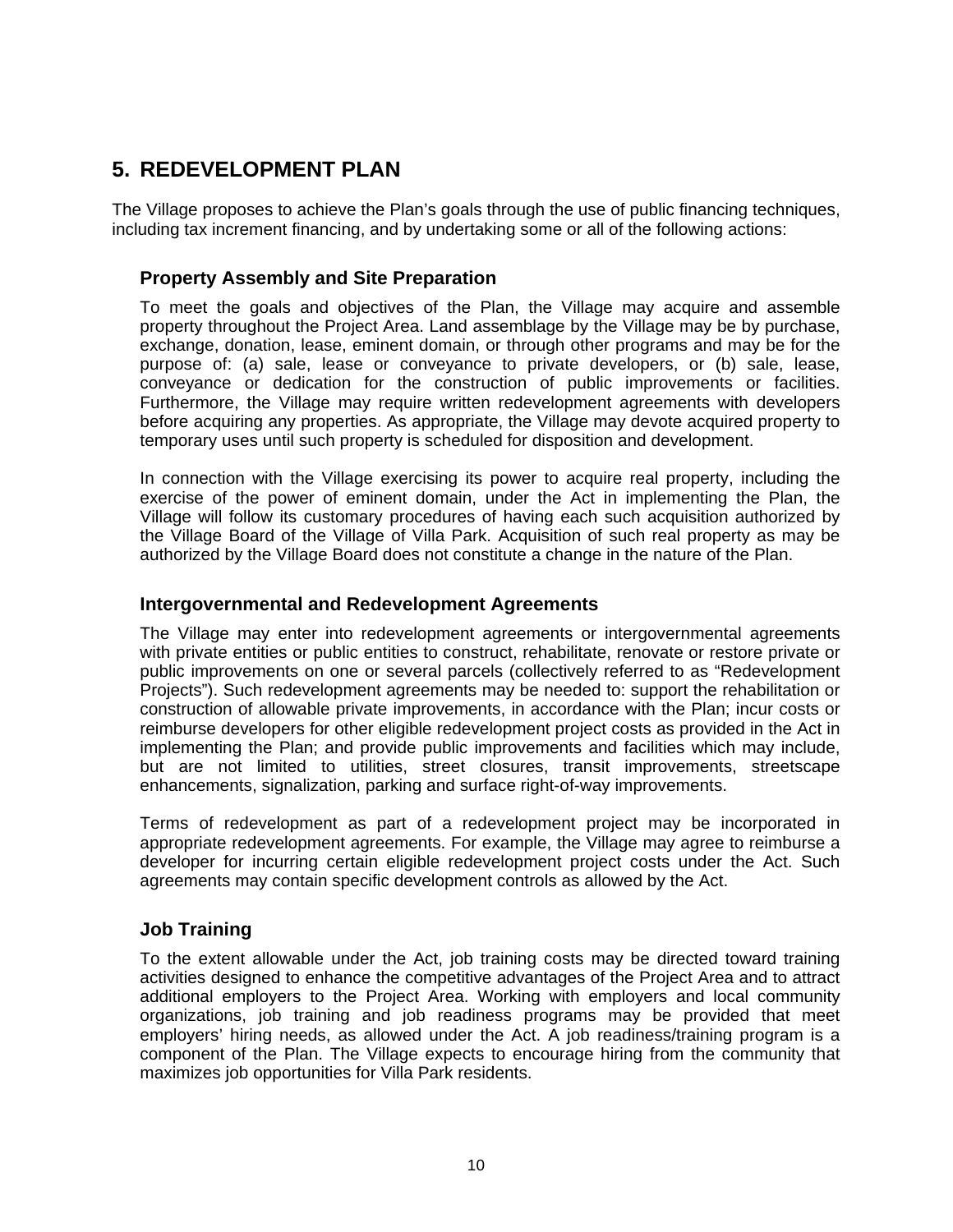#### **Relocation**

Relocation assistance may be provided in order to facilitate redevelopment of portions of the Project Area and to meet other Village objectives. Businesses or households legally occupying properties to be acquired by the Village may be provided with relocation advisory and financial assistance as determined by the Village or required under the Act.

#### **Analysis, Professional Services and Administrative Activities**

The Village may undertake or engage professional consultants, engineers, architects, attorneys, and others to conduct various analyses, studies, administrative, legal or other professional services to establish, implement and manage the Plan.

#### **Provision of Public Improvements and Facilities**

Adequate public improvements and facilities may be provided to service the Project Area. Public improvements and facilities may include, but are not limited to, street closures to facilitate assembly of development sites, upgrading streets, signalization improvements, provision of streetscape amenities, public open space, parking improvements and utility improvements.

#### **Financing Costs Pursuant to the Act**

Interest on any obligations issued under the Act accruing during the estimated period of construction of the redevelopment project and other financing costs may be paid from the Incremental Property Tax revenues pursuant to the provisions of the Act.

#### **Interest Costs Pursuant to the Act**

Pursuant to the Act, the Village may allocate a portion of the incremental tax revenues to pay or reimburse developers for interest costs incurred in connection with redevelopment activities in order to enhance the redevelopment potential of the Project Area.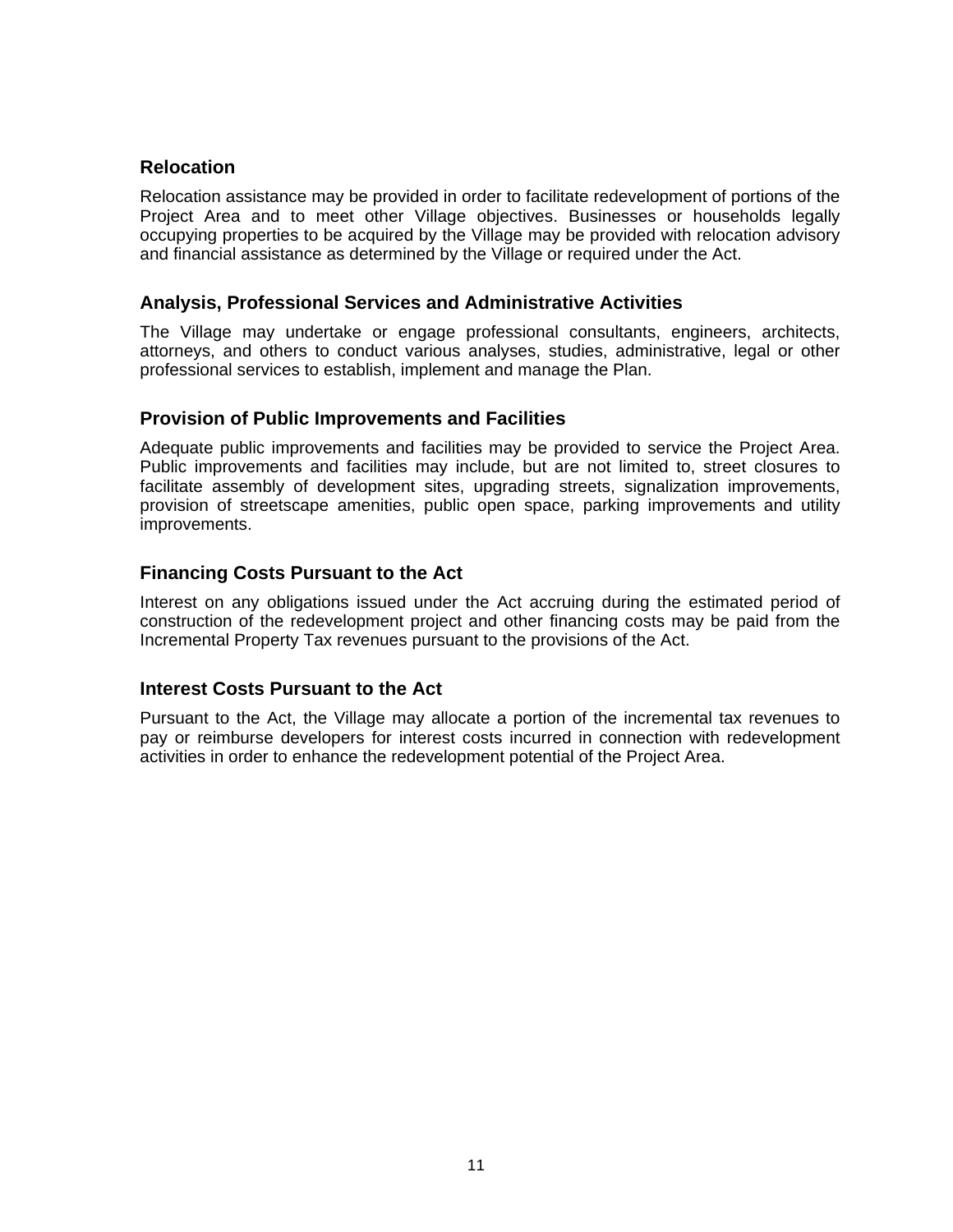# **6. REDEVELOPMENT PROJECT DESCRIPTION**

The Plan seeks to encourage redevelopment and repositioning of the Project Area as a mixeduse commercial and residential neighborhood. The Plan recognizes that new private-sector investment in mixed-use property is needed to improve and revitalize the Project Area. Land within the Project Area has good redevelopment potential, but will clearly need the financial incentives provided by the TIF to attract private-sector investment. Factors supporting redevelopment include a location along an arterial street, access to a strong market and the absence of physical land constraints, such as floodplain, poor soils or known contamination.

There are significant challenges to attracting redevelopment that must be overcome. Most significantly, the prolonged vacancy on some of the parcels suggests the lack of a ready market for new development. The land along St. Charles Road has good access and visibility, but land to the interior does not. Some assembly of land will be needed, particularly near the intersection of St. Charles Road and Monterey Avenue, where parcel shape and size is not conducive to modern forms of development. Perhaps most importantly, Villa Park is a mature market that will not provide commercial development opportunities commonly found in growing communities. With a static population base, the alignment of commercial properties to serve the market is largely, already in place. While there are always opportunities for new entries into the market, these should be viewed as in-fill situations.

#### **Residential and Commercial Mixed-Use Development**

The continued vacancy of commercial property within the Project Area calls into question the viability of conventional suburban commercial development along the St. Charles Road frontage. Little or no new commercial development has occurred along St. Charles Road in many years. It may be that, with the financial incentives possible within the new TIF district, conventional suburban commercial development might be feasible. Alternatively, it could be that a different type of development is needed within the Project Area, namely mixed-use commercial/residential development. This form of development would contain commercial/office on the ground floor space and multi-family residential units on upper floors. Commercial uses would be more local in nature rather than regional. St. Charles Road would take on a more attractive character to support the residential component of the mixed-use program, with appealing architectural facades and streetscape improvements.

The residential units would also appear to have appeal within the market. Villa Park is predominantly a single-family community, with only a small share of the total housing market in multi-family units. As the trend toward smaller household sizes continues, there should be increased demand for other forms of housing beyond single-family dwellings. A challenge related to the residential component is the current/prolonged slump in ownership forms of housing, such as condominiums. The rental market is currently fairly strong and may be the best option for responding to short term market conditions.

The last challenge to be discussed is the awkward nature of some of the land parcels within the proposed TIF district. Some of the parcels do not appear to have an obvious future land use in terms of redevelopment, or are simply less desirable parcels. The parcel west of Villa Avenue and south of Wildwood Street currently is home to a well-established building supply business. Should this operation cease, it is not obvious what kind of redevelopment should take place on this parcel. Commercial suitability becomes weaker the further away one gets from St. Charles Road, but there are also some negative factors related to residential use.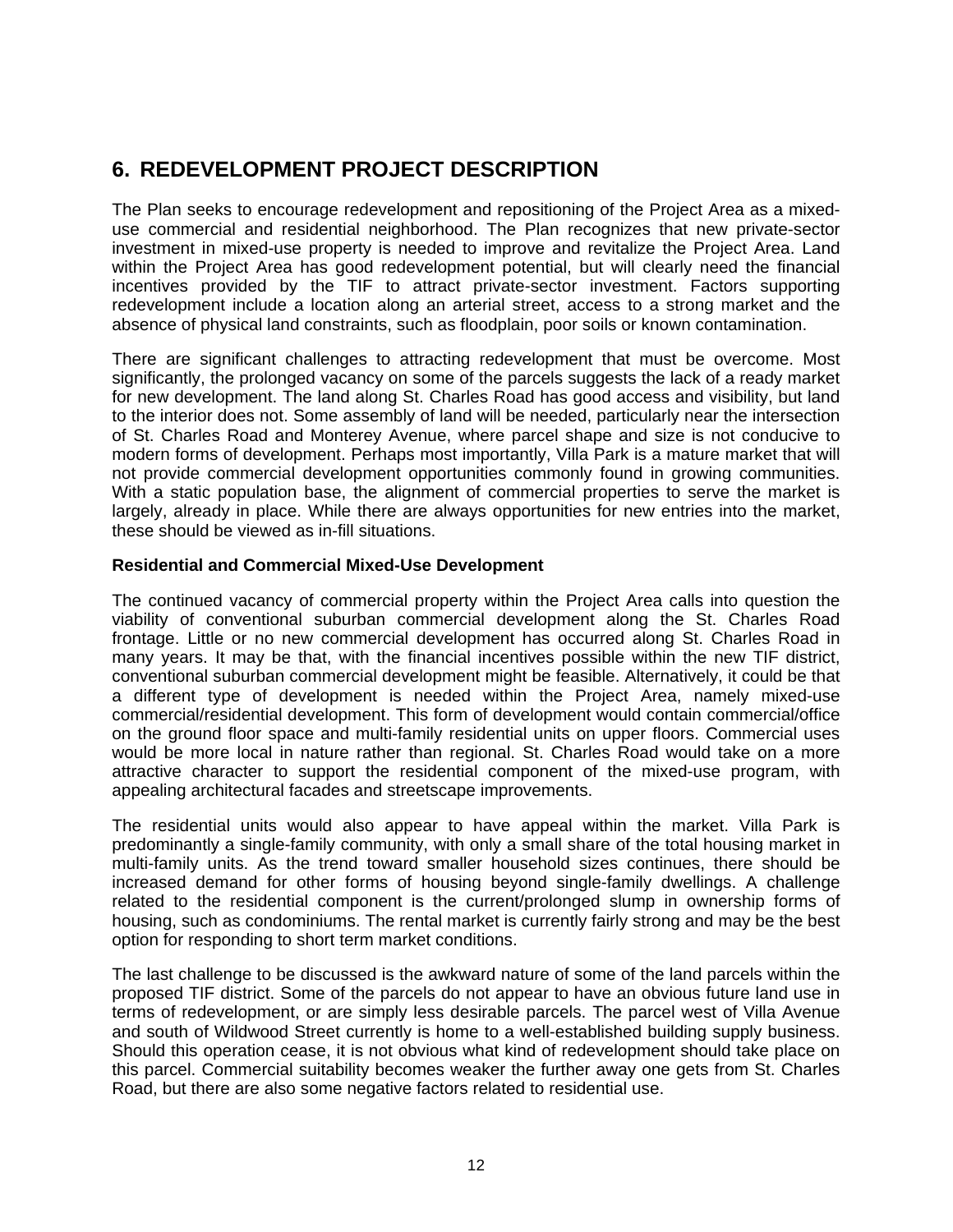# **7. GENERAL LAND USE PLAN AND MAP**

*Figure A-3: General Land Use Plan*, in *Appendix A*, identifies land uses expected to result from implementation of the Plan. Significant flexibility is needed in establishing land use policy within the Plan. While mixed-use commercial/residential use appears to be the most viable form of development, stand alone commercial use may also be a development option. The land use category planned for the Project Area is "commercial, residential or mixed-use commercial/residential". This land use category allows for commercial use, residential use or any combination of the two uses on any parcel.

The land use policy described above is intended to direct private investment activity and enhance the overall development of the Project Area in accordance with the goals and objectives of the Plan. Locations of specific uses, or public infrastructure improvements, may vary from the General Land Use Plan as a result of more detailed planning and site design activities. Such variations are permitted without amendment to the Plan as long as they are consistent with the Plan's goals and objectives and the land uses and zoning approved by the Villa Park Planning and Zoning Commission.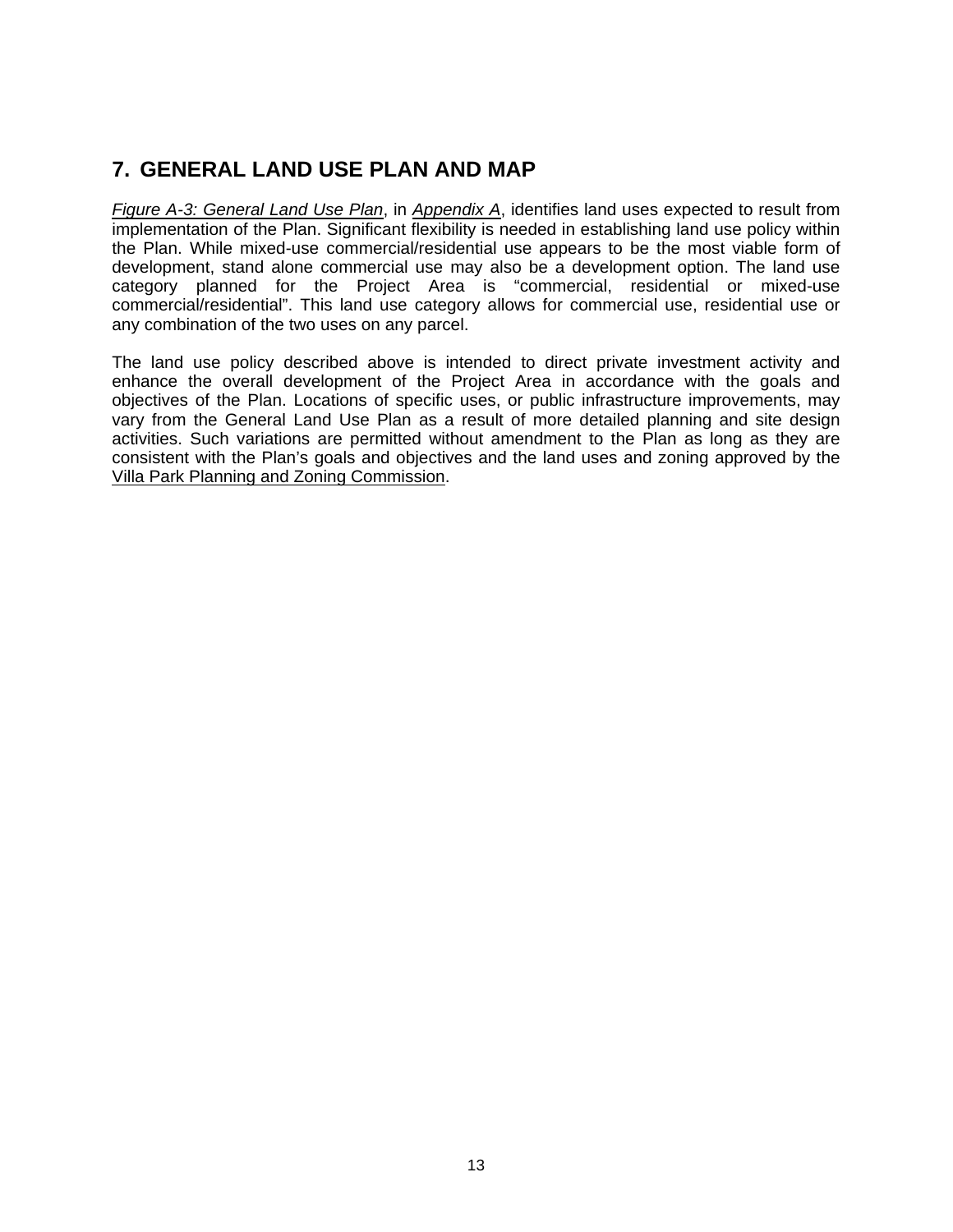### **8. REDEVELOPMENT PLAN FINANCING**

Tax increment financing is an economic development tool designed to facilitate the redevelopment of blighted areas and to arrest decline in areas that may become blighted without public intervention. It is expected that tax increment financing will be an important means, although not necessarily the only means, of financing improvements and providing development incentives in the Project Area throughout its 23-year life.

Tax increment financing can only be used when private investment would not reasonably be expected to occur without public assistance. The Act sets forth the range of public assistance that may be provided. It is anticipated that expenditures for redevelopment project costs will be carefully staged in a reasonable and proportional basis to coincide with expenditures for redevelopment by private developers and the projected availability of tax increment revenues.

The various redevelopment expenditures that are eligible for payment or reimbursement under the Act are discussed below. Following this review is a list of estimated redevelopment project costs that are deemed to be necessary to implement this Plan (the "Redevelopment Project Costs" or "Project Budget").

In the event the Act is amended after the date of the approval of this Plan by the Villa Park Village Board to: a) include new eligible redevelopment project costs, or b) expand the scope or increase the amount of existing eligible redevelopment project costs (such as, for example, by increasing the amount of incurred interest costs that may be paid under 65 ILCS 5/11-74.4- 3(q)(11)), this Plan shall be deemed to incorporate such additional, expanded or increased eligible costs as Redevelopment Project Costs under the Plan, to the extent permitted by the Act. In the event of such amendment(s) to the Act, the Village may add any new eligible redevelopment project costs as a line item in *Table 1: Estimated Redevelopment Project Costs* or otherwise adjust the line items in *Table 1* without amendment to this Plan, to the extent permitted by the Act. In no instance, however, shall such additions or adjustments result in any increase in the total Redevelopment Project Costs without a further amendment to this Plan.

#### **Eligible Project Costs**

Redevelopment project costs include the sum total of all reasonable, or necessary, costs incurred, or estimated to be incurred, and any such costs incidental to the Plan pursuant to the Act. Eligible costs may include, without limitation, the following:

- 1. Costs of studies and surveys, development of plans and specifications, implementation and administration of the Plan including, but not limited to, staff and professional service costs for architectural, engineering, legal, financial, planning or other services (excluding lobbying expenses) provided however, that no charges for professional services may be based on a percentage of the tax increment collected and the terms of such contracts shall not extend beyond a period of three years. Redevelopment project costs may not include general overhead or administrative costs of the Village that would still have been incurred if the Village had not designated a redevelopment project area or approved a redevelopment plan.
- 2. The cost of marketing sites within the Project Area to prospective businesses, developers and investors.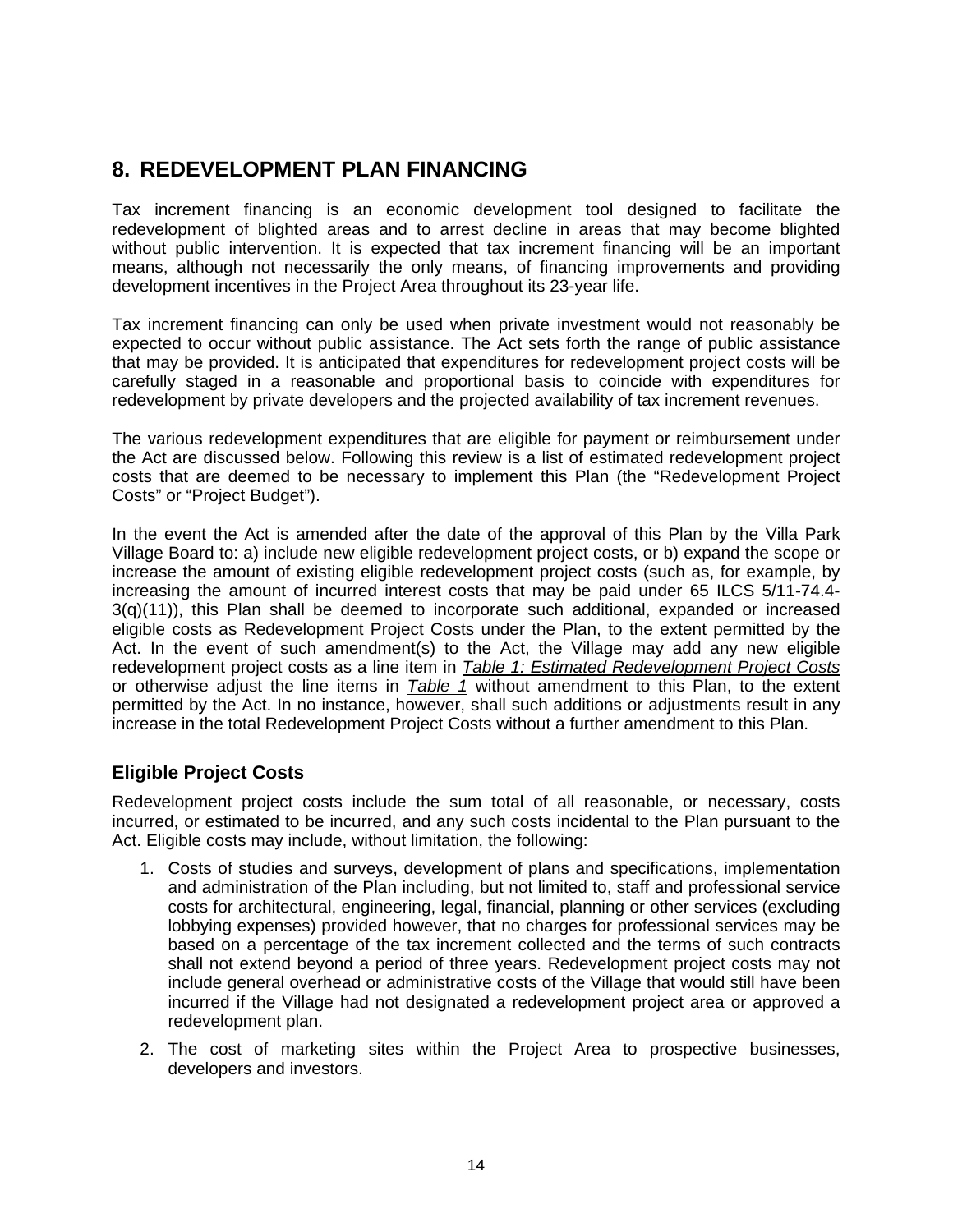- 3. Property assembly costs, including, but not limited to, acquisition of land and other property, real or personal, or rights or interests therein, demolition of buildings, site preparation, site improvements that serve as an engineered barrier addressing ground level or below ground environmental contamination, including, but not limited to parking lots and other concrete or asphalt barriers, and the clearing and grading of land.
- 4. Costs of rehabilitation, reconstruction, repair or remodeling of existing public or private buildings, fixtures and leasehold improvements; and the cost of replacing an existing public building, if pursuant to the implementation of a redevelopment project, the existing public building is to be demolished to use the site for private investment or devoted to a different use requiring private investment.
- 5. Costs of the construction of public works or improvements, subject to the limitations in Section 11-74.4-3 (q) (4) of the Act.
- 6. Costs of job training and retraining projects including the cost of "welfare-to-work" programs implemented by businesses located within the Project Area and such proposals featuring a community-based training program which ensures maximum reasonable employment opportunities for residents of the Project Area with particular attention to the needs of those residents who have previously experienced inadequate opportunities and development of job-related skills, including residents of public and other subsidized housing and people with disabilities.
- 7. Financing costs, including, but not limited to, all necessary and incidental expenses related to the issuance of obligations and, which may include payment of interest on any obligations issued thereunder, including interest accruing during the estimated period of construction of any redevelopment project for which such obligations are issued and for a period not exceeding 36 months thereafter and including reasonable reserves related thereto.
- 8. To the extent the Village by written agreement accepts and approves the same, all, or a portion of a taxing district's capital costs resulting from the redevelopment project necessarily incurred, or to be incurred, in furtherance of the objectives of the Plan.
- 9. Relocation costs, to the extent that the Village determines that relocation costs shall be paid or is required to make payment of relocation costs by state or federal law or in accordance with the requirements Section 74.4-3(n)(7) of the Act.
- 10. Payment in lieu of taxes, as defined in the Act.
- 11. Costs of job training, retraining, advanced vocational education or career education, including but not limited to courses in occupational, semi-technical or technical fields leading directly to employment, incurred by one or more taxing districts provided that such costs: (i) are related to the establishment and maintenance of additional job training, advanced vocational education or career education programs for persons employed or to be employed by employers located in the Project Area; and (ii) when incurred by a taxing district or taxing districts other than the Village, are set forth in a written agreement by or among the Village and the taxing district or taxing districts, which agreement describes the program to be undertaken including but not limited to, the number of employees to be trained, a description of the training and services to be provided, the number and type of positions available or to be available, itemized costs of the program and sources of funds to pay for the same, and the term of the agreement. Such costs include, specifically, the payment by community college districts of costs pursuant to Sections 3-37, 3-38, 3-40, and 3-40.1 of the Public Community College Act,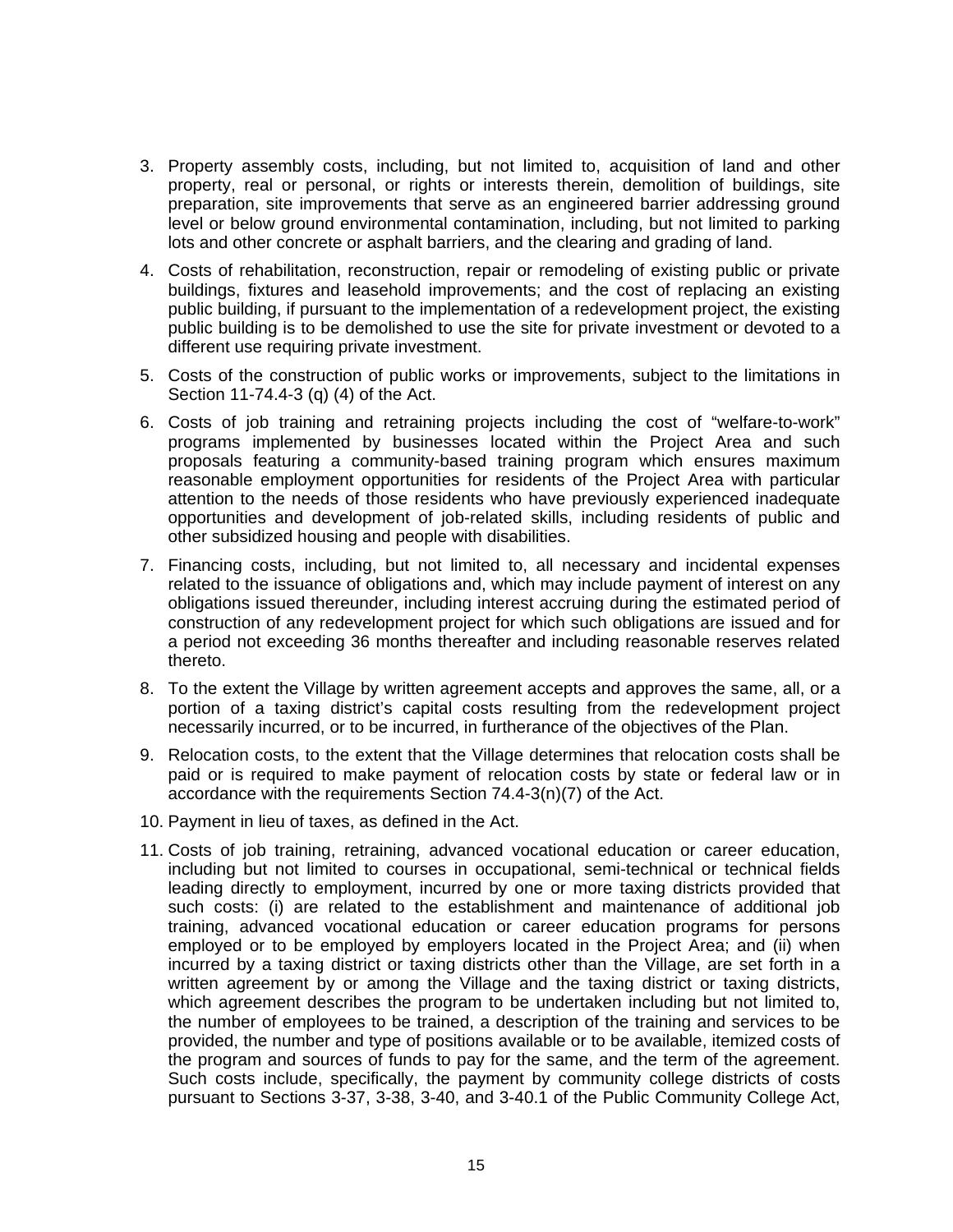110 ILCS 805/3-37, 805/3-38, 805/3-40 and 805/3-40.1, and by school districts of costs pursuant to Sections 10-22.20a and 10-23.3a of the School Code, 105 ILCS 5/10-22.20a and 5/10-23.3a.

- 12. Interest costs incurred by a developer related to the construction, renovation or rehabilitation of a redevelopment project provided that:
	- (a) such costs are to be paid directly from the special tax allocation fund established pursuant to the Act;
	- (b) such payments in any one year may not exceed 30% of the annual interest costs incurred by the developer with regard to the redevelopment project during that year;
	- (c) if there are not sufficient funds available in the special tax allocation fund to make the payment pursuant to this provision, then the amounts so due shall accrue and be payable when sufficient funds are available in the special tax allocation fund;
	- (d) the total of such interest payments paid pursuant to the Act may not exceed 30 percent of the total: (i) cost paid or incurred by the developer for such redevelopment project, plus (ii) Redevelopment Project Costs excluding any property assembly costs and any relocation costs incurred by the Village pursuant to the Act; and
	- (e) up to 75 percent of the interest cost described in subsections (b) and (d) above incurred by a redeveloper for the financing of rehabilitated or new housing units for low-income households and very low income households, as defined in Section 3 of the Illinois Affordable Housing Act.
- 13. An elementary, secondary or unit school district's or public library district's increased costs attributable to housing units assisted by the Village through implementation of this Plan may be reimbursed as provided for in the Act.
- 14. Instead of the eligible costs provided for in 12(b), 12(d) and 12(e) above, the Village may pay up to 50% of the cost of construction, renovation and/or rehabilitation of all lowincome and very low-income housing units (for ownership or rental) as defined in Section 3 of the Illinois Affordable Housing Act. If the units are part of a residential redevelopment project that includes units not affordable to low-income and very lowincome households, only the low-income and very low-income households shall be eligible for benefits under the Act.
- 15. The cost of day care services for children of employees from low-income families working for businesses located within the Project Area and all or a portion of the cost of operation of day care centers established by Project Area businesses to serve employees from low-income families working in businesses located in the Project Area. For the purposes of this paragraph, "low-income families" means families whose annual income does not exceed 80% of the Village, county or regional median income adjusted for family size, as the annual income and Village, county or regional median income are determined from time to time by the United States Department of Housing and Urban Development (HUD).

Unless explicitly provided in the Act, the cost of constructing new privately-owned buildings is not an eligible redevelopment project cost.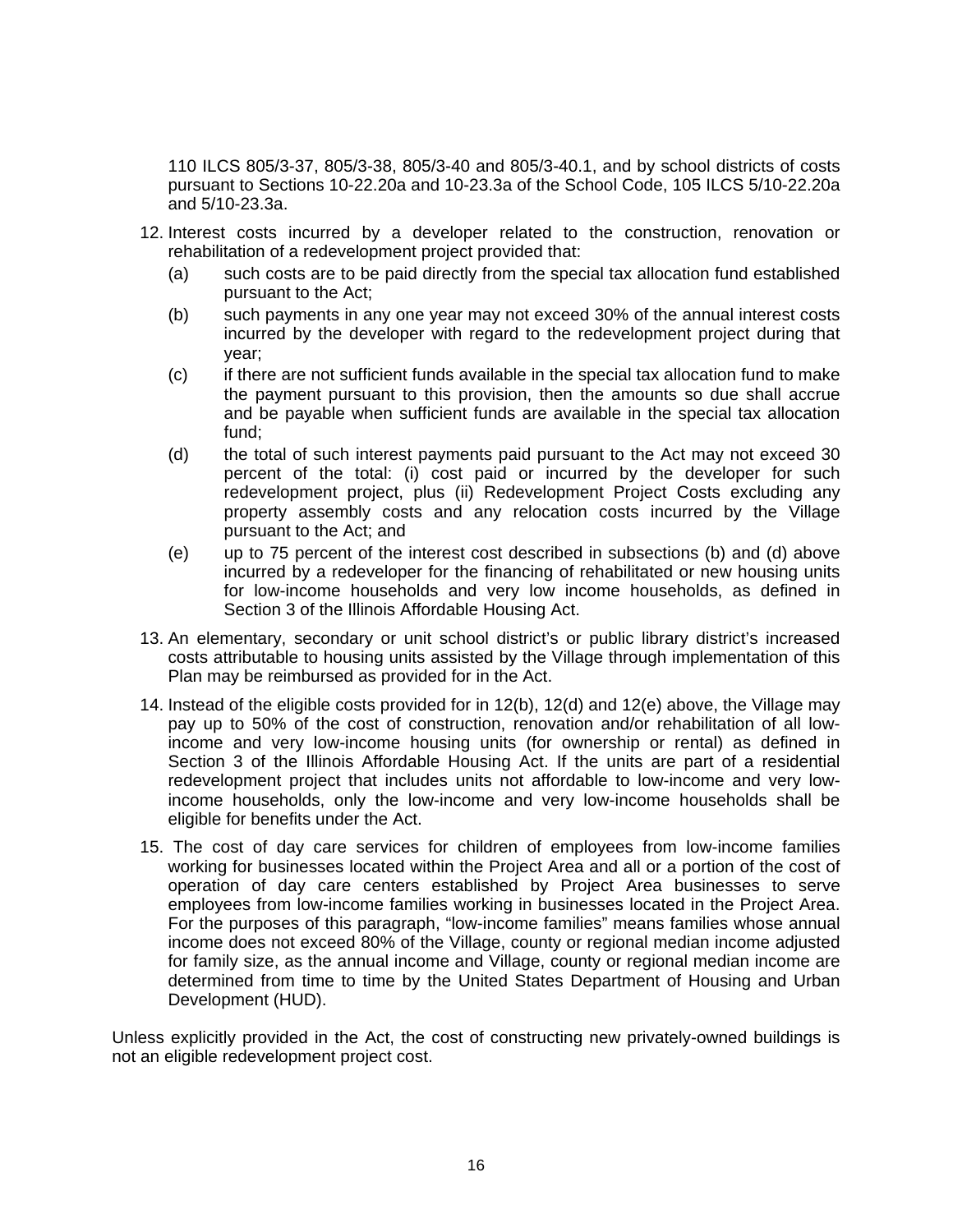If a special service area has been established pursuant to the Special Service Area Tax Act, 35 ILCS 235/0.01 et seq., then any tax increment revenues derived from the tax imposed pursuant to the Special Service Area Tax Act may be used within the Project Area for the purposes permitted by the Special Service Area Tax Act as well as the purposes permitted by the Act.

#### **Estimated Project Costs**

A range of activities and improvements may be required to implement the Plan. The proposed eligible activities and their estimated costs over the life of the Project Area are briefly described below and also shown in *Table 1: Estimated Redevelopment Project Costs*.

- 1. Analysis, administration and professional services including planning, legal, surveys, real estate marketing costs, fees and other related development costs. This budget element provides for studies and survey costs for planning and implementation of the Plan, including architectural and engineering services, development of plans and specifications, development site marketing, and financial and special service costs. *(Estimated cost: \$300,000)*
- 2. Property assembly costs, including acquisition of land and other property, real or personal, or rights or interests therein, and other appropriate and eligible costs needed to prepare the property for redevelopment. These costs may include the reimbursement of acquisition costs incurred by private developers. Land acquisition may include acquisition of both improved and vacant property in order to create development sites, accommodate public rights-of-way or to provide other public facilities needed to achieve the goals and objectives of the Plan. Property assembly costs also include demolition of existing improvements, including clearance of blighted properties or clearance required to prepare sites for new development, site preparation, including grading, and other appropriate and eligible site activities needed to facilitate new construction, and environmental remediation costs associated with property assembly which are required to render the property suitable for redevelopment. *(Estimated cost: \$4,000,000)*
- 3. Rehabilitation, reconstruction, repair or remodeling of existing public or private buildings, fixtures and leasehold improvements, and the cost of construction of low and very-low income housing pursuant to the provisions of the Act. *(Estimated cost: \$500,000)*
- 4. Construction of public works and improvements, including streets and utilities, parks and open space, and public facilities such as schools and other public facilities. These improvements are intended to improve access within the Project Area, stimulate private investment and address other identified public improvement needs, and may include all or a portion of a taxing district's eligible costs, including increased costs of the Villa Park Public Schools District 150 attributable to assisted housing units within the Project Area in accordance with the requirements of the Act. *(Estimated cost: \$1,000,000)*
- 5. Relocation costs, as judged by the Village to be appropriate or required to further implementation of the Plan. *(Estimated cost: \$250,000)*
- 6. Costs of job training and retraining projects, advanced vocational education, welfare-towork, career education, or provision of day care services as provided for in the Act. (*Estimated cost: \$50,000)*
- 7. Interest subsidy or other financing costs associated with redevelopment projects, pursuant to the provisions of the Act. *(Estimated cost: \$400,000)*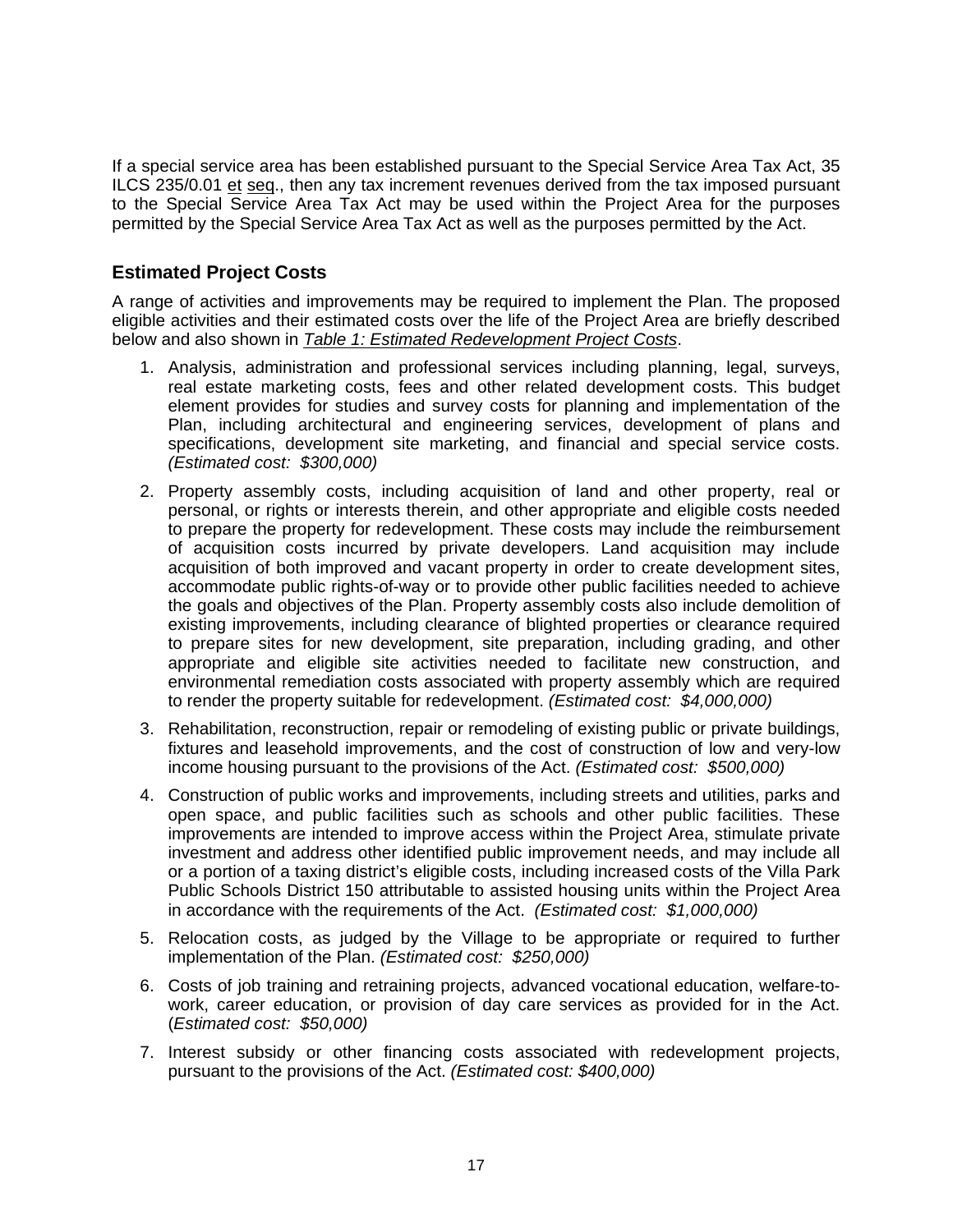The estimated gross eligible project cost over the life of the Project Area is \$6.5 million. All project cost estimates are in 2008 dollars. The foregoing simply describes the range of eligible project costs associated with implementation of this Plan. The Village will use its discretion with respect to funding improvements and is not obligated to spend funds beyond those needed to implement the Plan. Any bonds issued to finance portions of the redevelopment project may include an amount of proceeds sufficient to pay customary and reasonable charges associated with issuance of such obligations, as well as to provide for capitalized interest and reasonably required reserves. The total project cost figure excludes any costs for the issuance of bonds. Adjustments to estimated line items, which are upper estimates for these costs, are expected and may be made without amendment to the Plan.

#### **Table 1: ESTIMATED REDEVELOPMENT PROJECT COSTS**

l

| <b>Eligible Expense</b>                                                                                                                                          | <b>Estimated Cost</b> |
|------------------------------------------------------------------------------------------------------------------------------------------------------------------|-----------------------|
| Analysis, Administration, Studies, Surveys, Legal,<br>Marketing, etc.                                                                                            | \$300,000             |
| Property Assembly including Acquisition, Site Preparation<br>and Demolition, Environmental Remediation                                                           | \$4,000,000           |
| <b>Rehabilitation of Existing Buildings, Fixtures</b><br>and Leasehold Improvements, Affordable Housing<br><b>Construction and Rehabilitation Cost</b>           | \$500.000             |
| Public Works and Improvements, including<br>streets and utilities, parks and open space, public<br>facilities (schools & other public facilities) <sup>[1]</sup> | \$1,000,000           |
| <b>Relocation Costs</b>                                                                                                                                          | \$250,000             |
| Job Training, Retraining, Welfare-to-Work, Day Care Services                                                                                                     | \$50,000              |
| <b>Interest Subsidy</b>                                                                                                                                          | \$400,000             |
| [2] [3]<br><b>TOTAL REDEVELOPMENT PROJECT COSTS</b>                                                                                                              | $$6,500,000^4$        |

<sup>&</sup>lt;sup>1</sup>This category may also include paying for or reimbursing (i) an elementary, secondary or unit school district's increased costs attributed to assisted housing units, and (ii) capital costs of taxing districts impacted by the redevelopment of the Project Area. As permitted by the Act, to the extent the Village by written agreement accepts and approves the same, the Village may pay, or reimburse all, or a portion of a taxing district's capital costs resulting from a redevelopment project necessarily incurred or to be incurred within a taxing district in furtherance of the objectives of the Plan.

 $2$ Total Redevelopment Project Costs exclude any additional financing costs, including any interest expense, capitalized interest and costs associated with optional redemptions. These costs are subject to prevailing market conditions and are in addition to Total Redevelopment Project Costs.

<sup>&</sup>lt;sup>3</sup>The amount of the Total Redevelopment Project Costs that can be incurred in the Project Area will be reduced by the amount of redevelopment project costs incurred in contiguous redevelopment project areas, or those separated from the Project Area only by a public right-or-way, that are permitted under the Act to be paid, and are paid, from incremental property taxes generated in the Project Area, but will not be reduced by the amount of Redevelopment Project Costs incurred in the Project Area which are paid from Incremental Property Taxes generated in contiguous redevelopment project areas or those separated from the Project Area only by a public right-of-way.

<sup>&</sup>lt;sup>4</sup><br>Increases in estimated Total Redevelopment Project Costs of more than five percent, after adjustment for inflation from the date of the Plan adoption, are subject to the Plan amendment procedures as provided under the Act.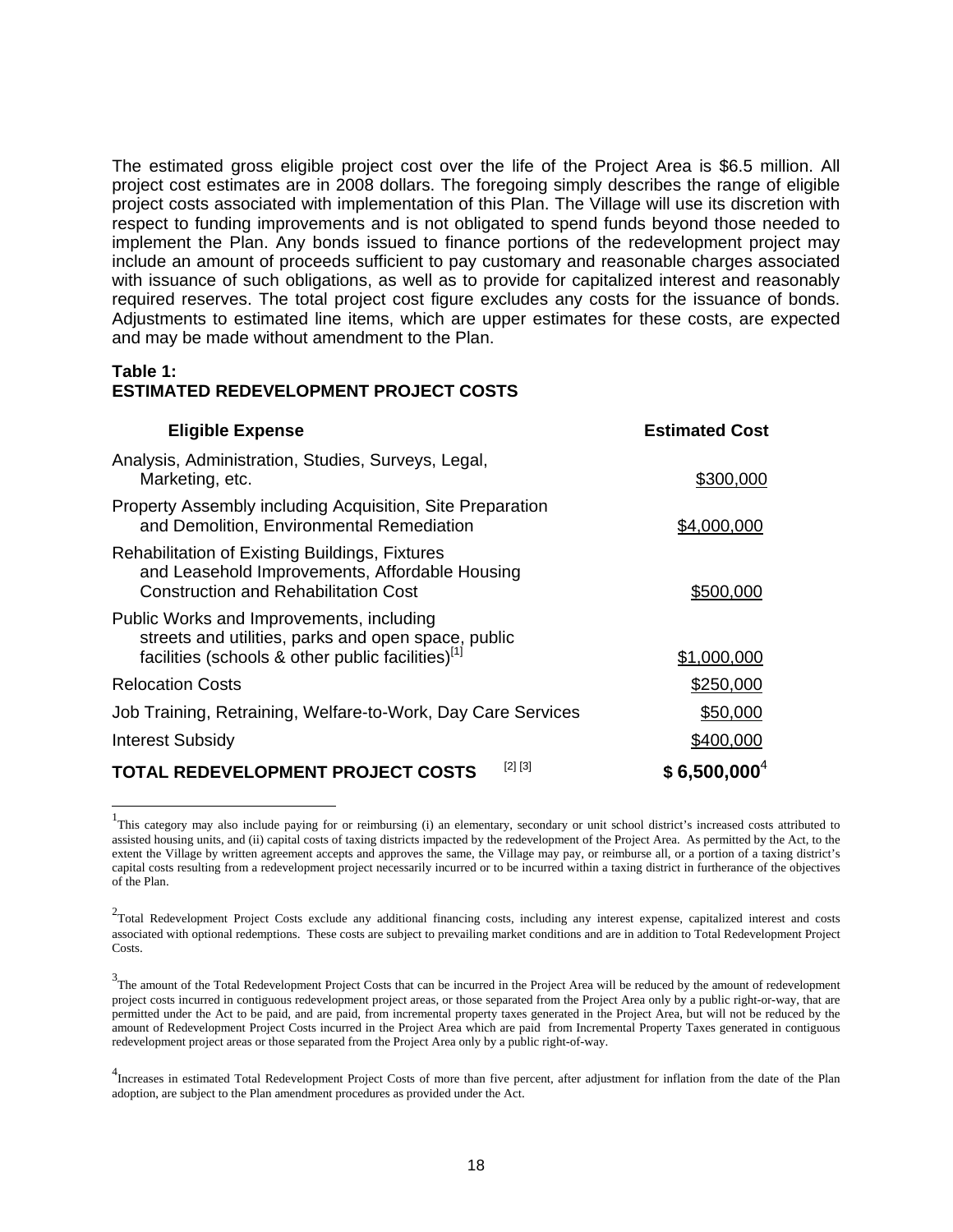Additional funding from other sources such as federal, state, county, or local grant funds may be utilized to supplement the Village's ability to finance Redevelopment Project Costs identified above.

#### **Sources of Funds**

Funds necessary to pay for Redevelopment Project Costs and secure municipal obligations issued for such costs are to be derived principally from Incremental Property Taxes. Other sources of funds which may be used to pay for Redevelopment Project Costs or secure municipal obligations are land disposition proceeds, state and federal grants, investment income, private financing and other legally permissible funds as the Village may deem appropriate. The Village may incur Redevelopment Project Costs (costs listed in *Table 1: Estimated Redevelopment Project Costs*) which are paid for from funds of the Village other than incremental taxes, and the Village may then be reimbursed for such costs from incremental taxes. Also, the Village may permit the utilization of guarantees, deposits and other forms of security made available by private sector developers. Additionally, the Village may utilize revenues, other than State sales tax increment revenues, received under the Act from one redevelopment project area for eligible costs in another redevelopment project area that is either contiguous to, or is separated only by a public right-of-way from, the redevelopment project area from which the revenues are received.

The Project Area may be contiguous to, or be separated only by a public right-of-way from, other redevelopment project areas created under the Act. The Village may utilize net incremental property taxes received from the Project Area to pay eligible Redevelopment Project Costs, or obligations issued to pay such costs, in other contiguous redevelopment project areas, or those separated only by a public right-of-way, and vice versa. The amount of revenue from the Project Area, made available to support such contiguous redevelopment project areas, or those separated only by a public right-of-way, when added to all amounts used to pay eligible Redevelopment Project Costs within the Project Area, shall not at any time exceed the total Redevelopment Project Costs described in the Plan.

The Project Area may become contiguous to, or be separated only by a public right-of-way from, redevelopment project areas created under the Industrial Jobs Recovery Law (65 ILCS 5/11- 74.61-1 et seq.). If the Village finds that the goals, objectives and financial success of such contiguous redevelopment project areas, or those separated only by a public right-of-way, are interdependent with those of the Project Area, the Village may determine that it is in the best interests of the Village, and in furtherance of the purposes of the Plan, that net revenues from the Project Area be made available to support any such redevelopment project areas and vice versa. The Village therefore proposes to utilize net incremental revenues received from the Project Area to pay eligible redevelopment project costs (which are eligible under the Industrial Jobs Recovery Law referred to above) in any such areas, and vice versa. Such revenues may be transferred or loaned between the Project Area and such areas. The amount of revenue from the Project Area made available, when added to all amounts used to pay eligible Redevelopment Project Costs within the Project Area, or other areas described in the preceding paragraph, shall not at any time exceed the total Redevelopment Project Costs described in *Table 1: Estimated Redevelopment Project Costs* herein.

Development of the Project Area would not be reasonably expected to occur without the use of the Incremental Property Taxes as set forth in the Act. Redevelopment Project Costs include those eligible redevelopment project costs stated in the Act. Tax increment financing or other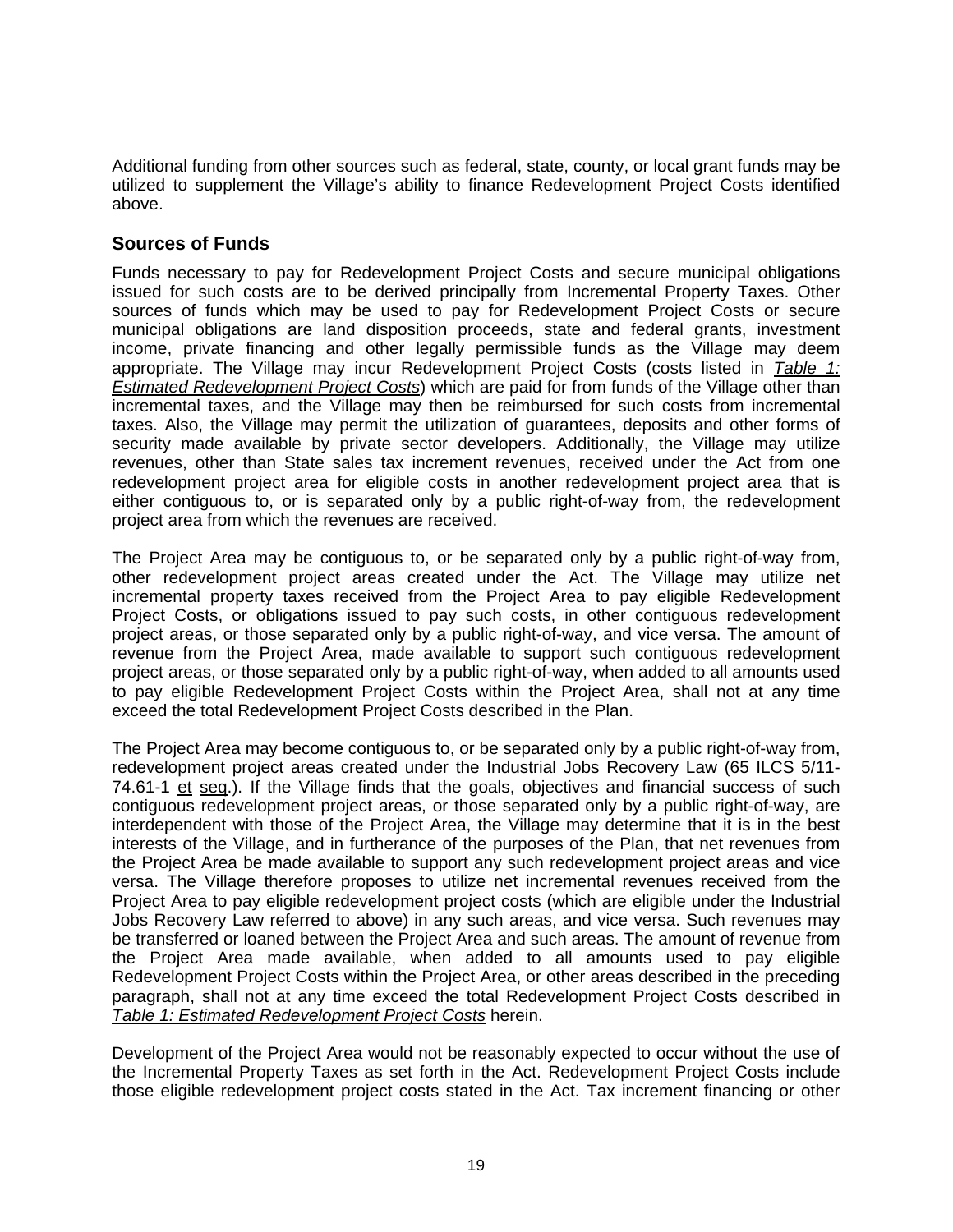public sources will be used only to the extent needed to secure commitments for private redevelopment activity or meet identified public improvement needs.

#### **Nature and Term of Obligations to be Issued**

The Village may issue obligations secured by Incremental Property Taxes pursuant to Section 11-74.4-7 of the Act. To enhance the security of a municipal obligation, the Village may pledge its full faith and credit through the issuance of general obligation bonds. Additionally, the Village may provide other legally permissible credit enhancements to any obligations issued pursuant to the Act.

The redevelopment project shall be completed, and all obligations issued to finance Redevelopment Project Costs and implement the Plan shall be retired not later than December 31 of the year in which the payment to the Village Treasurer, as provided by the Act, is to be made with respect to ad valorem taxes levied in the twenty-third calendar year after the year in which the ordinance approving the Project Area is adopted (i.e. assuming Village Board approval of the Project Area and Plan in 2008, by 2032). The Village will monitor the implementation of the Plan and, if feasible, will endeavor to end life of the Project Area at an earlier date. The final maturity date of any such obligations which are issued may not be later than 20 years from their respective dates of issuance. One or more series of obligations may be sold at one or more times in order to implement the Plan. The Village may also issue obligations to a developer as reimbursement for project costs incurred by the developer on behalf of the Village. Obligations may be issued on a parity or subordinated basis.

The Village intends to declare as surplus revenues a portion of the Incremental Property Taxes that result from inflationary growth within the Project Area for properties that are not subject to a redevelopment agreement. Such surplus revenues will be redistributed to all taxing districts on a proportionate basis as provided in the Act. For properties subject to a redevelopment agreement, the Village intends to allocate a portion of the Incremental Property Tax Revenues to public infrastructure improvements within the Project Area, with generally no more than 50% of the Incremental Property Taxes made available to redevelopers under applicable redevelopment agreements.

In addition to paying Redevelopment Project Costs, Incremental Property Taxes may be used for the scheduled and/or early retirement of obligations, mandatory or optional redemptions, establishment of debt service reserves and bond sinking funds. To the extent that Incremental Property Taxes are not needed for these purposes, and are not otherwise required, pledged, earmarked or otherwise designated for the payment of Redevelopment Project Costs, any excess Incremental Property Taxes shall then become available for distribution annually to taxing districts having jurisdiction over the Project Area in the manner provided by the Act.

#### **Most Recent Equalized Assessed Valuation**

The purpose of identifying the most recent EAV of the Project Area is to provide an estimate of the initial EAV, which the DuPage County Clerk will certify for the purpose of annually calculating the incremental EAV and incremental property taxes of the Project Area. The 2007 EAV of all taxable parcels in the Project Area is approximately \$4,279,010. This total EAV amount by PIN is summarized in *Appendix D: Initial Equalized Assessed Value (EAV) of Property within the St. Charles Road TIF Redevelopment Project Area*. The EAV is subject to verification by the DuPage County Clerk. After verification, the final figure shall be certified by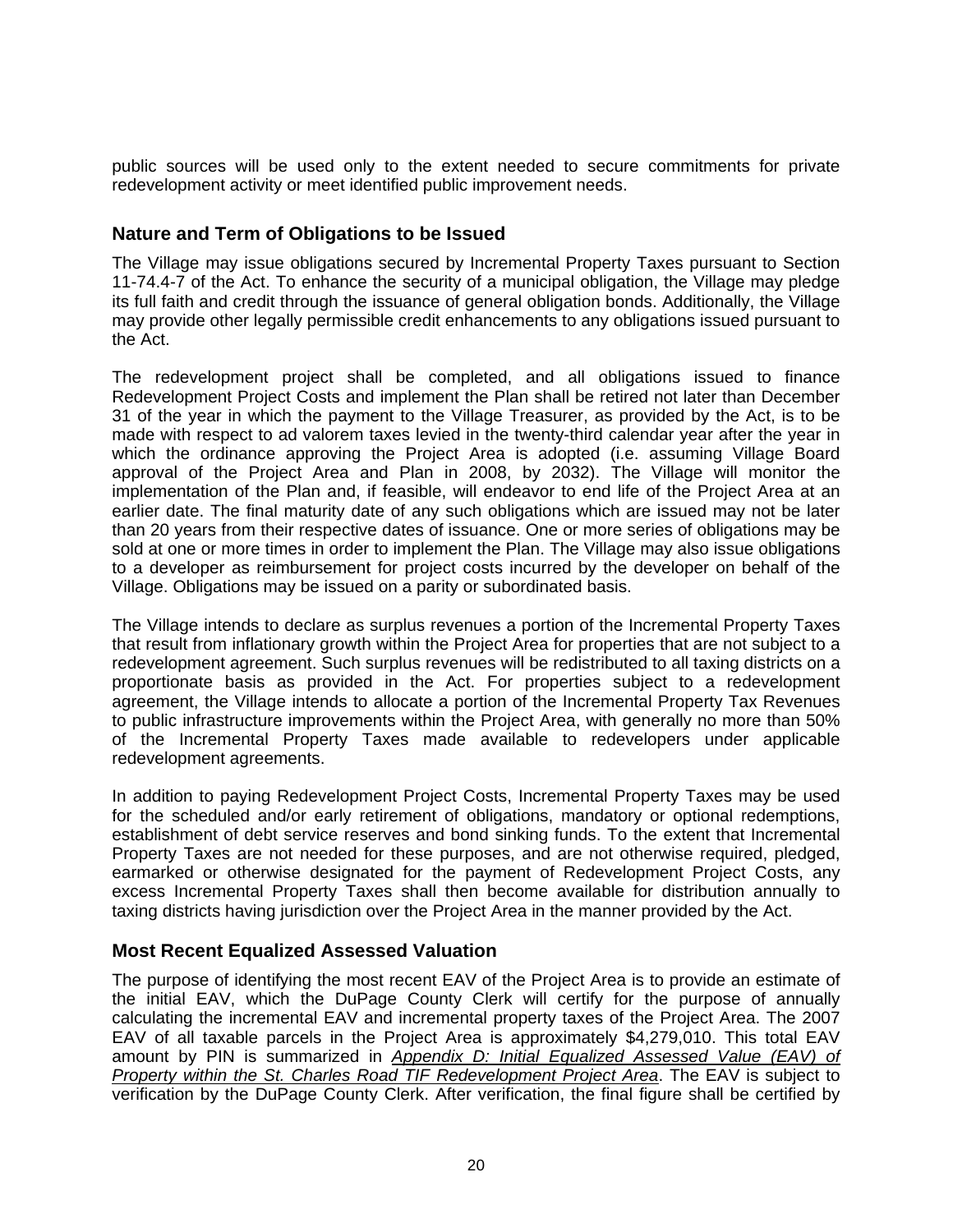the DuPage County Clerk, and shall become the Certified Initial EAV from which all incremental property taxes in the Project Area will be calculated by DuPage County.

The Plan has utilized EAV values for the 2007 tax year. If the 2008 EAV shall become available prior to the date of the adoption of the Plan by the Village Board, the Village may update the Plan by replacing the 2007 EAV with the 2008 EAV.

#### **Anticipated Equalized Assessed Valuation**

Once the redevelopment project has been completed and the property is fully assessed, the EAV of real property within the Project Area is estimated at approximately \$ 6,500,000. This estimate has been calculated assuming that the Project Area will be developed in accordance with *Figure 3: General Land Use Plan* presented in *Appendix A*.

The estimated EAV assumes that the assessed value of property within the Project Area will increase substantially as a result of new private development and public improvements. Calculation of the estimated EAV is based on several assumptions, including: 1) redevelopment of the Project Area will occur in a timely manner and 2) an annual appreciation rate of 1.5%.

#### **Financial Impact on Taxing Districts**

The Act requires an assessment of any financial impact of the Project Area on, or any increased demand for services from, any taxing district affected by the Plan and a description of any program to address such financial impacts or increased demand. The Village intends to monitor development in the Project Area and with the cooperation of the other affected taxing districts will attempt to ensure that any increased needs are addressed in connection with any particular development.

The following is a description of the taxing districts presently levying taxes on properties located within the Project Area, and the anticipated effect on the demand for public services.

DuPage County School District 45 and DuPage High School District 88. General responsibilities of the two local school districts include the provision, maintenance and operations of educational facilities and the provision of educational services for kindergarten through twelfth grade. The Plan may result in the addition of up to 200 additional multi-family dwelling units, which could generate a modest number of new school age children and place a modest additional demand for service on these taxing districts.

Village of Villa Park. The Village is responsible for the provision of a wide range of municipal services, including: police and fire protection; capital improvements and maintenance; water supply and distribution; sanitation service; building, housing and zoning codes, etc. The Village also administers the Village of Villa Park Library Fund, a separate taxing district from the Village. The Plan may result in the addition of up to 200 additional multi-family dwelling units, which could place a slight additional demand for service on these taxing districts.

College of DuPage County 502. The College of DuPage County provides secondary education for residents of the County. No appreciable impact is anticipated on this taxing district.

DuPage County. The County has principal responsibility for the protection of persons and property, the provision of public health services and the maintenance of County highways. No appreciable impact is anticipated on this taxing district.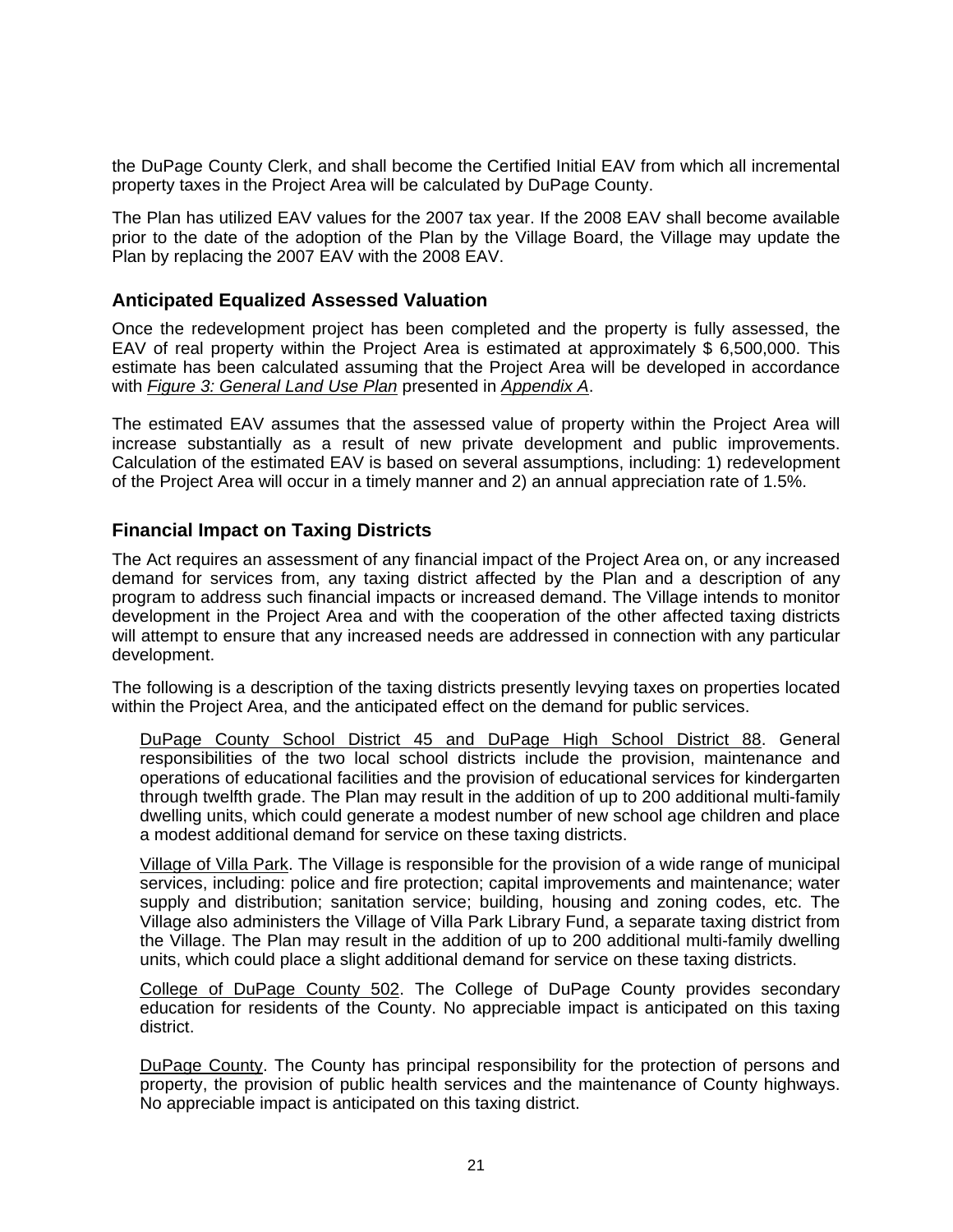DuPage County Forest Preserve District. The Forest Preserve District is responsible for acquisition, restoration and management of lands for the purpose of protecting and preserving open space in the Village and County for the education, pleasure and recreation of the public. No appreciable impact is anticipated on this taxing district.

DuPage County Airport Authority. The County Airport Authority is responsible for operation and maintenance of airports in the County. No appreciable impact is anticipated on this taxing district.

Salt Creek Sanitary District. The Salt Creek Sanitary District provides the main trunk lines for the collection of wastewater from cities, villages and towns, and for the treatment and disposal thereof. No appreciable impact is anticipated on this taxing district.

York Township: Township government is responsible for a variety of services including general assistance, the assessor's office and jurisdiction and maintenance of roads and other rights-of-way. The Plan may result in the addition of up to 200 additional multi-family dwelling units, which could place a slight additional demand for service on theis taxing district.

For the taxing districts levying taxes on property within the Project Area, increased service demands are expected to be negligible because they are already serving the Project Area. Upon completion of the Plan, all taxing districts are expected to share the benefits of a substantially improved tax base. When completed, developments in the Project Area will generate property tax revenues for all taxing districts. Other revenues may also accrue to the Village in the form of sales tax, business fees and licenses, and utility user fees.

It is expected that most of the increases in demand for the services and programs of the aforementioned taxing districts, associated with the Project Area, can be adequately addressed by the existing services and programs maintained by these taxing districts. However, a portion of the \$1,000,000 that has been allocated for public works and improvements within the Project Budget may be used to address potential demands associated with implementing the Plan, through intergovernmental agreements as provided for in the Act.

Real estate tax revenues resulting from increases in the EAV, over and above the Certified Initial EAV established with the adoption of the Plan, will be used to pay eligible Redevelopment Project Costs in the Project Area. Following termination of the Project Area, the real estate tax revenues, attributable to the increase in the EAV over the certified initial EAV, will be distributed to all taxing districts levying taxes against property located in the Project Area. Successful implementation of the Plan is expected to result in new development and private investment on a scale sufficient to overcome deleterious conditions and substantially improve the long-term economic value of the Project Area.

#### **Completion of the Redevelopment Project and Retirement of Obligations to Finance Redevelopment Project Costs**

The Plan will be completed, and all obligations issued to finance redevelopment costs shall be retired, no later than December 31st of the year in which the payment to the Village Treasurer as provided in the Act is to be made with respect to ad valorem taxes levied in the twenty-third calendar year following the year in which the ordinance approving the Plan is adopted (assuming adoption in 2008, by December 31, 2032).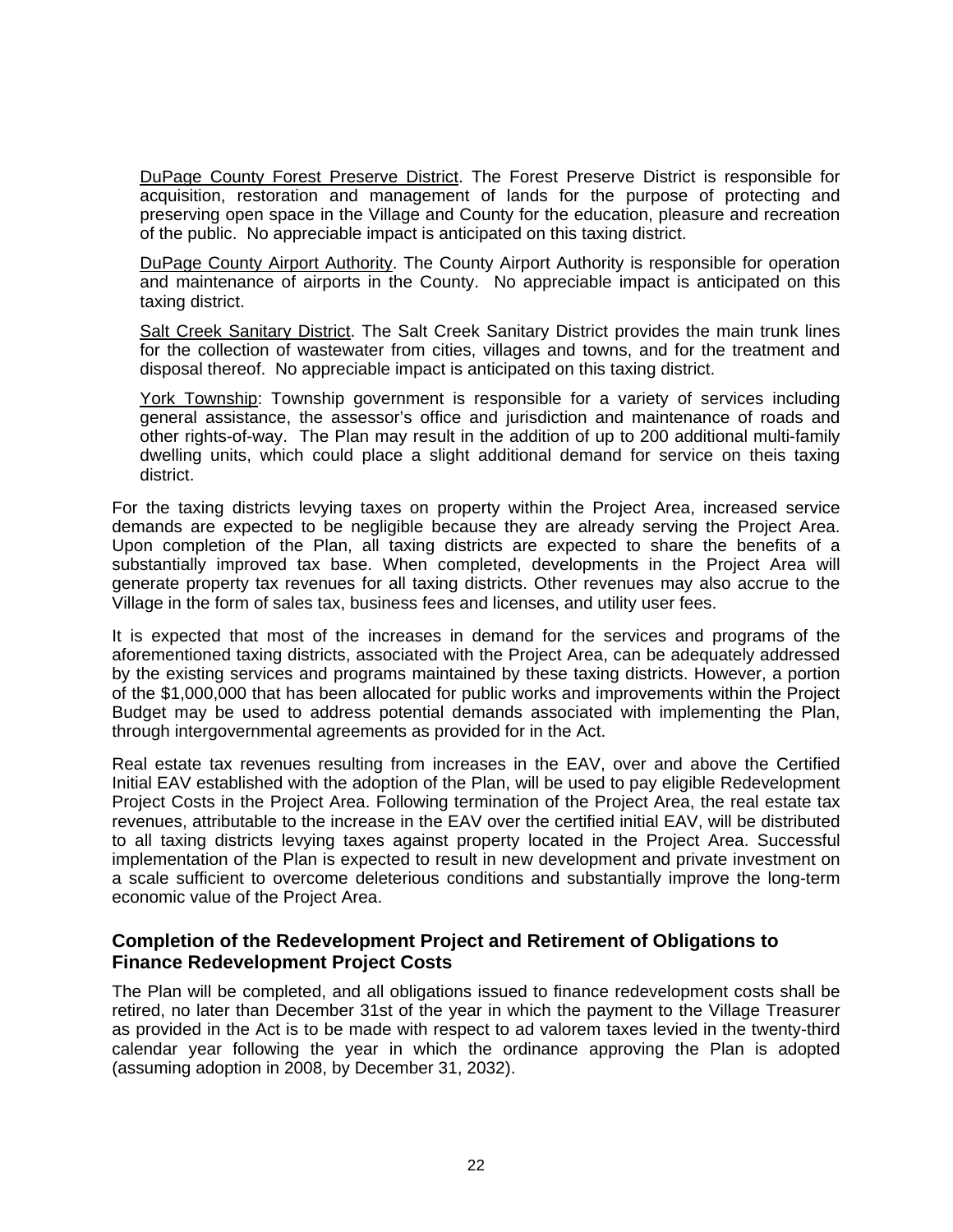### **9. HOUSING IMPACT**

As set forth in the Act, if the redevelopment plan for a redevelopment project area would result in the displacement of residents from ten or more inhabited residential units, or if the redevelopment project area contains 75 or more inhabited residential units and the Village is unable to certify that no displacement of residents will occur, the municipality must prepare a housing impact study and incorporate the study in the redevelopment project plan.

The Project Area contains a total of seven residential units, one of which was identified as uninhabited as of June 24, 2008, the date of the eligibility, condition, and housing survey. An analysis was undertaken to identify the number and location of inhabited dwelling units that may be removed as a result of the implementation of the Plan. As a result of this analysis, the Village has determined that the displacement of ten or more inhabited residential units will not occur and herby certifies that residential displacement will not result from the Plan. Consequently, a housing impact study is not a required element of this Plan.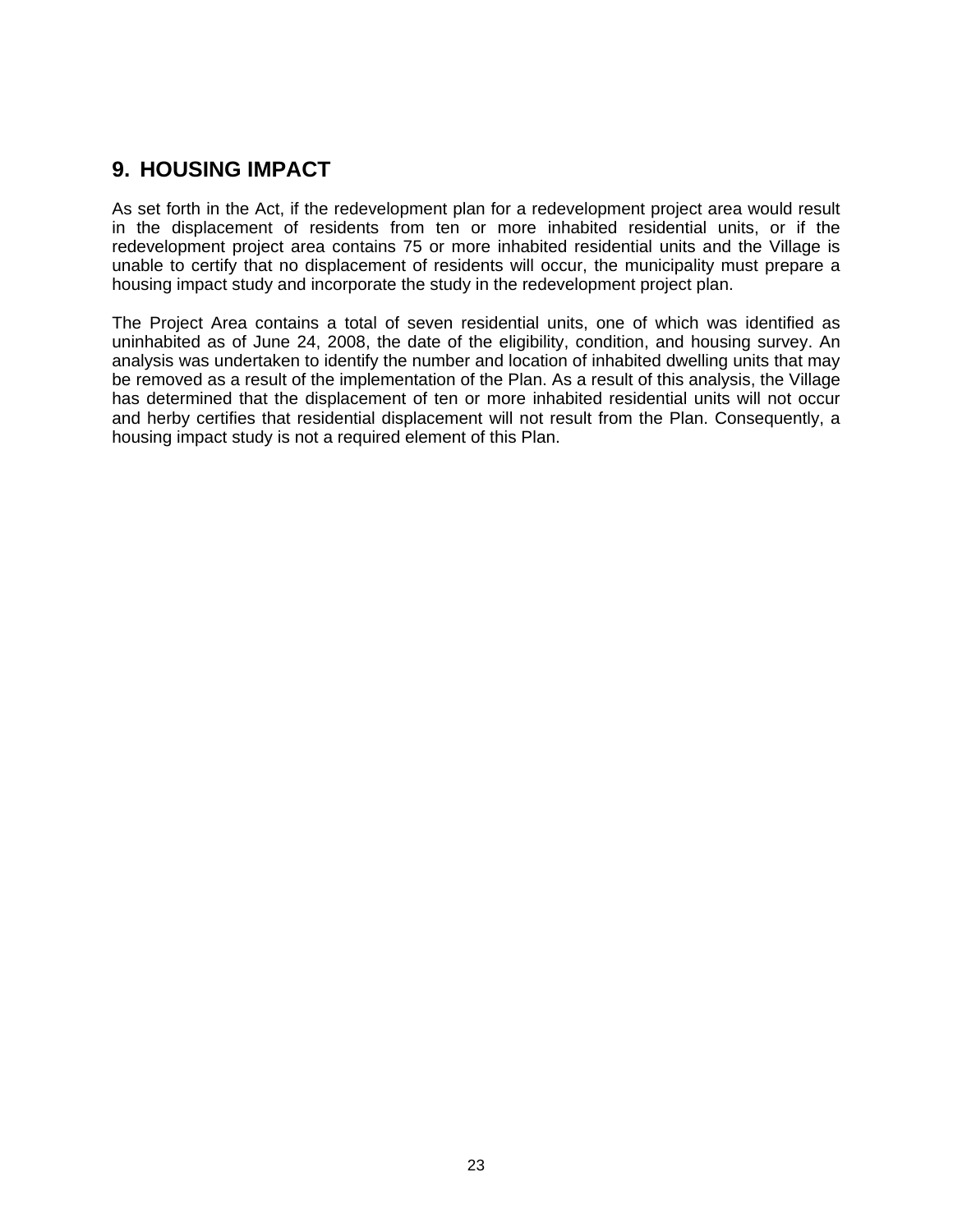# **10. PROVISIONS FOR AMENDING THE PLAN**

The Plan may be amended as provided under the provisions of the Act.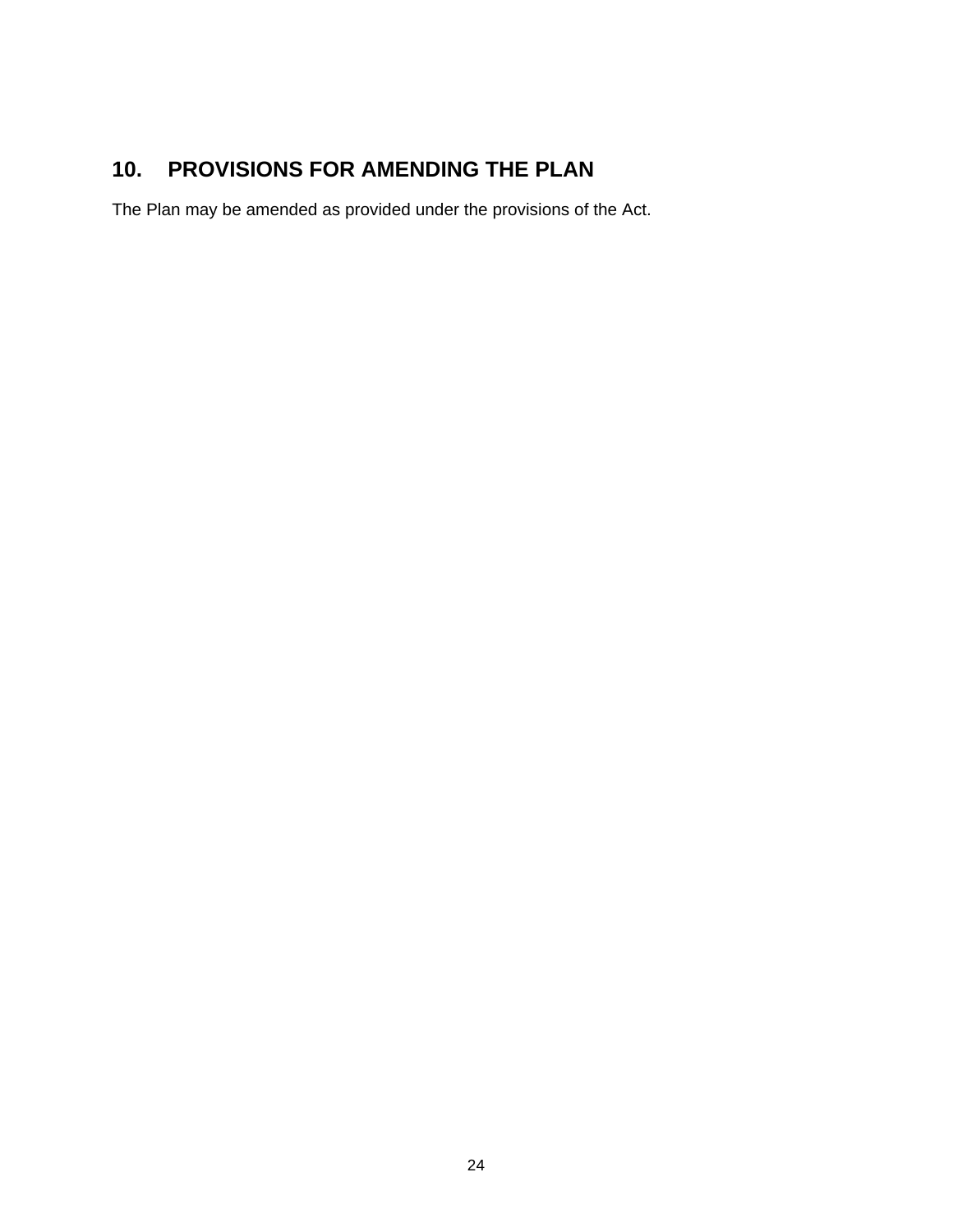### **11. VILLAGE OF VILLA PARK COMMITMENT TO FAIR EMPLOYMENT PRACTICES AND AFFIRMATIVE ACTION**

As part of any Redevelopment Agreement entered into by the Village of Villa Park and any private developer, both will agree to establish and implement an affirmative action program that serves appropriate sectors of the Village of Villa Park. Developers or redevelopers will meet Village of Villa Park standards for participation of Minority Business Enterprises and Woman Business Enterprises as required in Redevelopment Agreements.

With respect to the public/private development's internal operations, both entities will pursue employment practices which provide equal opportunity to all people regardless of sex, color, race, religion or creed. Neither party will countenance discrimination against any employee or applicant because of sex, marital status, national origin, age, or the presence of physical handicaps. These nondiscriminatory practices will apply to all areas of employment, including hiring, upgrading and promotions, terminations, compensation, benefit programs and educational opportunities.

Anyone involved with employment for this Plan will be responsible for conformance with the policy and the compliance requirement of applicable state and federal regulations.

The Village and the private developers involved in the implementation of this Plan will adopt a policy of equal employment opportunity and will include or require the inclusion of this statement in all contracts at any level for redevelopment projects being undertaken in the Project Area. Any public/private partnership established with respect to implementation of the Plan will seek to ensure and maintain a working environment free of harassment, intimidation and coercion at all sites, and in all facilities at which employees are assigned to work. It shall be specifically ensured that all on-site supervisory personnel are aware of and carry out the obligation to maintain such a working environment, with specific attention to minority and/or female individuals. The partnership will utilize affirmative action to ensure that business opportunities are provided and that job applicants are employed and treated in a nondiscriminatory manner.

Underlying this policy is the recognition that successful affirmative action programs are important to the continued growth and vitality of the Village of Villa Park.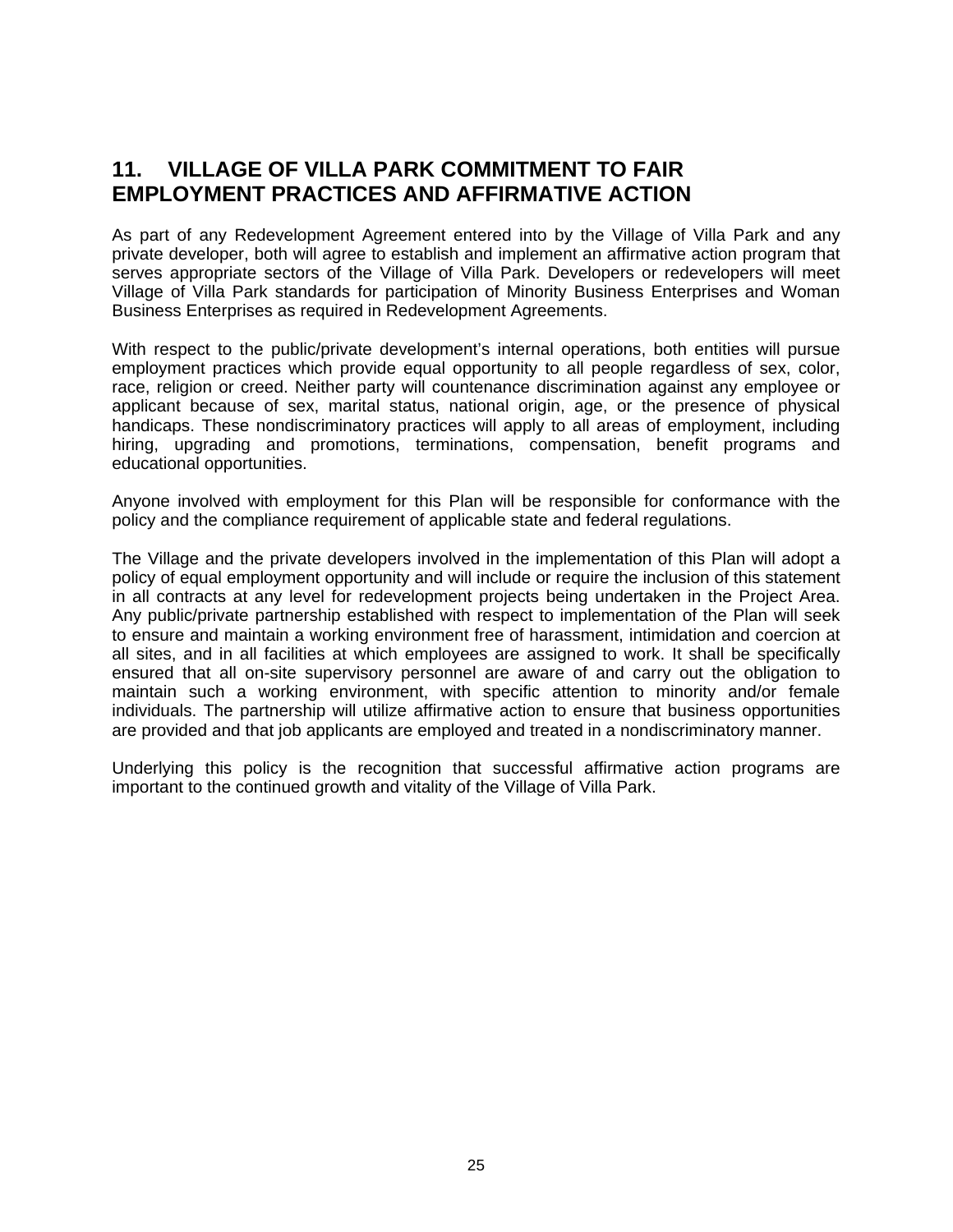# **APPENDIX A**

# **ST. CHARLES ROAD TIF REDEVELOPMENT PROJECT AREA**

**FIGURES A-1 through A-4**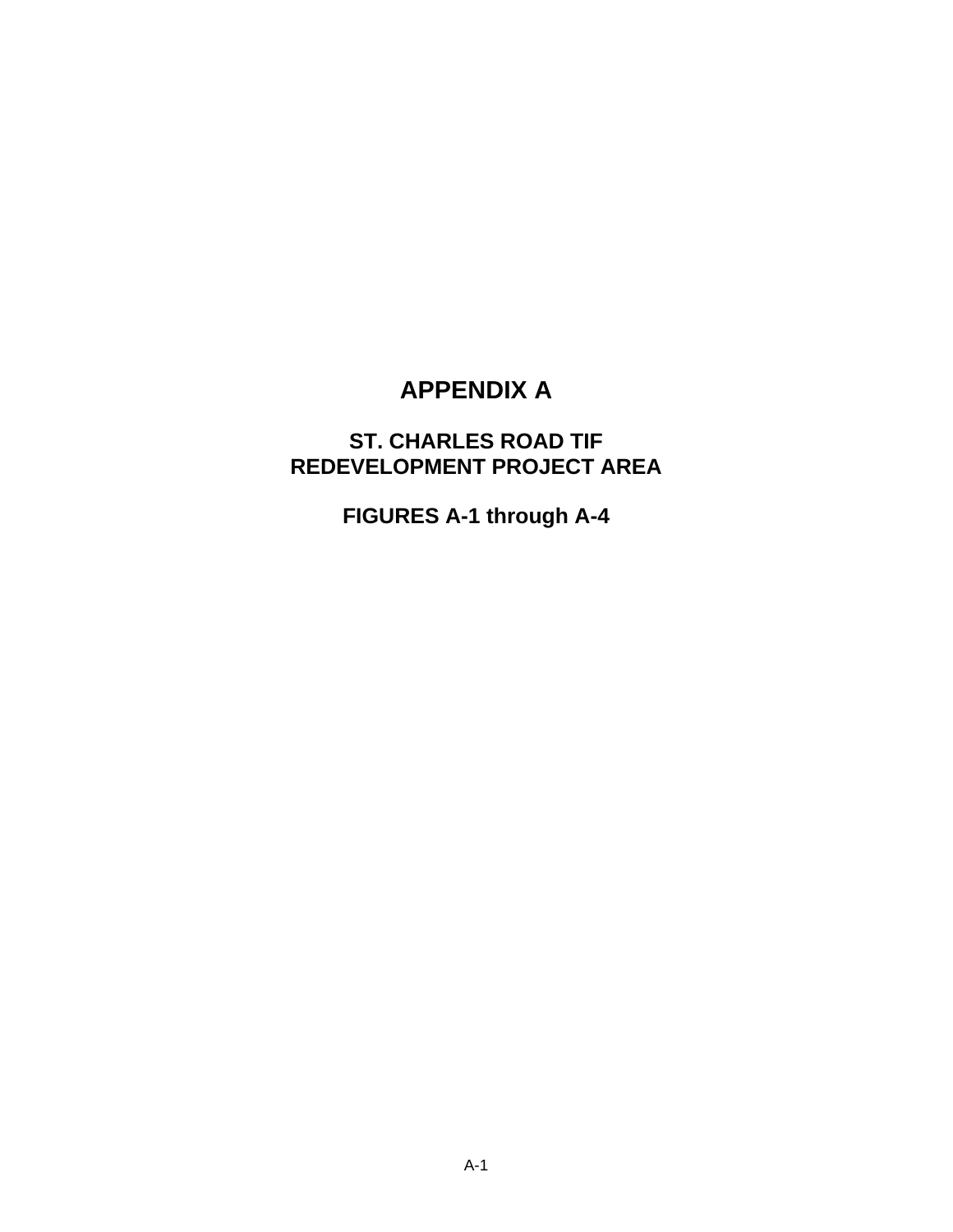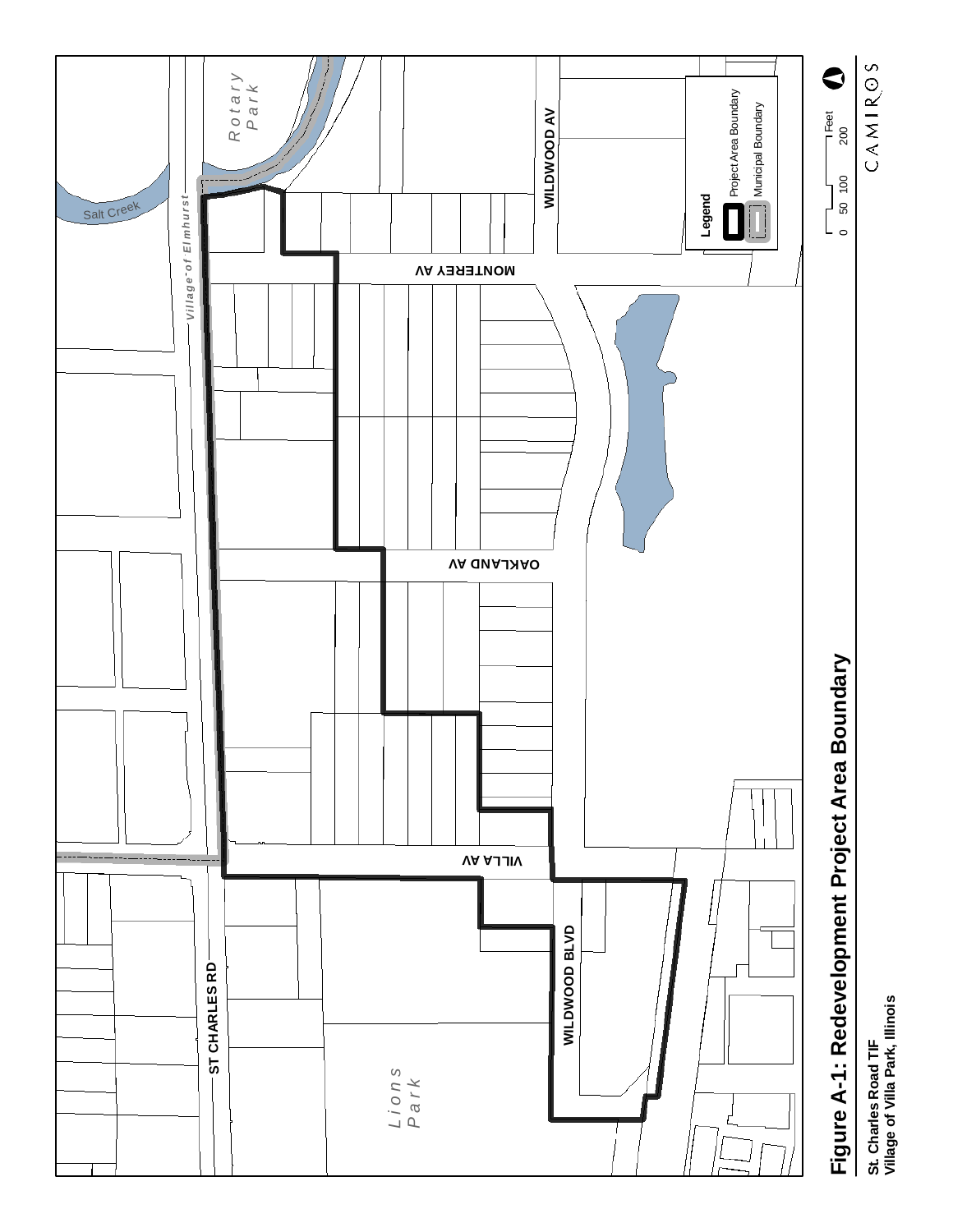

CAMIROS

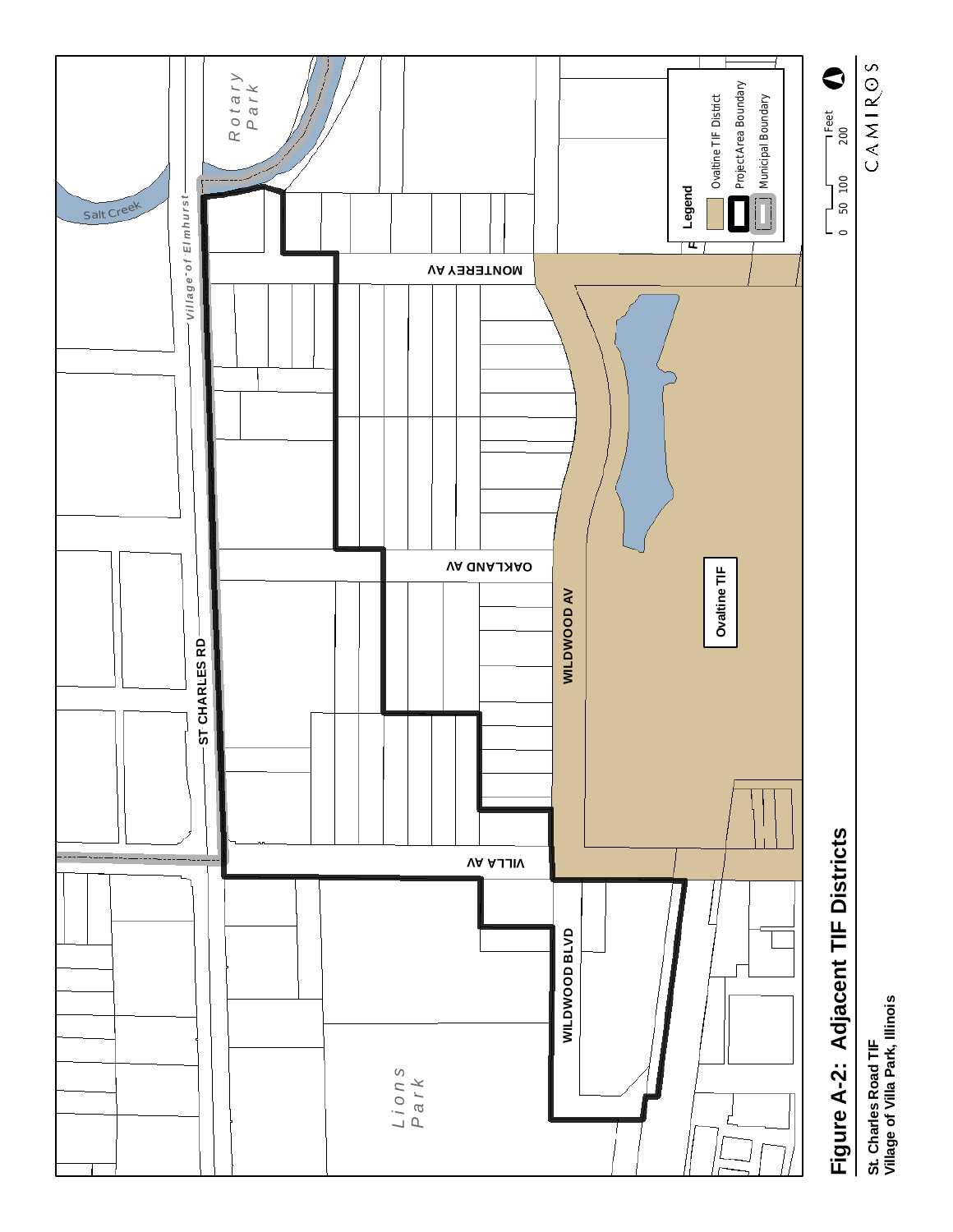

St. Charles Road TIF<br>Village of Villa Park, Illinois **Village of Villa Park, Illinois St. Charles Road TIF**

CAMIROS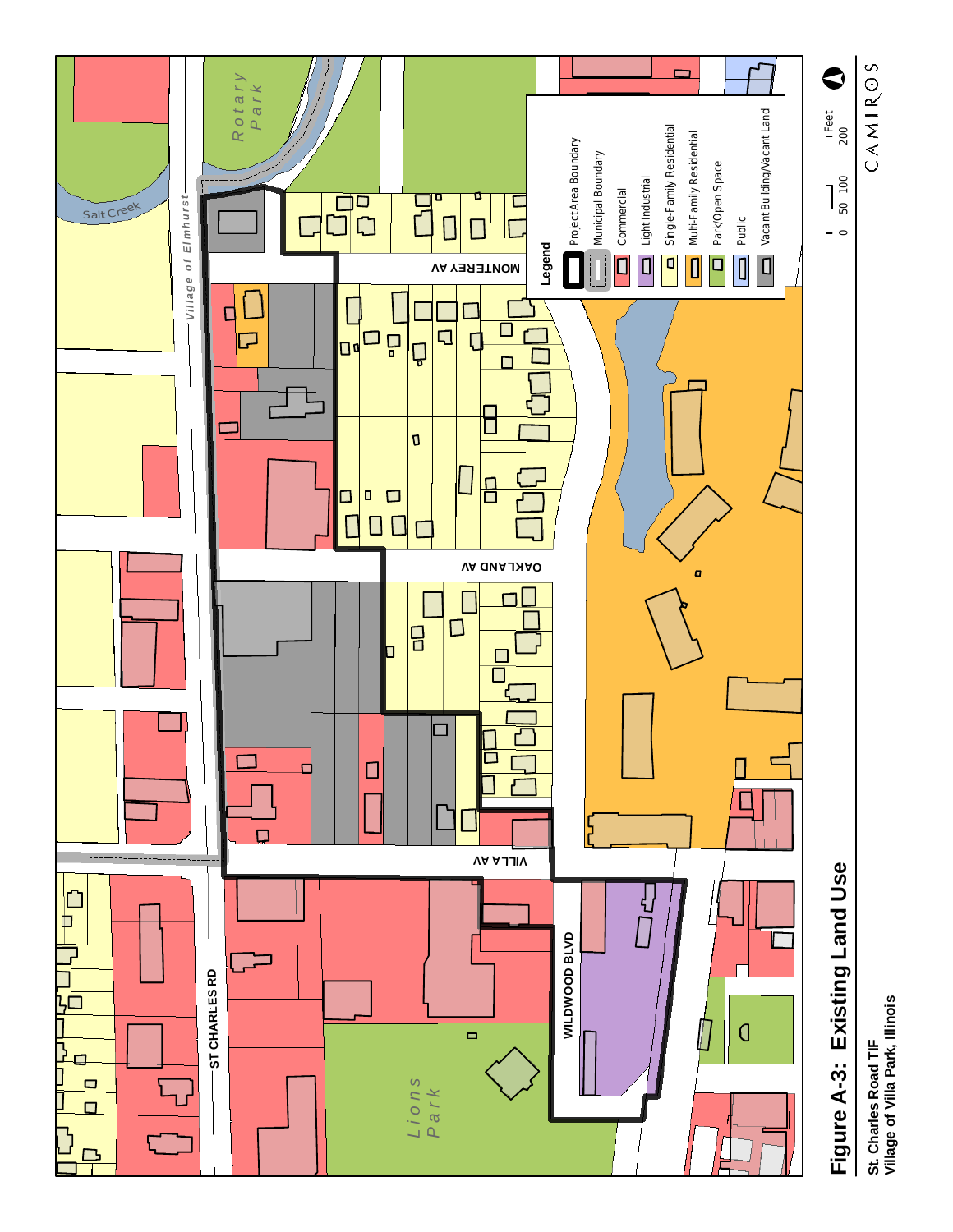

St. Charles Road TIF<br>Village of Villa Park, Illinois **Village of Villa Park, Illinois St. Charles Road TIF**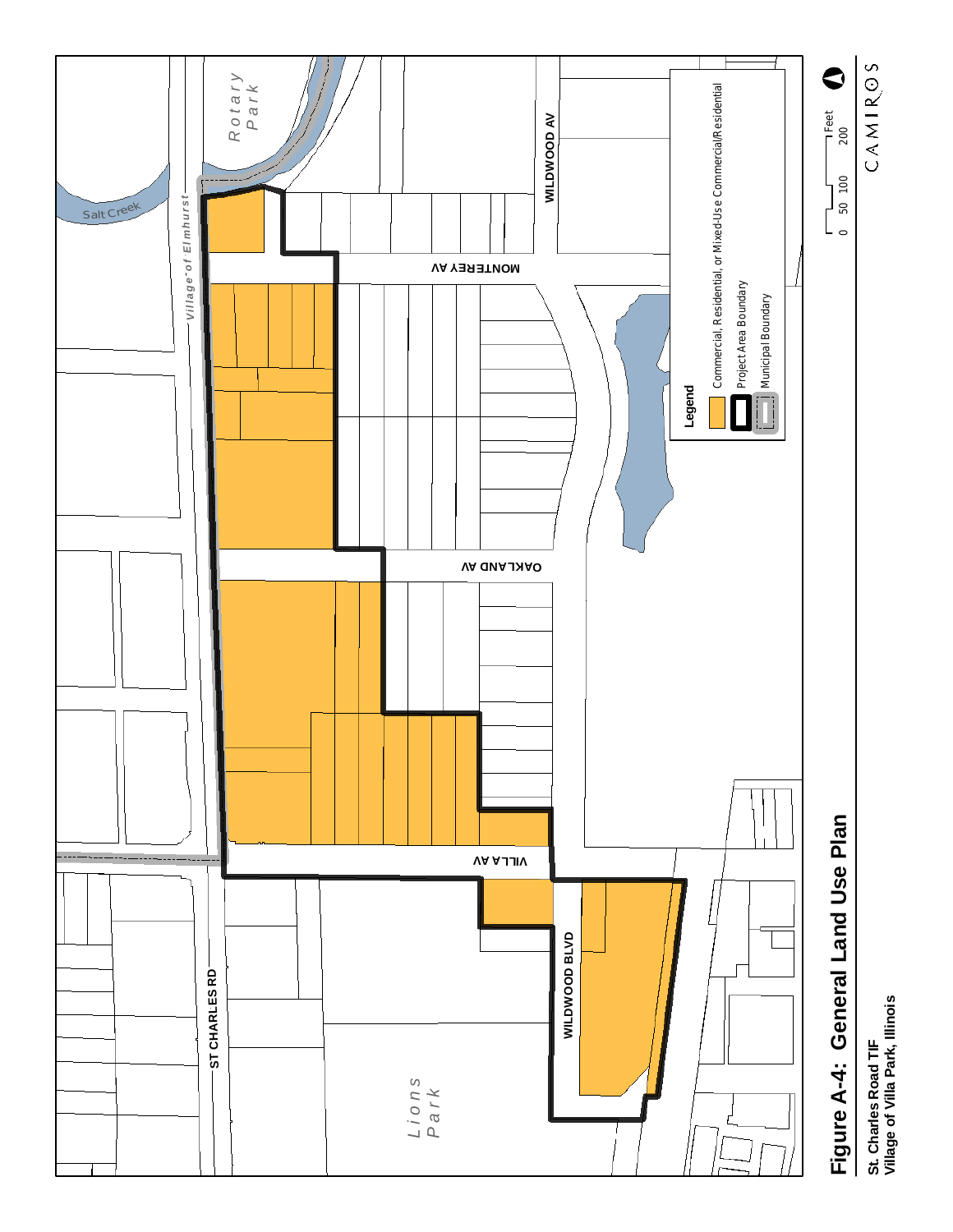### **APPENDIX B**

### **VILLAGE OF VILLA PARK ST. CHARLES ROAD TIF REDEVELOPMENT PROJECT AREA LEGAL DESCRIPTION**

BEGINNING AT THE INTERSECTION OF THE SOUTH LINE OF THE EAST ST. CHARLES ROAD RIGHT OF WAY, ALSO BEING THE NORTH LINE OF SECTION 10, TOWNSHIP 39 NORTH, RANGE 11 EAST OF THE THIRD PRINCIPAL MERIDIAN, AND THE WEST LINE OF THE SOUTH VILLA AVENUE RIGHT OF WAY AND RUNNING THENCE SOUTH ALONG SAID WEST LINE OF SOUTH VILLA AVENUE, 535.5 FEET MORE OR LESS TO A POINT; THENCE WEST ALONG THE NORTH LINE OF LOT 3 OF CALHOUN'S 2<sup>ND</sup> ADDITION TO VILLA PARK 150.00 FEET MORE OR LESS TO A POINT; THENCE SOUTH ALONG A LINE PARALLEL WITH THE WEST LINE OF SOUTH VILLA AVENUE AFORESAID TO THE NORTH LINE OF THE WILDWOOD AVENUE RIGHT OF WAY; THENCE WEST ALONG THE NORTH LINE OF SAID WILDWOOD AVENUE TO ITS INTERSECTION WITH THE WEST RIGHT OF WAY LINE OF MYRTLE AVENUE; THENCE SOUTH ALONG SAID WEST LINE OF MYRTLE AVENUE TO ITS INTERSECTION WITH THE SOUTHERLY LINE OF THE WILDWOOD BOULEVARD RIGHT OF WAY; THENCE SOUTHEASTERLY ALONG THE SAID SOUTHERLY LINE OF WILDWOOD BOULEVARD TO A POINT OF INTERSECTION WITH THE SOUTHERLY PROLONGATION OF THE EAST RIGHT OF WAY LINE OF MYRTLE AVENUE; THENCE ALONG SAID SOUTHERLY EXTENSION FROM THE AFORESAID SOUTHERLY LINE OF WILDWOOD BOULEVARD 25.0 FEET MORE OR LESS; THENCE SOUTHEASTERLY ALONG A LINE PARALLEL WITH AND 25.0 FEET SOUTH OF THE NORTHERLY LINE OF THE GREAT WESTERN TRAIL (FORMERLY THE CHICAGO GREAT WESTERN RAILROAD) EXTENDED SOUTHEAST TO THE WEST LINE OF THE SOUTH VILLA AVENUE RIGHT OF WAY; THENCE NORTH ALONG SAID WEST RIGHT OF WAY LINE OF SOUTH VILLA AVENUE 257.2 FEET MORE OR LESS TO THE NORTH LINE OF WILDWOOD AVENUE; THENCE EAST ALONG THE NORTH LINE OF WILDWOOD AVENUE EXTENDED ACROSS SOUTH VILLA AVENUE, AND LOT 19 AND THE WEST HALF OF LOT 20 IN WOODRUFF'S RESUBDIVISION IN PART OF THE NORTHEAST QUARTER OF SECTION 10, TOWNSHIP 39 NORTH, RANGE 11, A DISTANCE OF 142.5 FEET MORE OR LESS; THENCE NORTH ALONG THE EAST LINE OF THE WEST HALF OF LOT 20 IN WOODRUFF'S RESUBDIVISION 150.00 FEET MORE OR LESS TO THE SOUTH LINE OF LOT 18 IN WOODRUFF'S RESUBDIVISION AFORESAID; THENCE EAST ALONG THE SOUTH LINE OF SAID LOT 18, 200.00 FEET MORE OR LESS; THENCE NORTH ALONG A LINE PARALLEL WITH THE EAST LINE OF THE SOUTH VILLA AVENUE RIGHT OF WAY 200.00 FEET MORE OR LESS TO THE NORTHWEST CORNER OF LOT 33 IN WOODRUFF'S RESUBDIVISION; THENCE EAST ALONG THE NORTH LINE OF SAID LOT 33 IN WOODRUFF'S RESUBDIVISION AND THE EASTERLY EXTENSION THEREOF, TO THE EAST RIGHT OF WAY LINE OF OAKLAND AVENUE; THENCE NORTH ALONG THE EAST LINE OF OAKLAND AVENUE 100.00 FEET MORE OR LESS; THENCE EAST ALONG THE NORTH LINE OF THE NORTH 50.00 FEET OF LOT 17 AND THE NORTH 50.00 FEET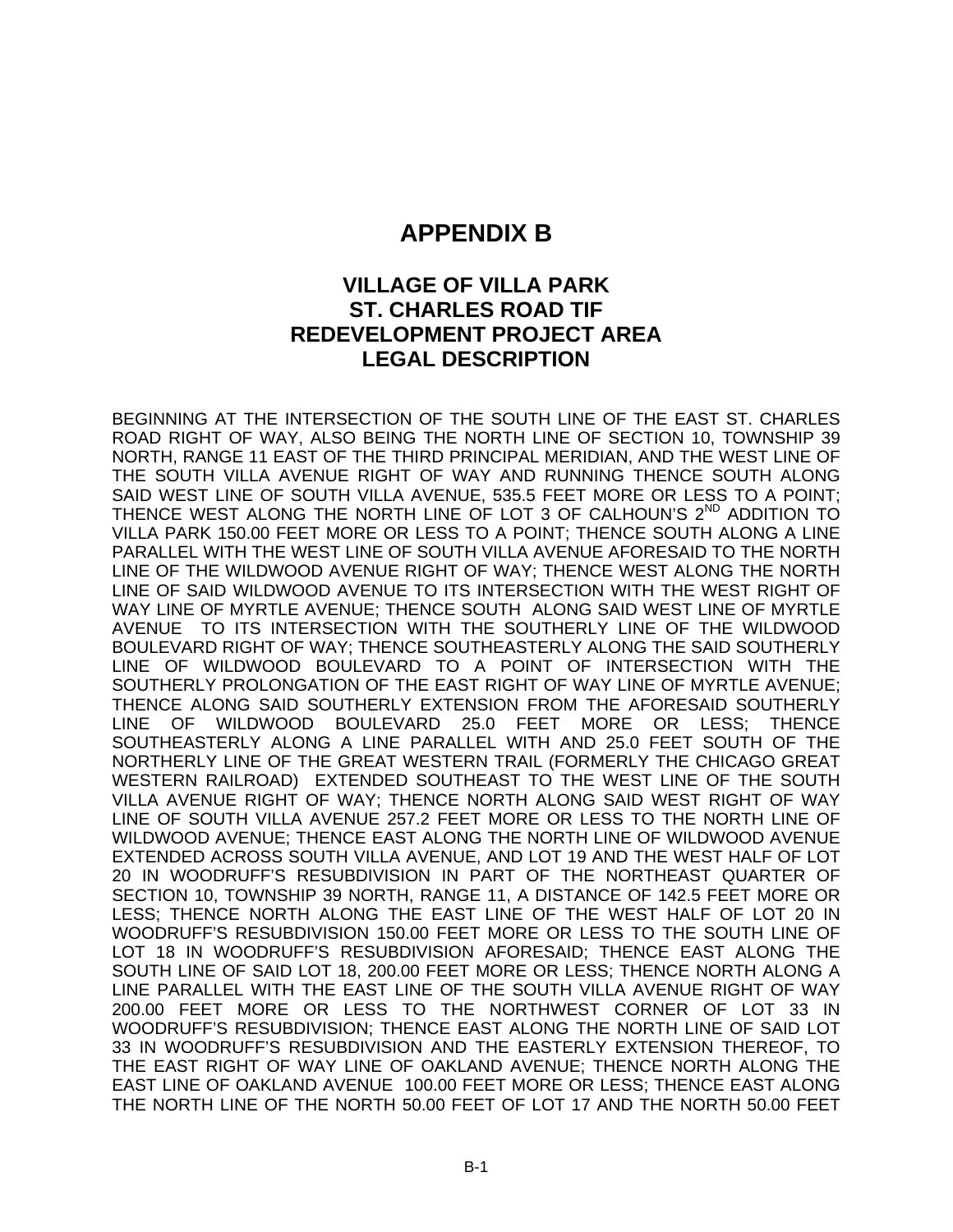OF LOT 22 IN VILLA PARK SUBDIVISION AND ITS EXTENSION EAST TO THE EAST LINE OF MONTEREY AVENUE RIGHT OF WAY; THENCE NORTH ALONG SAID EAST LINE OF MONTEREY AVENUE TO THE SOUTH LINE OF THE HOME AVENUE RIGHT OF WAY; THENCE EAST ALONG THE SOUTH SIDE OF HOME AVENUE, 125.00 FEET MORE OR LESS TO A POINT; THENCE ON A STRAIGHT LINE TO THE SOUTHEAST CORNER OF LOT 50 IN WOODRUFF'S RESUBDIVISION; THENCE NORTHERLY ALONG THE EAST CURVED LINE OF LOT 50 IN WOODRUFF'S RESUBDIVISION TO THE SOUTH LINE OF THE EAST ST. CHARLES ROAD RIGHT OF WAY AFORESAID; THENCE WEST ALONG THE SOUTH LINE OF EAST ST. CHARLES ROAD TO ITS INTERSECTION WITH THE WEST RIGHT OF WAY LINE OF SOUTH VILLA AVENUE AFORESAID, BEING THE POINT OF BEGINNING, ALL IN VILLA PARK, DUPAGE COUNTY, ILLINOIS.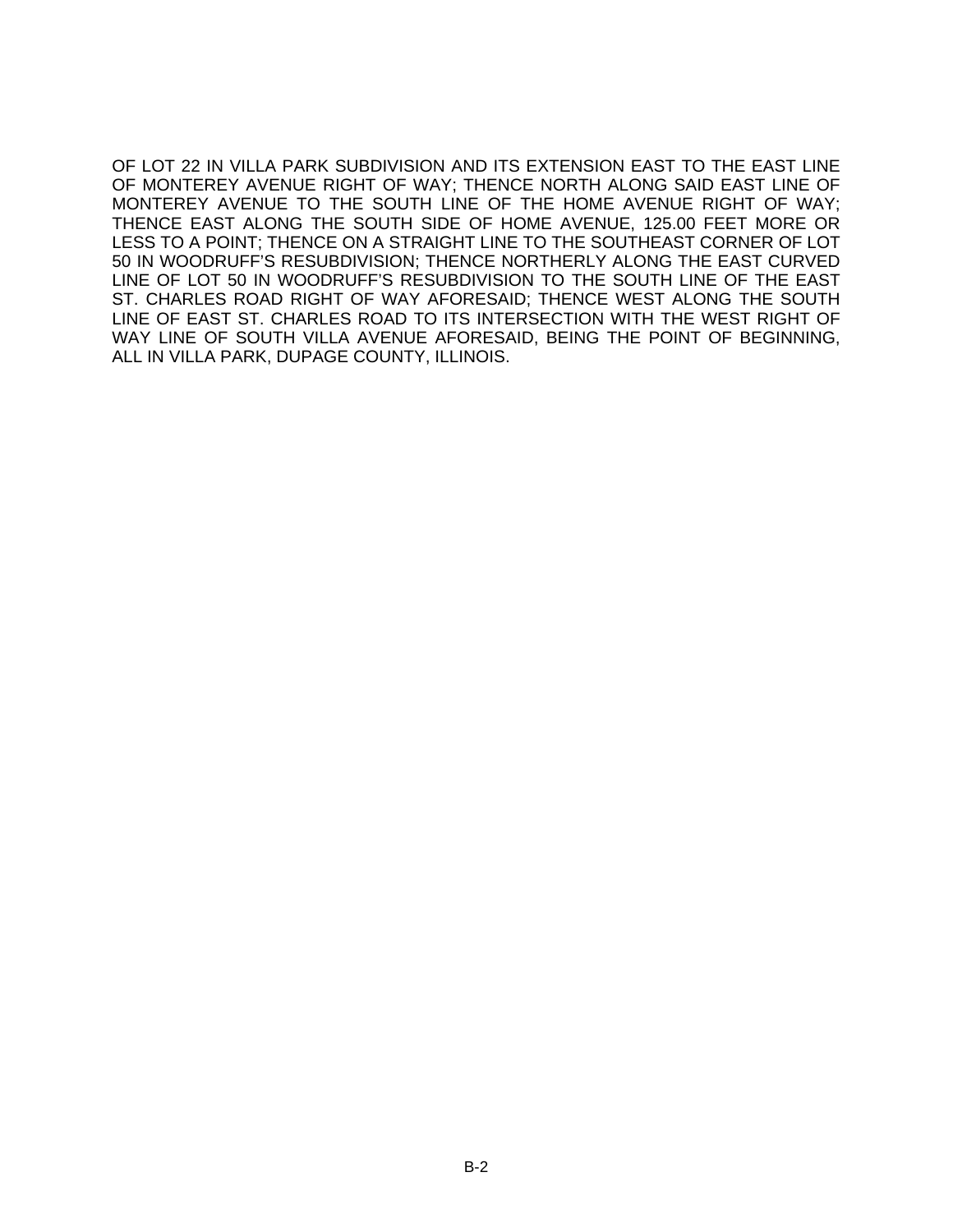# **APPENDIX C**

### **ST. CHARLES ROAD TIF REDEVELOPMENT PROJECT AREA ELIGIBILITY STUDY**

The purpose of this study is to determine whether a portion of the Village of Villa Park (the "Village") identified as the St. Charles Road TIF Redevelopment Project Area qualifies for designation as a tax increment financing district within the definitions set forth under 65 ILCS 5/11-74.4 contained in the "Tax Increment Allocation Redevelopment Act" (65 ILCS 5/11-74.1 et seq.), as amended (the "Act"). This legislation focuses on the elimination of blighted or rapidly deteriorating areas through the implementation of a redevelopment plan. The Act authorizes the use of tax increment revenues derived in a redevelopment project area for the payment or reimbursement of eligible redevelopment project costs.

The area proposed for designation as the St. Charles Road TIF Redevelopment Project Area is hereinafter referred to as the "Study Area" and is shown in *Figure C-1: Study Area Boundary Map*. The Project Area is irregular in shape but encompasses certain properties in the area generally bounded by East St. Charles Road on the north, Villa Avenue, Wildwood Boulevard and Lions Park on the west, East Wildwood Avenue and a portion of the Great Western Trail on the south and South Monterey Avenue and Salt Creek on the east. The Study Area is approximately 15.5 acres in size and includes 28 tax parcels. The Study Area is classified as improved for the purposes of this eligibility analysis.

This report summarizes the analyses and findings of the Consultant's work, which, unless otherwise noted, is solely the responsibility of Camiros, Ltd. and does not necessarily reflect the views and opinions of potential developers or the Village. Camiros, Ltd. has prepared this report with the understanding that the Village would rely on: 1) the findings and conclusions of this report in proceeding with the designation of the Study Area as a redevelopment project area under the Act, and 2) the fact that Camiros, Ltd. has obtained the necessary information to conclude that the Study Area meets the requirements for designation as a redevelopment project area in compliance with the Act.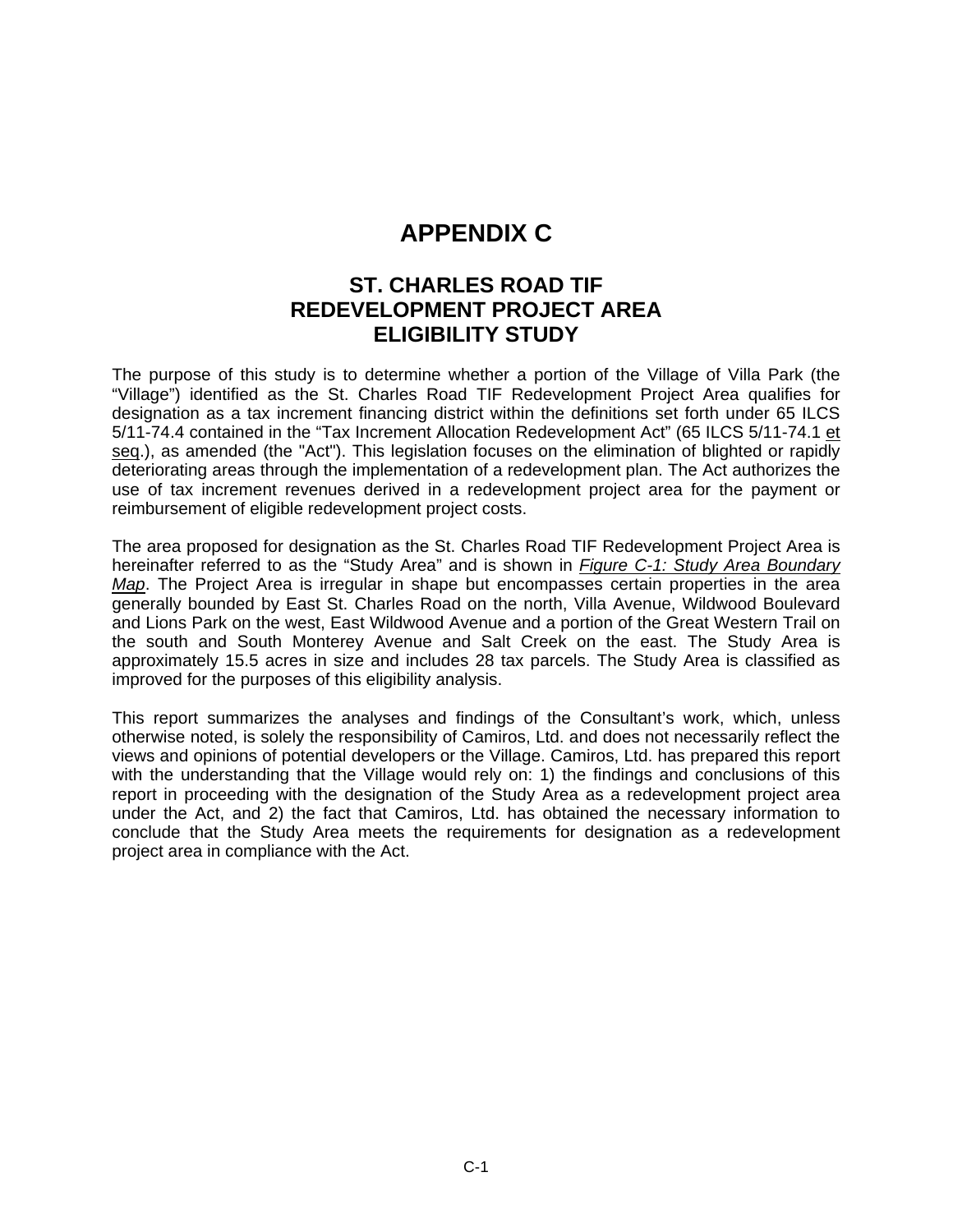

CAMIROS



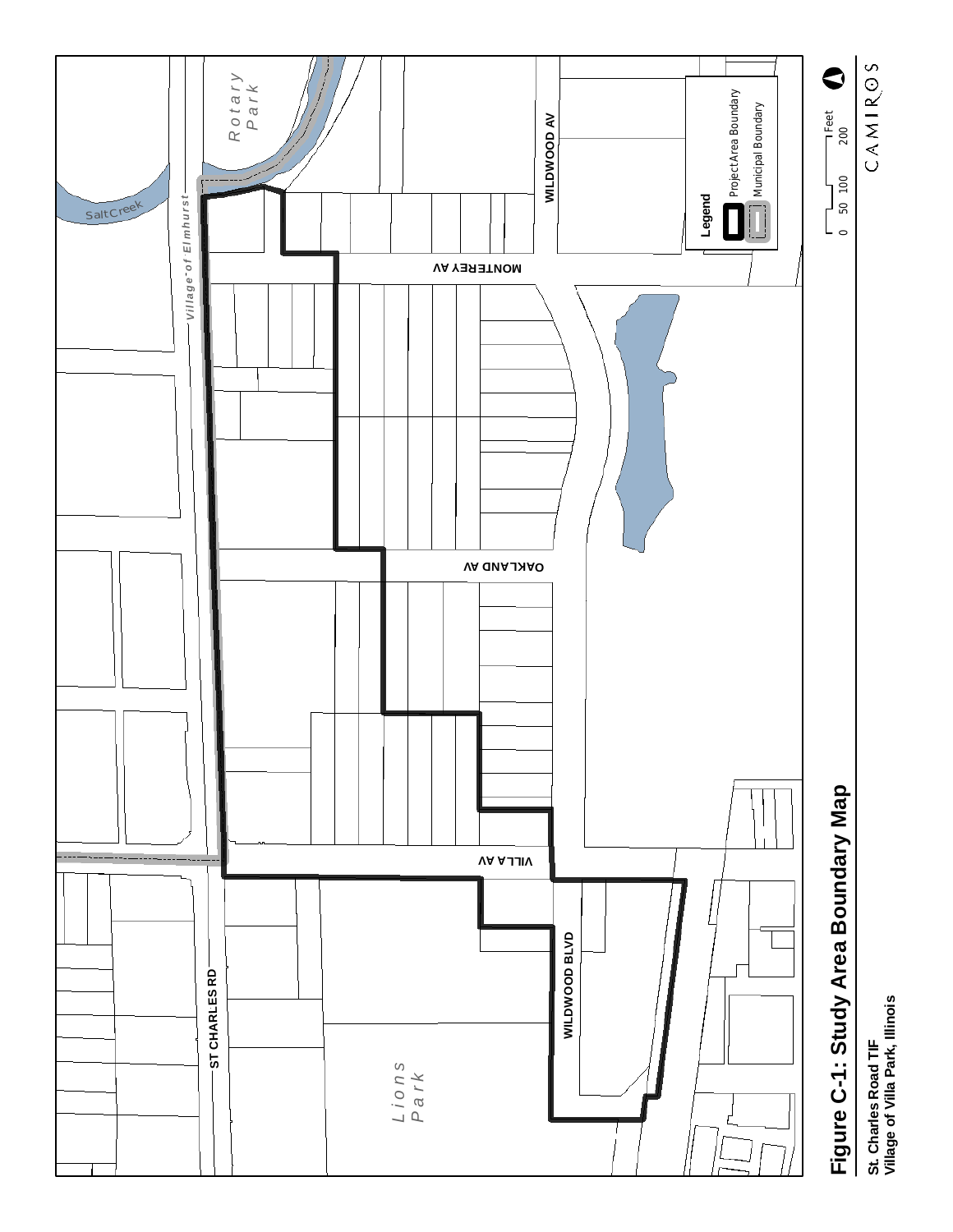### **1. INTRODUCTION**

The Tax Increment Allocation Redevelopment Act permits municipalities to induce redevelopment of eligible "blighted," "conservation" or "industrial park conservation areas" in accordance with an adopted redevelopment plan. The Act stipulates specific procedures, which must be adhered to, in designating a redevelopment project area. One of those procedures is the determination that the area meets the statutory eligibility requirements. At 65 Sec 5/11-74.- 3(p), the Act defines a "redevelopment project area" as:

"... an area designated by the municipality, which is not less in the aggregate than 1-1/2 acres and in respect to which the municipality has made a finding that there exist conditions which cause the area to be classified as an industrial park conservation area or a blighted area or a conservation area, or combination of both blighted areas and conservation areas."

In adopting this legislation, the Illinois General Assembly found that:

- 1. (at 65 Sec 5/11-74.4-2(a)) …there exists in many municipalities within the State blighted, conservation and industrial park conservation areas…; and
- 2. (at 65 Sec 5/11-74.4-2(b)) …the eradication of blighted areas and the treatment and improvement of conservation areas by redevelopment projects is hereby declared to be essential to the public interest.

The legislative findings were made on the basis that the presence of blight, or conditions that lead to blight, is detrimental to the safety, health, welfare and morals of the public. The Act specifies certain requirements which must be met before a municipality may proceed with implementing a redevelopment project in order to ensure that the exercise of these powers is proper and in the public interest.

Before the tax increment financing technique can be used, the municipality must first determine that the proposed redevelopment area qualifies for designation as a "blighted area," "conservation area," or an "industrial park conservation area." Based on the conditions present, this Eligibility Study finds that the Study Area qualifies for designation as a conservation area.

#### **Conservation Areas**

A "conservation area" is an improved area located within the territorial limits of the municipality in which 50% or more of the structures have an age of 35 years or more. Such areas are not yet blighted but, because of a combination of three or more of the following conditions that are detrimental to the public safety, health, morals or welfare, may become a blighted area:

- 1. Dilapidation
- 2. Obsolescence
- 3. Deterioration
- 4. Presence of structures below minimum code standards
- 5. Illegal use of individual structures
- 6. Excessive vacancies
- 7. Lack of ventilation, light or sanitary facilities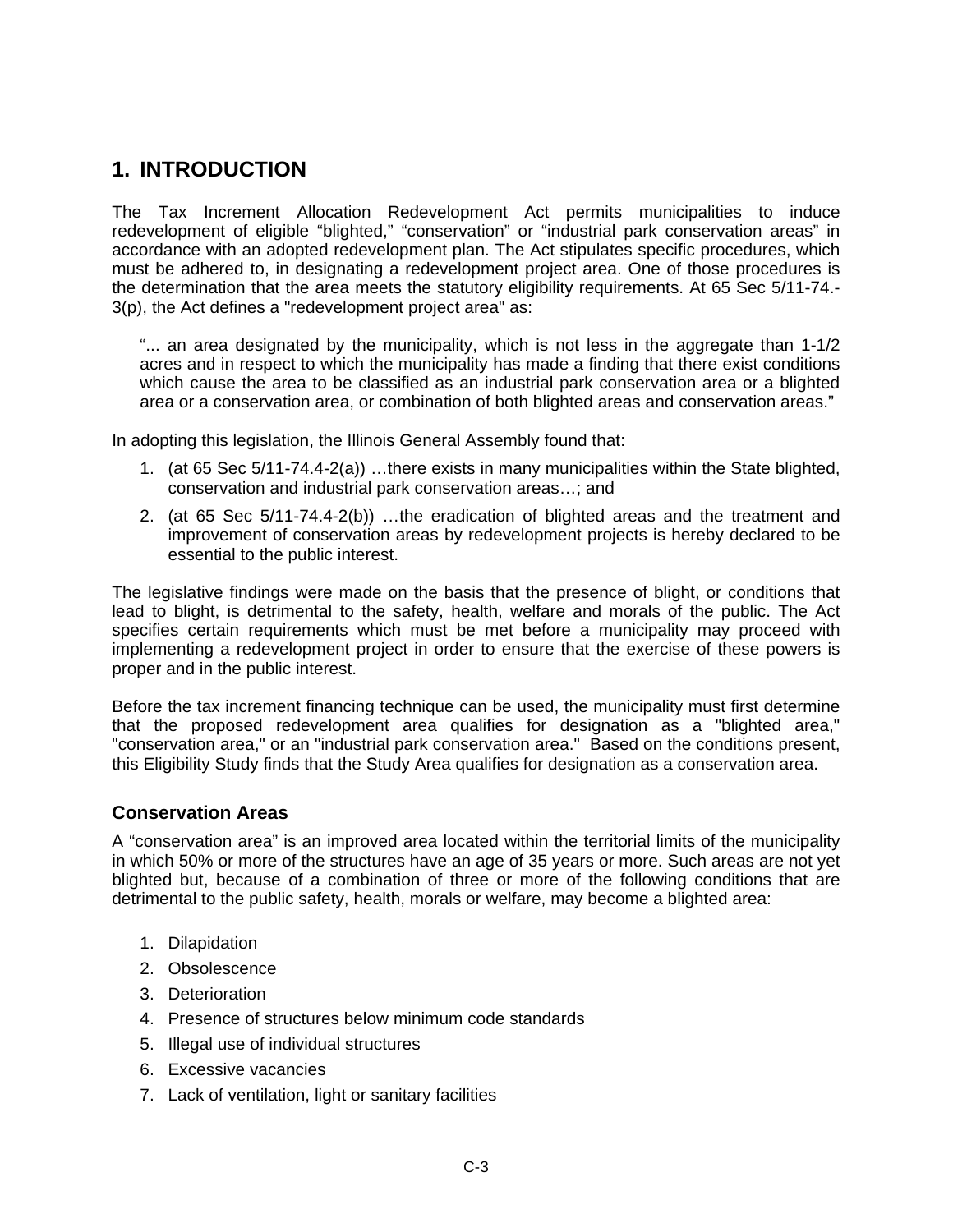- 8. Inadequate utilities
- 9. Excessive land coverage and overcrowding of structures and community facilities
- 10. Deleterious land use or layout
- 11. Environmental clean-up requirements
- 12. Lack of community planning
- 13. Lagging or declining equalized assessed value

The Act defines blighted and conservation areas and amendments to the Act also provide guidance as to when the conditions present qualify an area for such designation. Where any of the conditions defined in the Act are found to be present in the Study Area, they must be: 1) documented to be present to a meaningful extent so that the municipality may reasonably find that the condition is clearly present within the intent of the Act, and 2) reasonably distributed within the Study Area, as applicable.

The test of eligibility is based on the conditions of the Study Area as a whole. The Act does not require that eligibility be established for each and every property in the Study Area.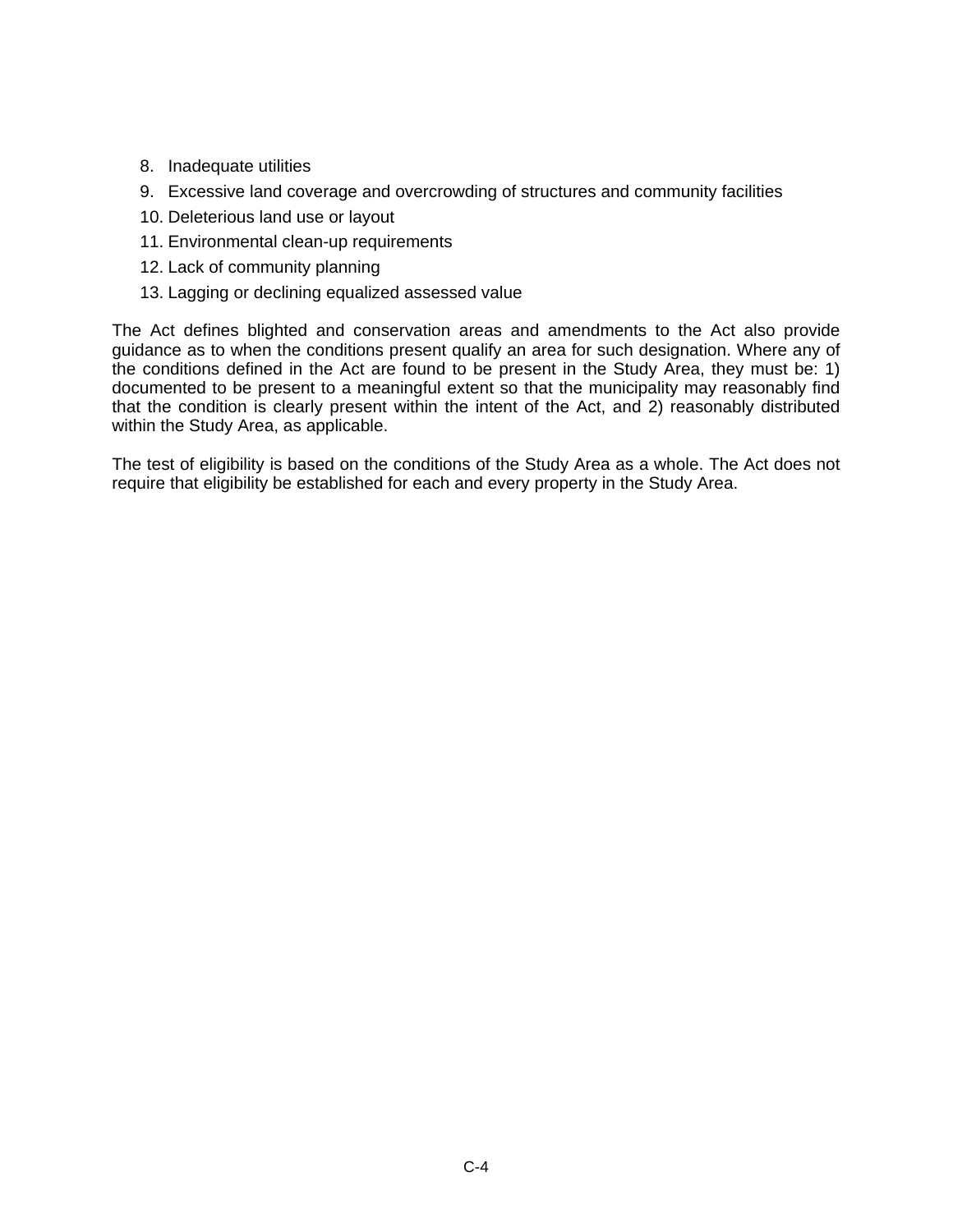### **2. ELIGIBILITY STUDIES AND ANALYSIS**

An analysis was undertaken to determine whether any or all of the eligibility conditions listed in the Act are present in the Project Area, and if so, to what extent and in which locations. In order to accomplish this evaluation the following tasks were undertaken:

- 1. Exterior survey of the condition and use of each building;
- 2. Field survey of environmental conditions involving parking facilities, public infrastructure, site access, fences and general property maintenance;
- 3. Analysis of existing land uses and their relationships;
- 4. Comparison of surveyed buildings to zoning regulations;
- 5. Analysis of the current platting, building size and layout;
- 6. Analysis of building floor area and site coverage;
- 7. Review of previously prepared plans, studies, inspection reports and other data;
- 8. Analysis of real estate assessment data;
- 9. Review of available building permit records to determine the level of development activity in the area; and
- 10. Review of building code violation records.

#### **Building Condition Evaluation**

This section summarizes the process used for assessing building conditions in the Study Area. These standards and criteria were used to evaluate the existence of dilapidation or deterioration of structures.

The building condition analysis is based on a thorough exterior inspection of the buildings and sites conducted by Camiros, Ltd. in June 2008. Structural deficiencies in building components and related environmental deficiencies in the Study Area were noted during the survey.

#### *Building Components Evaluated*

During the field survey, each component of the buildings in the Study Area was examined to determine whether it was in sound condition or had minor, major, or critical defects. Building components examined were of two types:

#### Primary Structural Components

 These include the basic elements of any building: foundation walls, load-bearing walls and columns, roof, roof structures and facades.

#### Secondary Components

 These are components generally added to the primary structural components and are necessary parts of the building, including exterior and interior stairs, windows and window units, doors and door units, interior walls, chimney, and gutters and downspouts.

Each primary and secondary component was evaluated separately as a basis for determining the overall condition of individual buildings. This evaluation considered the relative importance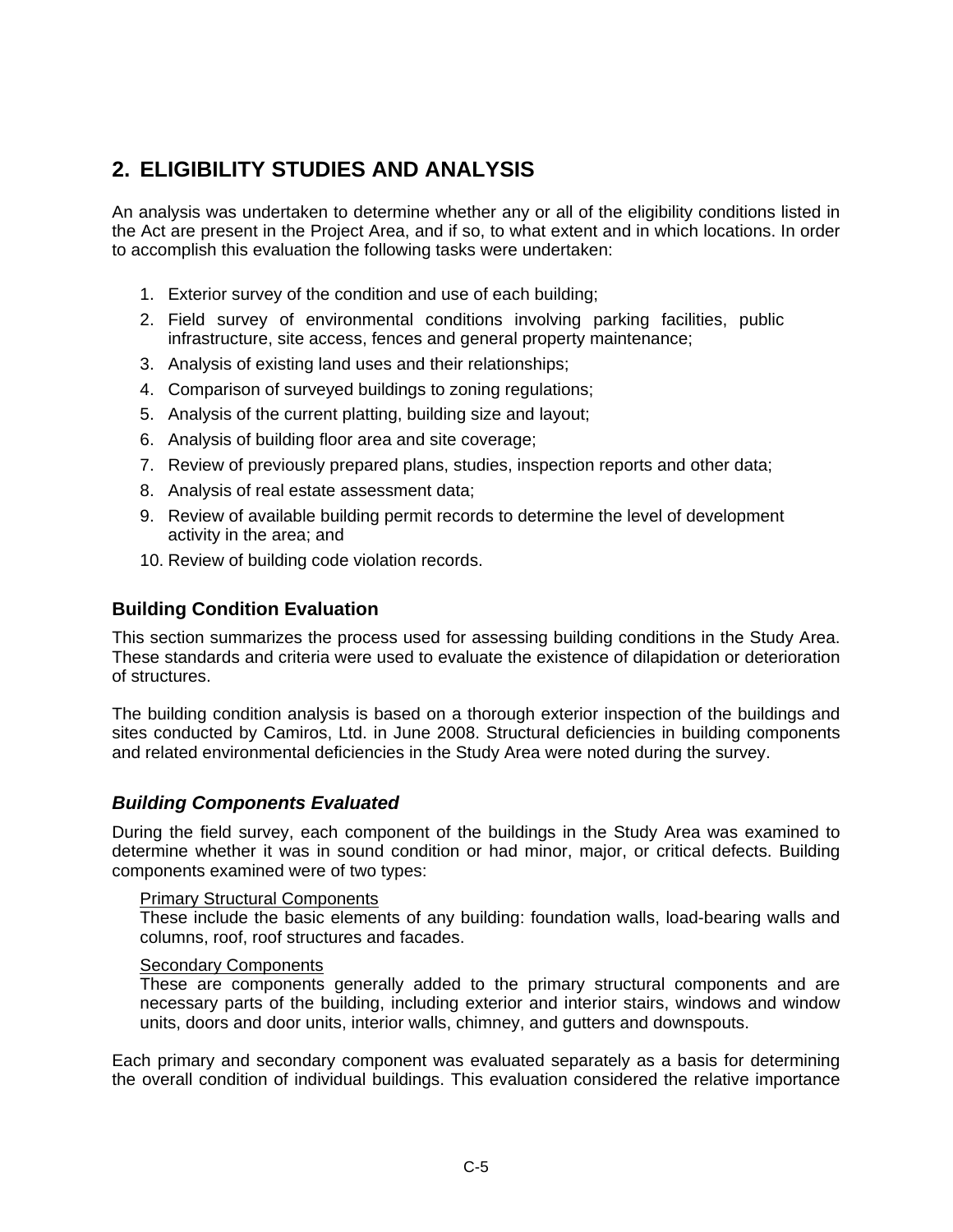of specific components within a building and the effect that deficiencies in components will have on the remainder of the building.

#### *Building Component Classification*

The four categories used in classifying building components and systems and the criteria used in evaluating structural deficiencies are described below.

#### Sound

Building components that contain no defects, are adequately maintained, and require no treatment outside of normal ongoing maintenance.

#### Deficient – Requiring Minor Repair

Building components containing defects (loose or missing material or holes and cracks over a limited area) which often may be corrected through the course of normal maintenance. Minor defects have no real effect on either the primary or secondary components and the correction of such defects may be accomplished by the owner or occupants. Examples include tuckpointing masonry joints over a limited area or replacement of less complicated components. Minor defects are not considered in rating a building as structurally substandard.

#### Deficient – Requiring Major Repair

Building components that contain major defects over a widespread area that would be difficult to correct through normal maintenance. Buildings in the major deficient category would require replacement or rebuilding of components by people skilled in the building trades.

#### **Critical**

Building components that contain major defects (bowing, sagging, or settling to any or all exterior components causing the structure to be out-of-plumb, or broken, loose or missing material and deterioration over a widespread area) so extensive that the cost of repair would be excessive.

#### *Final Building Rating*

After completion of the exterior building condition survey, each structure was placed in one of three categories based on the combination of defects found in various primary and secondary building components. Each final rating is described below:

#### **Sound**

Sound buildings can be kept in a standard condition with normal maintenance. Buildings so classified have no minor defects.

#### **Deficient**

Deficient buildings contain defects that collectively are not easily correctable and cannot be accomplished in the course of normal maintenance. The classification of major or minor reflects the degree or extent of defects found during the survey of the building.

#### Deficient-Minor

Buildings classified as "deficient – requiring minor repairs" have more than one minor defect, but no major defects.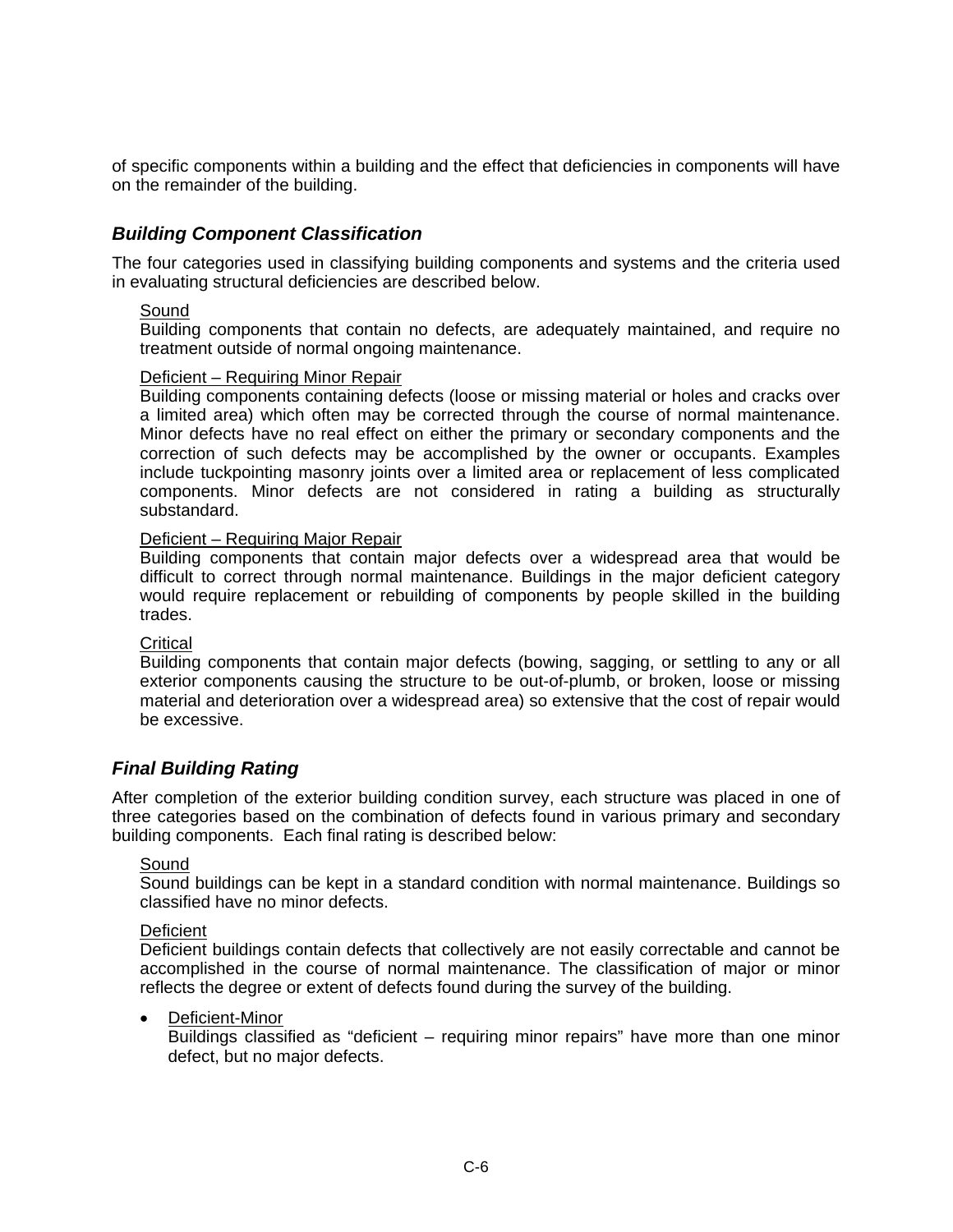• Deficient-Major

Buildings classified as "deficient – requiring major repairs" have at least one major defect in one of the primary components or in the combined secondary components, but less that one critical defect.

#### **Substandard**

Structurally substandard buildings contain defects that are so serious and so extensive that the building must be removed. Buildings classified as structurally substandard have two or more major defects.

Minor deficient and major deficient buildings are considered to be the same as deteriorating buildings as referenced in the Act. Substandard buildings are the same as dilapidated buildings.

#### **Eligibility Determination**

Where a condition is described as being present to a *meaningful* extent, the condition is present with respect to a significant number of properties to which the condition pertains and is reasonably distributed in the Study Area. The presence of such conditions has a major adverse impact or influence on adjacent and nearby property. A condition described as being present to a *limited extent* indicates that the condition is present, but that the distribution of impact of the condition is more limited. A statement that the condition is *not present* indicates that either no information was available or that no evidence was documented as a result of the various surveys and analyses. Conditions whose presence could not be determined with certainty were not considered in establishing eligibility.

In order to establish the eligibility of a redevelopment project area under the "conservation area" criteria established in the Act, at least 50% of buildings must be 35 years of age or older and at least three of 13 eligibility conditions must be meaningfully present and reasonably distributed throughout the Study Area.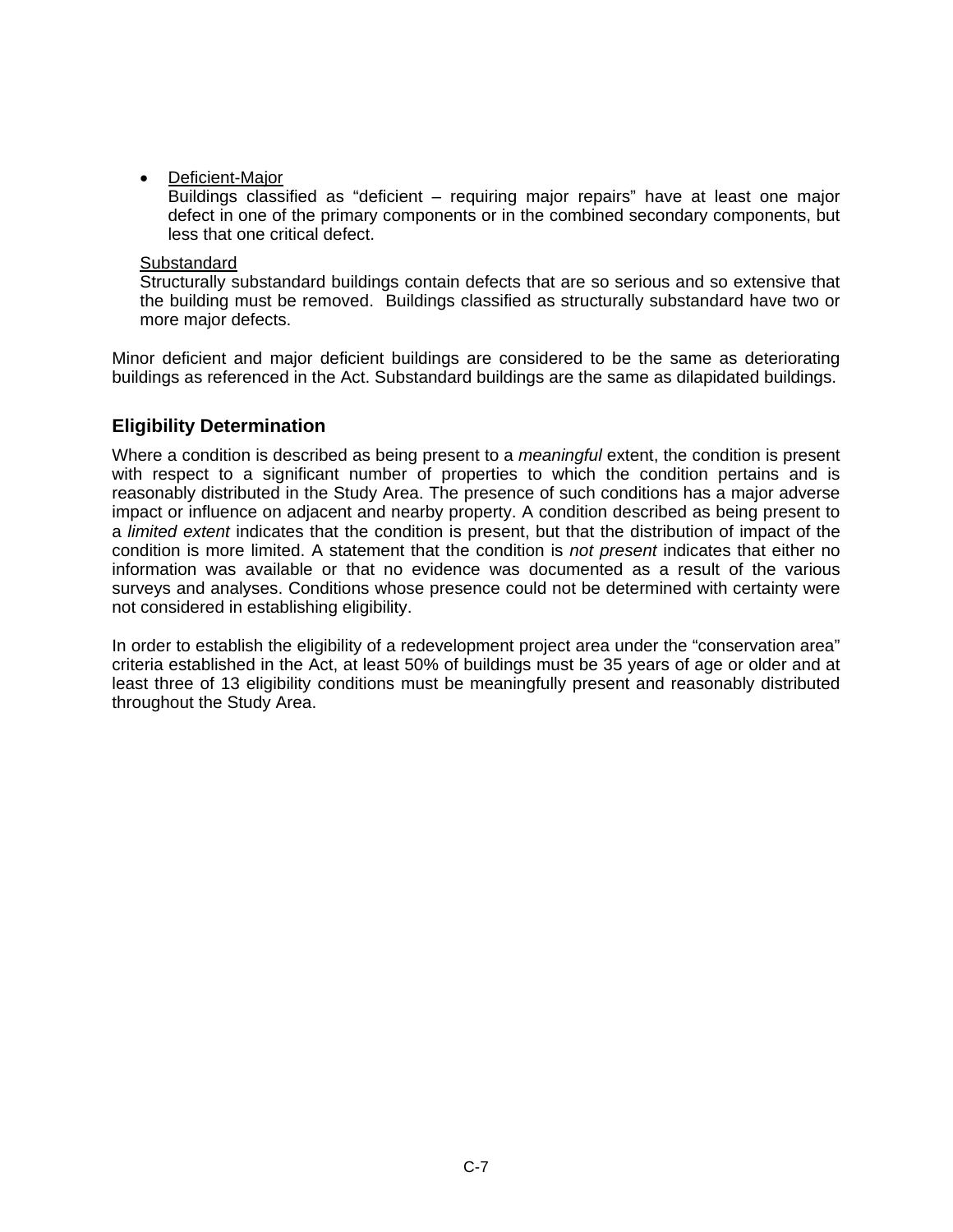### **3. PRESENCE AND DISTRIBUTION OF ELIGIBILITY CONDITIONS**

This *Eligibility Study* finds that the Study Area qualifies for designation as a conservation area under the criteria contained in the Act. In order to establish the eligibility of the improved property of a redevelopment project area under the "conservation area" criteria established in the Act, 50% or more of the buildings must be 35 years of age or older and at least three of the 13 eligibility conditions must be meaningfully present and reasonably distributed within the Study Area.

The Study Area qualifies because the required age threshold is satisfied with 92% of buildings being at least 35 years of age and because four of the conditions cited in the Act are meaningfully present and reasonably distributed within the Study Area. Three other conditions are present in the Study Area to a more limited degree and support the overall conclusions reached in this Study. These conditions and whether they are present to a major or limited extent within the Study Area are as follows:

- 1. Obsolescence (major)
- 2. Deterioration (major)
- 3. Presence of structures below minimum code standards (limited)
- 4. Excessive vacancies (major)
- 5. Excessive land coverage or overcrowding of community facilities (limited)
- 6. Deleterious land use or layout (limited)
- 7. Lack of community planning (major)

The eligibility conditions related to the qualification of the Study Area for designation a conservation area are presented below. The distribution of these conditions within the Study Area is presented in *Table C-2: Distribution of Conservation Area Eligibility Conditions*.

#### **Age**

The Study Area contains 16 structures, with 14 of these buildings identified as having been built in 1972 or earlier. Thus, the required age threshold is met with 87.5% of buildings being 35 years of age or older.

#### **Conservation Area Eligibility Conditions**

The presence and distribution of eligibility conditions related to the qualification of the Study Area for designation as a conservation area are as follows.

#### *1. Dilapidation*

As defined in the Act, "dilapidation" refers to an advanced state of disrepair or neglect of necessary repairs to the primary structural components of buildings or improvement in such a combination that a documented building condition analysis determines that major repair is required or the defects are so serious and so extensive that the buildings must be removed.

While several buildings within the Study Area contain identifiable deficiencies, there are no buildings that are in dilapidated condition. Therefore, this condition is not present.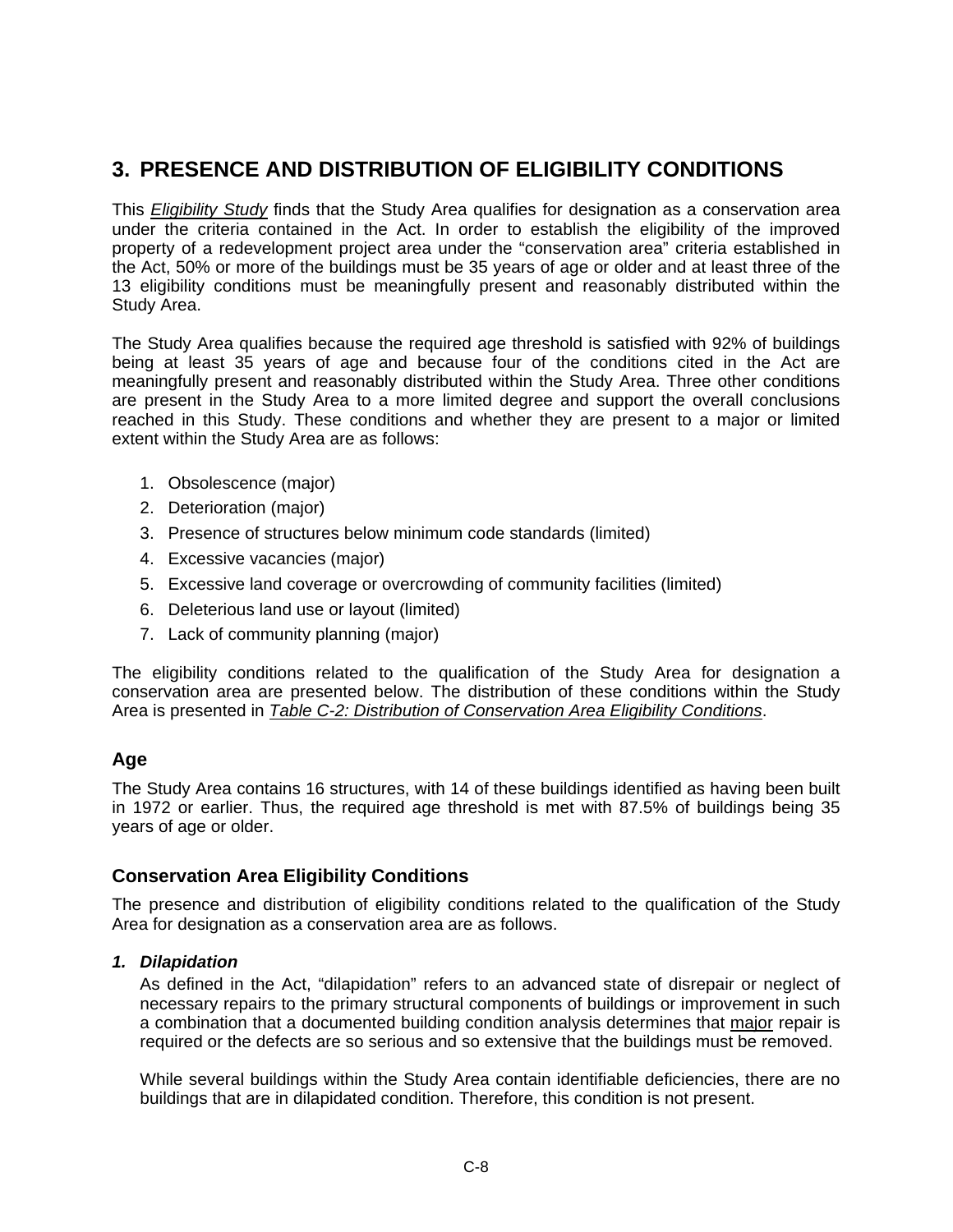*Conclusion: This condition was not identified as being present within the Study Area and was not used to establish eligibility as a conservation area under the Act.* 

#### *2. Obsolescence*

As defined in the Act, "obsolescence" refers to the condition or process of falling into disuse. Obsolescence includes the process of structures becoming ill suited for the original use. Obsolescence can be manifested by functional obsolescence, in which uses no longer are physically well suited for their intended use, and economic obsolescence, in which uses which no longer compete effectively in the marketplace.

#### Functional Obsolescence

Historically, structures have been built for specific uses or purposes. The design, location, height, and space arrangement are intended for a specific occupant at a given time. Buildings become obsolete when they contain characteristics or deficiencies which limit their use and marketability after the original use ceases. The characteristics may include loss in value to a property resulting from an inherent deficiency existing from poor design or layout, the improper orientation of the building on its site and similar conditions which detracts from the overall usefulness or desirability of a property.

#### Economic Obsolescence

Economic obsolescence is normally a result of adverse conditions which cause some degree of market rejection and depreciation in market values.

If functionally obsolete properties are not periodically improved or rehabilitated, or economically obsolete properties are not converted to higher and better uses, the income and value of the property erodes over time. This value erosion leads to deferred maintenance, deterioration, and excessive vacancies. These manifestations of obsolescence then begin to have an overall blighting influence on surrounding properties and detract from the economic vitality of the overall area.

Obsolescence as an eligibility condition should be based upon the documented presence and reasonable distribution of buildings evidencing such obsolescence. Obsolete buildings contain characteristics or deficiencies that limit their long-term sound use or reuse. Obsolescence in such buildings is typically difficult and expensive to correct. Obsolete building types have an adverse affect on nearby and surrounding development and detract from the physical, functional and economic vitality of the area.

An analysis of the Project Area indicates widespread obsolescence. The broadest measure of obsolescence involves the relative decline in the prominence of St. Charles Road and its ability to support commercial uses. Other nearby arterial roadways in the area, such as Illinois Route 83, have gained dominance in terms of attracting commercial development. With respect to specific conditions within the Project Area, three major uses are clearly obsolete: 1) the former Oakfield Ford automobile dealership facility; 2) the former bank facility; and the current building material supply facility. The vacant automobile dealership and the bank are not expected to be reestablished for their original uses. The building material supply facility has insufficient size and in not located to continue operation once current ownership retires. These properties comprise 15 of the 28 tax parcels within the Project Area. All of the other properties also reflect obsolescence, but to a lesser degree.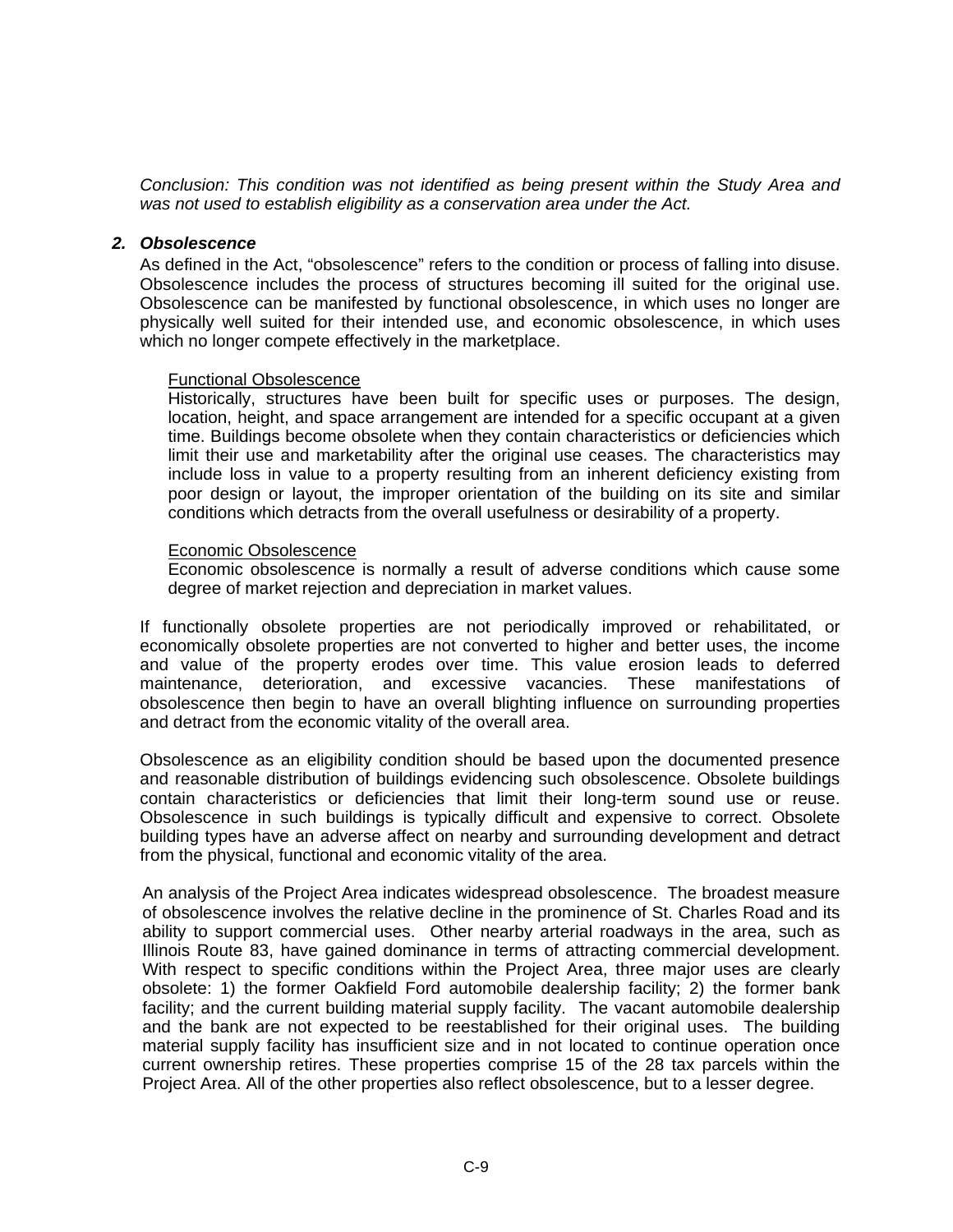*Conclusion: Obsolescence is meaningfully present and reasonably distributed within the Study Area, affecting a majority of tax parcels. Therefore, this condition was used to establish eligibility as a conservation area under the Act.* 

#### *3. Deterioration*

As defined in the Act, "deterioration" refers to, with respect to buildings, defects including but not limited to major defects in the secondary building components such as doors, windows, porches, gutters and downspouts, and fascia. With respect to surface improvements, the condition of roadways, alleys, curbs, gutters, sidewalks, off-street parking, and surface storage areas evidence deterioration, including but not limited to surface cracking, crumbling, potholes, depressions, loose paving material, and weeds that protrude through paved surfaces.

Our observations indicate that deterioration is present to a major extent within the Study Area - affecting 54% of property. Evidence of deterioration was found in 12 of the 16 buildings in the Study Area. The deterioration included damaged building facades, cracked and missing mortar joints in brick buildings, evidence of water damage, deferred maintenance on roof repair, and deterioration of windows and doors. Other deterioration was found in site improvements and in public rights-of-way, including parking lots and sidewalks. Severely cracked and broken sidewalks were found along St. Charles Road and deep potholes and weeds protruding through cracked concrete were found in parking lots.

*Conclusion: Deterioration is meaningfully present and reasonably distributed within the Study Area, affecting a majority of tax parcels. Therefore, this condition was used to establish eligibility as a conservation area under the Act.* 

#### *4. Presence of Structures Below Minimum Code Standards*

This factor refers to all structures that do not meet the standards of zoning, subdivision, building, fire, and other governmental codes applicable to property.

The Study Area is affected by this factor primarily in terms of incompatibility with zoning. There are two non-conforming uses within the Study Area, including an auto service use in the C-2 district and a commercial parking lot which is zoned both C-3 and R-2. There is also evidence of inadequate rear and side yard screening as required by the zoning ordinance, where commercial property abuts a residential district. This factor was found to be present to a limited extent, affecting 21% of tax parcels.

*Conclusion: Based on available information, this condition is present to a limited extent and was not used to establish eligibility as a conservation area under the Act. Therefore, this condition not was used to establish eligibility as a conservation area under the Act.* 

#### *5. Illegal Use of Structures*

There is an illegal use of a structure when structures are used in violation of federal, state or local laws. No evidence of the illegal use of structures was found to be present within the Study Area.

*Conclusion: This condition was not identified as being present within the Study Area and was not used to establish eligibility as a conservation area under the Act.*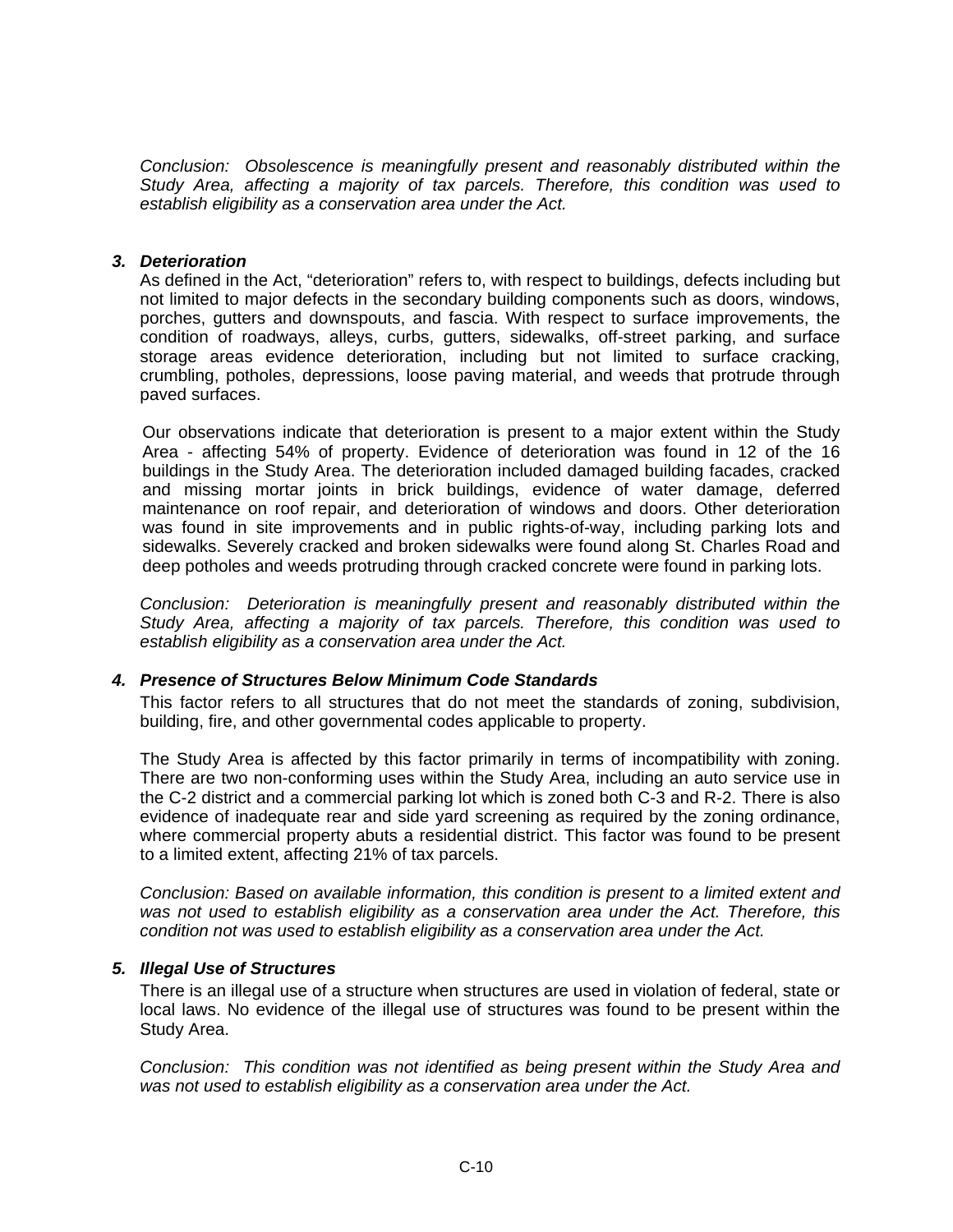#### *6. Excessive Vacancies*

As defined in the Act, "excessive vacancies" refers to the presence of buildings that are unoccupied or under-utilized and that represent an adverse influence on the area because of the frequency, extent, or duration of the vacancies.

This factor was found to affect approximately 54% of the Study Area, with a total of 15 of the 28 parcels in the Study Area consisting of vacant land, vacant buildings, or buildings with tenant vacancies. Approximately 6.6 of the 11.9 acres of private property in the Study Area are made up of vacant land or buildings which are fully or partially vacant. Property along St. Charles Road has been particularly affected by commercial users that have left the area. The largest is Oakfield Ford, which vacated its property on the southwest corner of St. Charles Road and Oakland Avenue, leaving the 3.2-acre site vacant.

*Conclusion: This condition is meaningfully present and reasonable distributed in the Study Area, affecting a majority of tax parcels. Therefore, this condition was used to establish eligibility as a conservation area under the Act.* 

#### *7. Lack of Ventilation, Light, or Sanitary Facilities*

As defined in the Act, "lack of ventilation, light, or sanitary facilities" refers to the absence of adequate ventilation for light or air circulation in spaces or rooms without windows, or that require the removal of dust, odor, gas, smoke, or other noxious airborne materials. Inadequate natural light and ventilation means the absence or inadequacy of skylights or windows for interior spaces or rooms and improper window sizes and amounts by room area to window area ratios. Inadequate sanitary facilities refer to the absence or inadequacy of garbage storage and enclosure, bathroom facilities, hot water and kitchens, and structural inadequacies preventing ingress and egress to and from all rooms and units within a building. Evidence of this factor was not found to be present within the Study Area.

*Conclusion: This condition was not identified as being present within the Study Area and was not used to establish eligibility as a conservation area under the Act.* 

#### *8. Inadequate Utilities*

As defined in the Act, "inadequate utilities" refers to underground and overhead utilities such as storm sewers and storm drainage, sanitary sewers, water lines, and gas, telephone, and electrical services that are shown to be inadequate. Inadequate utilities are those that are: (i) of insufficient capacity to serve the uses in the redevelopment project area, (ii) deteriorated, antiquated, obsolete, or in disrepair, or (iii) lacking within the redevelopment project area. While replacement of sewers will inevitably be required in the future, all properties within the Study Area are presently served by appropriate utilities. Therefore, this factor was not found to be present.

*Conclusion: This condition was not identified as being present within the Study Area and was not used to establish eligibility as a conservation area under the Act.*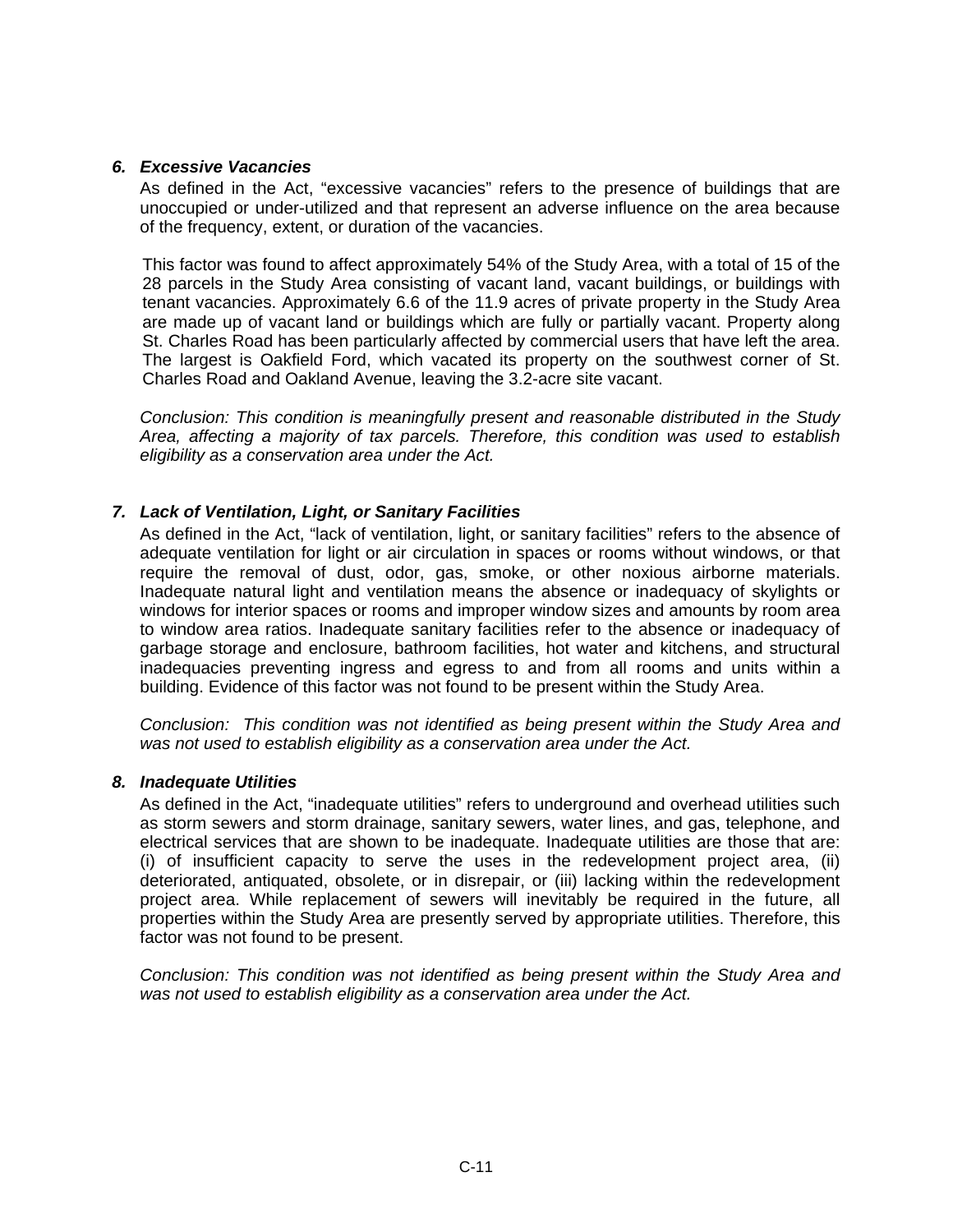#### *9. Excessive Land Coverage or Overcrowding of Community Facilities*

As defined in the Act, "excessive land coverage or overcrowding of community facilities" refers to the over-intensive use of property and the crowding of buildings and accessory facilities onto a site. Examples of problem conditions warranting the designation of an area exhibiting excessive land coverage are: (i) the presence of buildings either improperly situated on parcels or located on parcels of inadequate size and shape in relation to present-day standards of development for health and safety and (ii) the presence of multiple buildings on a single parcel. For there to be a finding of excessive land coverage, these parcels must exhibit one or more of the following conditions: insufficient provision for light and air within or around buildings, increased threat of spread of fire due to the close proximity of buildings, lack of adequate or proper access to a public right-of-way, lack of reasonably required off-street parking, or inadequate provision for loading and service.

This condition is present to a limited extent within the Study Area, affecting approximately 11% of tax parcels. Evidence of this factor consists of commercial buildings with an inadequate supply of required off-street parking to accommodate employees and customers according to the Villa Park Zoning Ordinance. Other evidence includes one mixed-tenant commercial property with a lack of adequate provision of loading areas.

*Conclusion: This condition is present to a limited extent within the Study Area and was not used to establish eligibility as a conservation area under the Act.* 

#### *10. Deleterious Land Use or Layout*

This factor refers to the existence of incompatible land-use relationships, buildings occupied by an inappropriate mix of uses, uses considered to be noxious, offensive, or unsuitable for the surrounding area, uses which are non-conforming with respect to current zoning, platting which does not conform to the current land use and infrastructure pattern, parcels of inadequate size or shape for contemporary development, and single buildings located on multiple parcels which have not been consolidated into a single building site.

Several factors in the Study Area contribute the presence of deleterious land use or layout however these conditions are not widespread and affect approximately 25%, or 7 of the 28 parcels within the Study Area. Evidence of this factor is demonstrated by the presence of parcels which do not front onto a public right-of-way, adverse or incompatible land use relationships, vacant buildings, and the presence of residential buildings districts which are no longer used for their original purpose.

*Conclusion: This condition is present to a limited extent within the Study Area and was not used to establish eligibility as a conservation area under the Act.* 

#### *11. Environmental Clean-Up Requirements*

As defined in the Act, "environmental clean-up" means that the area has incurred Illinois Environmental Protection Agency or United States Environmental Protection Agency remediation costs for, or a study conducted by an independent consultant recognized as having expertise in environmental remediation has determined a need for, the clean-up of hazardous waste, hazardous substances, or underground storage tanks required by State or Federal law, provided that the remediation costs constitute a material impediment to the development or redevelopment of the redevelopment project area.

*Conclusion: This condition was not identified as being present within the Study Area and was not used to establish eligibility as a conservation area under the Act.*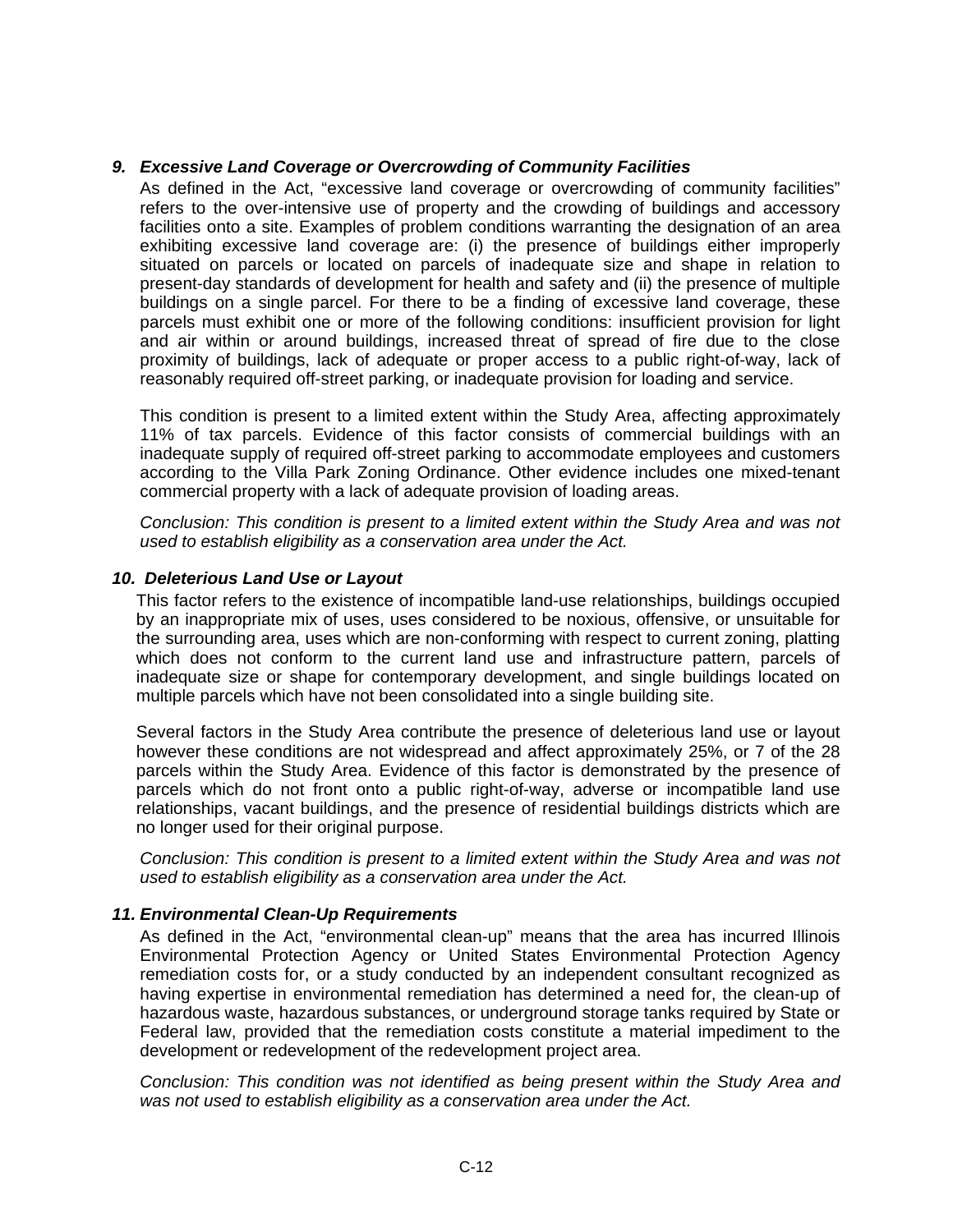#### *12. Lack of Community Planning*

As defined in the Act, "lack of community planning" means that the proposed redevelopment project area was developed prior to or without the benefit or guidance of a community plan. This condition must be documented by evidence of adverse or incompatible land-use relationships, inadequate street layout, improper subdivision, parcels of inadequate shape and size to meet contemporary development standards, or other evidence demonstrating an absence of effective community planning.

The evidence of a lack of community planning affects approximately 68% of the Study Area. This is due primarily to an early development pattern which created small parcels which are today an inadequate size and shape to support development for which the property is zoned. In an effort to support its own growth, in 1996 Oakfield Ford purchased numerous adjacent parcels. Efforts to sustain this business and others in this location were ultimately not successful and have resulted in the closing of the business, resulting in vacancy.

In broad terms, community planning has failed to transition the St. Charles Road commercial corridor from its original function as a dominant retail district to its current function as a secondary/service-oriented commercial district.

*Conclusion: This condition is meaningfully present and reasonably distributed in the Study Area, affecting a majority of tax parcels. Therefore, this condition was used to establish eligibility as a conservation area under the Act.* 

#### *13. Lagging or Declining Equalized Assessed Value*

As defined in the Act, this condition is present when the Study Area can be described by one of the following three conditions: 1) the total equalized assessed value ("EAV") has declined in three of the last five years; 2) the total EAV is increasing at an annual rate that is less than the balance of the municipality for three of the last five years; or 3) the total EAV is increasing at an annual rate that is less than the Consumer Price Index for all Urban Consumers for three of the last five years.

*Table C-1: Comparative Increase in Equalized Assessed Value (EAV)* compares the annual change in EAV of the Study Area in comparison to the balance of the Village. It was concluded that while some evidence of stagnation in assessed value was found to be present, the Study Area as a whole does not meet the minimum requirements to qualify this factor as present.

The Study Area as a whole has experienced 60% growth in equalized assessed value (EAV) over the last five year period, compared to the balance of the Village which grew 45% over the same time period. For four of the last five years, the Study Area experienced growth which was greater than the growth experienced by the Village as a whole. However, one year during the analysis period (2006) EAV grew less than the Village as a whole.

*Conclusion: This condition is not present within the Study Area and was not used to establish eligibility as a conservation area under the Act.*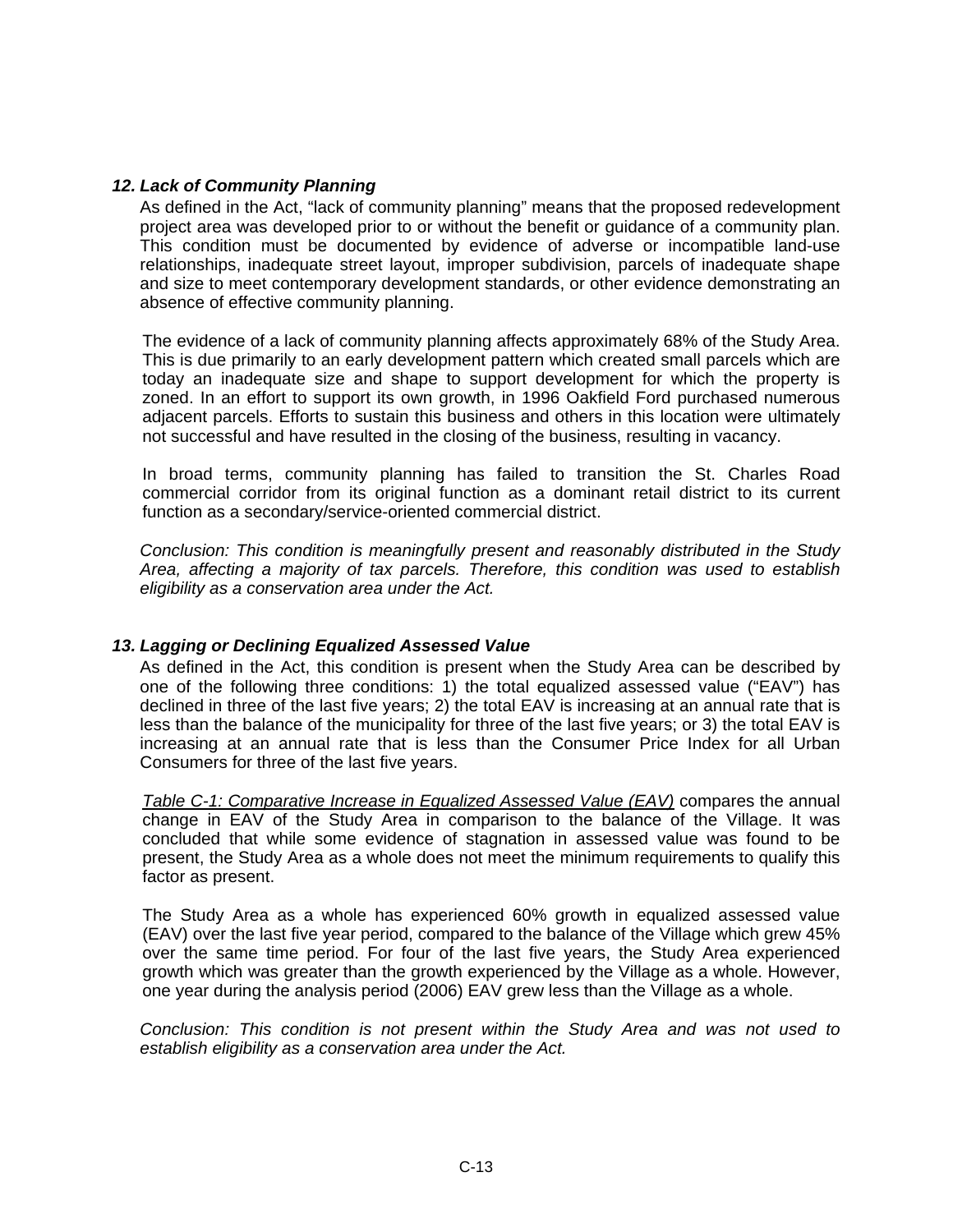|                                                     | 2007        | 2006        | 2005        | 2004        | 2003        |
|-----------------------------------------------------|-------------|-------------|-------------|-------------|-------------|
| Study Area - EAV and                                | \$4,279,010 | \$3,313,330 | \$3,203,810 | \$2,960,220 | \$2,682,830 |
| % Change over Prior Year                            | 29.15%      | 3.42%       | 8.23%       | 10.34%      | 9.50%       |
| Balance of Villa Park -<br>% Change over Prior Year | 8.60%       | 7.73%       | 8.09%       | 8.69%       | 5.15%       |

#### **Table C-1: COMPARATIVE INCREASE IN EQUALIZED ASSESSED VALUE (EAV)**

Source: York Township Assessor, 2008.

### **ELIGIBILITY ANALYSIS SUMMARY**

On the basis of the above review of current conditions, the Study Area meets the criteria for qualification as a conservation area. More than 50% of the buildings within the Study Area are 35 years of age or older. The Study Area exhibits the presence of 7 of the 13 conservation area eligibility conditions defined by the Act. Four of these conditions are meaningfully present and reasonably distributed within the Study Area affecting at least 50% of tax parcels. Three other conditions were found to be present to a limited extent and were not used to establish eligibility as a conservation area under the Act. Only three conditions are required to qualify as a conservation area under the Act, once the age threshold is met. *Table C-2: Distribution of Conservation Area Eligibility Conditions* summarizes the presence and distribution of the conditions applicable to eligibility of the Study Area as conservation area. This summary demonstrates the degree to which these conditions are meaningfully present and reasonably distributed within the Study Area.

#### **Table C-2:**

#### **DISTRIBUTION OF CONSERVATION AREA ELIGIBILITY CONDITIONS**

|                 | <b>Conservation Area Eligibility Conditions</b>                 | Present to a<br><b>Major Extent</b> | Present to a<br><b>Limited Extent</b> |
|-----------------|-----------------------------------------------------------------|-------------------------------------|---------------------------------------|
| 1               | Dilapidation                                                    |                                     |                                       |
| 2               | Obsolescence                                                    | N                                   |                                       |
| 3               | Deterioration                                                   | ٦Ι                                  |                                       |
| 4               | Presence of structures below minimum code standards             |                                     | ٦                                     |
| 5               | Illegal use of structures                                       |                                     |                                       |
| 6               | Excessive vacancies                                             | ٦Ι                                  |                                       |
| $\overline{7}$  | Lack of ventilation, light or sanitary facilities               |                                     |                                       |
| 8               | Inadequate utilities                                            |                                     |                                       |
| 9               | Excessive land coverage or overcrowding of community facilities |                                     | ٦                                     |
| 10              | Deleterious land use or layout                                  |                                     | ٦                                     |
| 11              | Environmental contamination                                     |                                     |                                       |
| 12 <sup>2</sup> | Lack of community planning                                      | ٦Ι                                  |                                       |
| 13              | Lagging or declining EAV                                        |                                     | ٦                                     |